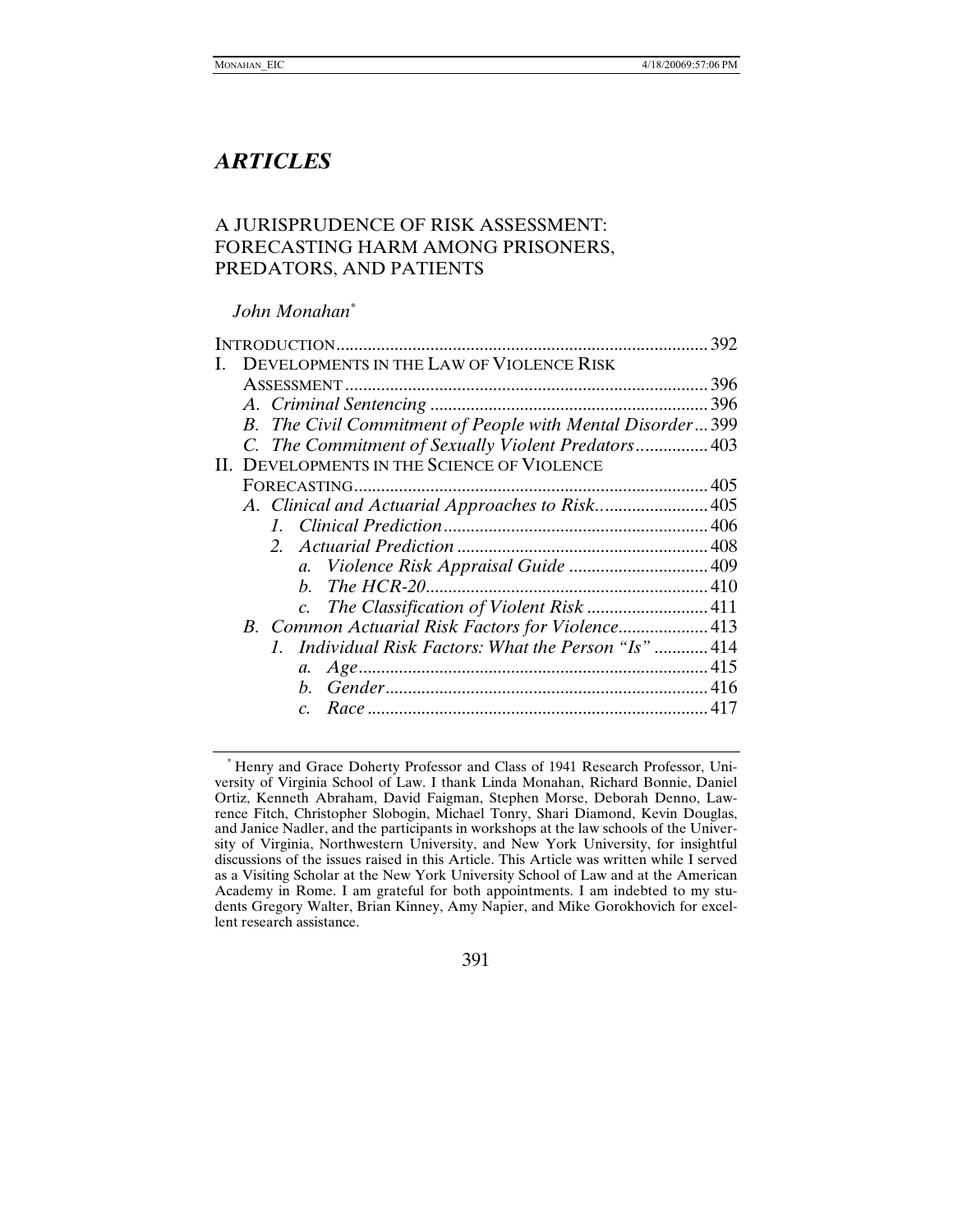| 392 | Virginia Law Review                                       | [Vol. 92:391 |
|-----|-----------------------------------------------------------|--------------|
|     |                                                           |              |
|     | 2. Clinical Risk Factors: What the Person "Has" 419       |              |
|     | $a_{\cdot}$                                               |              |
|     |                                                           |              |
|     |                                                           |              |
|     | 3. Historical Risk Factors: What the Person "Has          |              |
|     |                                                           |              |
|     |                                                           |              |
|     | 4. Experiential Risk Factors: What Has Been "Done         |              |
|     |                                                           |              |
|     | a. A Pathological Family Environment  425                 |              |
|     |                                                           |              |
|     | III. A JURISPRUDENCE OF RISK ASSESSMENT: ON WHICH         |              |
|     | <b>SCIENTIFICALLY VALID RISK FACTORS SHOULD COURTS</b>    |              |
|     |                                                           |              |
|     |                                                           |              |
|     | B. The Civil Commitment of People with Mental Disorder429 |              |
|     | C. The Commitment of Sexually Violent Predators 433       |              |
|     |                                                           |              |

#### **INTRODUCTION**

T the penalty hearing of Victor Saldano's capital murder case,  $A$ <sup>T</sup> the penalty hearing of Victor Saldano's capital murder case,<br>a Texas jury was asked whether the defendant, if not executed, "would commit criminal acts of violence that would constitute a continuing threat to society." The state introduced an expert witness who found Saldano possessed many risk factors for violence, among them his Hispanic ethnicity, which the expert testified was "a factor weighing in favor of future dangerousness.["2](#page-1-2) The

<span id="page-1-0"></span>

<span id="page-1-1"></span><sup>&</sup>lt;sup>1</sup> Tex. Code Crim. Proc. Ann. art. 37.071(2)(b)(1) (Vernon Supp. 2005). The statute was upheld in Barefoot v. Estelle, 463 U.S. 880, 896–901 (1983). 2

<span id="page-1-2"></span><sup>&</sup>lt;sup>2</sup> Press Release, Office of the Texas Attorney General, Attorney General John Cornyn Says Race Should Not Have Been Considered in Determining Defendant's Sentence (May 21, 2002), available at http://www.oag.state.tx.us/newspubs/news archive/2002/20020521saldano.htm. The same expert offered similar testimony regarding race or ethnicity as a risk factor for violence in eight other cases in Texas. Press Release, Office of the Texas Attorney General, Statement from Attorney General John Cornyn Regarding Death Penalty Cases (June 9, 2000), available at http://www.oag.state.tx.us/newspubs/newsarchive/2000/20000609death.htm [hereinafter Cornyn Press Release].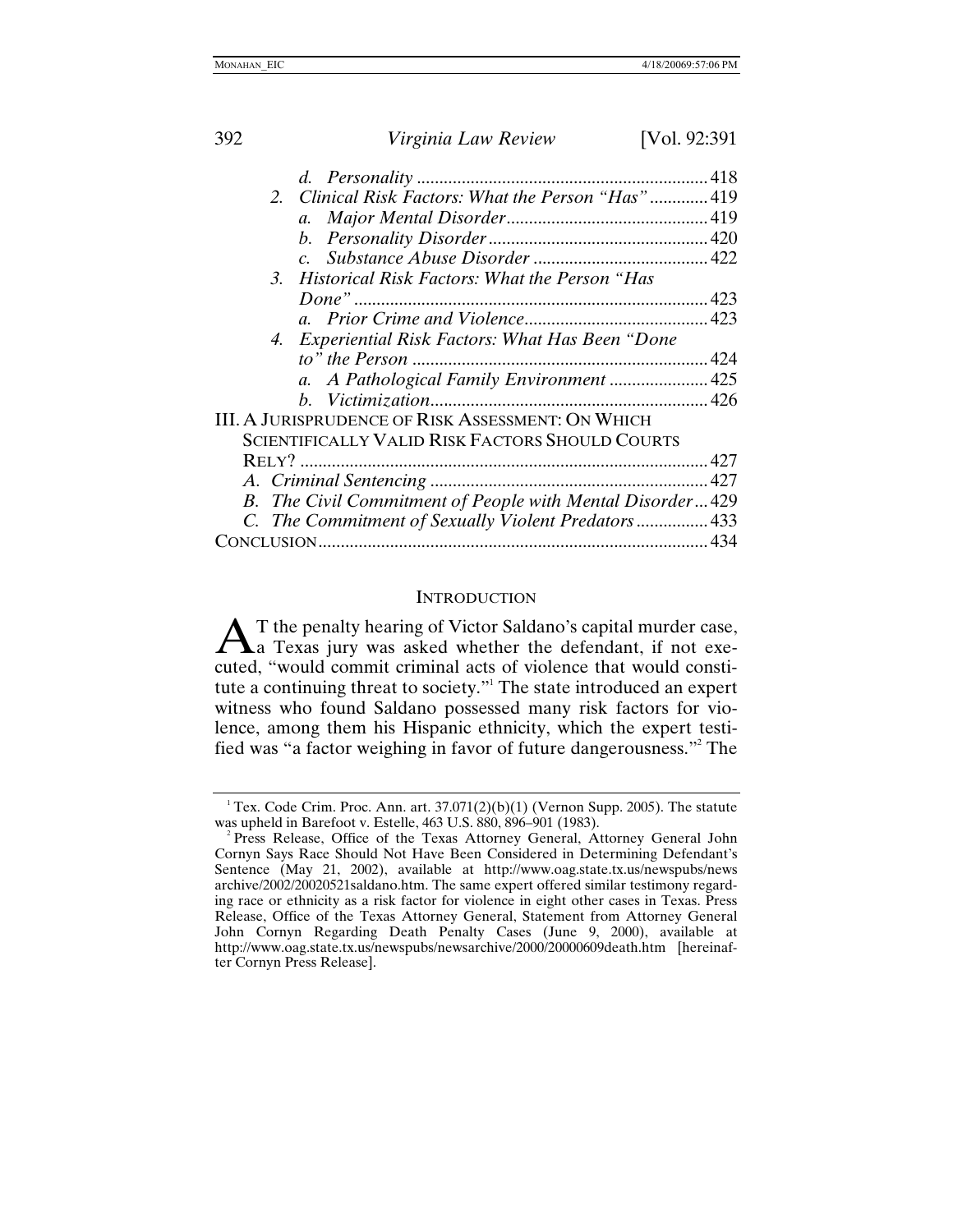jury sentenced the defendant to death, and after the Texas Court of Criminal Appeals upheld the sentence, Saldano successfully petitioned the United States Supreme Court for a writ of certiorari and argued that the use of race or ethnicity for assessing risk of future violence violated the Equal Protection Clause.<sup>3</sup>

In its response to the defendant's federal petition, the state which had vigorously pursued the death penalty in Texas courts had a dramatic change of heart. On the eve of oral argument, then-Attorney General John Cornyn conceded to the Court that "[b]ecause the use of race in Saldano's sentencing seriously undermined the fairness, integrity or public reputation of the judicial process, Texas confesses error and agrees that Saldano is entitled to a new sentencing hearing.["4](#page-2-1) Then-Governor George W. Bush praised his Attorney General's confession of error as "an indication that there are safeguards in the system."<sup>5</sup> Codifying the Attorney General's revised position, the legislature passed, and new Governor Rick Perry signed, an amendment to the Texas Code of Criminal Procedure stating: "[E]vidence may not be offered by the state to establish that the race or ethnicity of the defendant makes it likely that the defendant will engage in future criminal conduct."[6](#page-2-3)

Jurisprudential debate about whether and how the law should rely on an assessment of an individual's risk of future violence is not limited to Texas or to capital punishment hearings. It is occurring throughout the country—indeed, throughout the world<sup>7</sup>—and for a variety of legal purposes. This Article will explore the contexts in which violence risk assessments are being introduced as

<span id="page-2-0"></span><sup>&</sup>lt;sup>3</sup> See Saldano v. State, 70 S.W.3d 873, 875 (Tex. Crim. App. 2002). The question for review at the Supreme Court was "[w]hether a defendant's race or ethnic background may ever be used as an aggravating circumstance in the punishment phase of a capital murder trial in which the State seeks the death penalty." Id.

<span id="page-2-1"></span>Steve Lash, Texas Death Case Set Aside, Hous. Chron., June 6, 2000, at 1A. Accordingly, the U.S. Supreme Court vacated the judgment and remanded it for further proceedings. Saldano v. Texas, 530 U.S. 1212 (2000). After a series of further procedural issues in the lower courts, the State ultimately was required to conduct a new sentencing hearing where Saldano was once again sentenced to death. As of the time of publication, Saldano's case is still on appeal. 5

<span id="page-2-2"></span>James Kimberly & Lisa Teachey, Testimony Not Racist, Says Social Scientist, Hous. Chron., June 7, 2000, at 1A. 6

<span id="page-2-3"></span>Tex. Code Crim. Proc. Ann. art.  $37.07(3)(a)(2)$  (Vernon Supp. 2005).

<span id="page-2-4"></span><sup>&</sup>lt;sup>7</sup> See Alec Buchanan & Morven Leese, Detention of People with Dangerous Severe Personality Disorders: A Systematic Review, 358 Lancet 1955 (2001).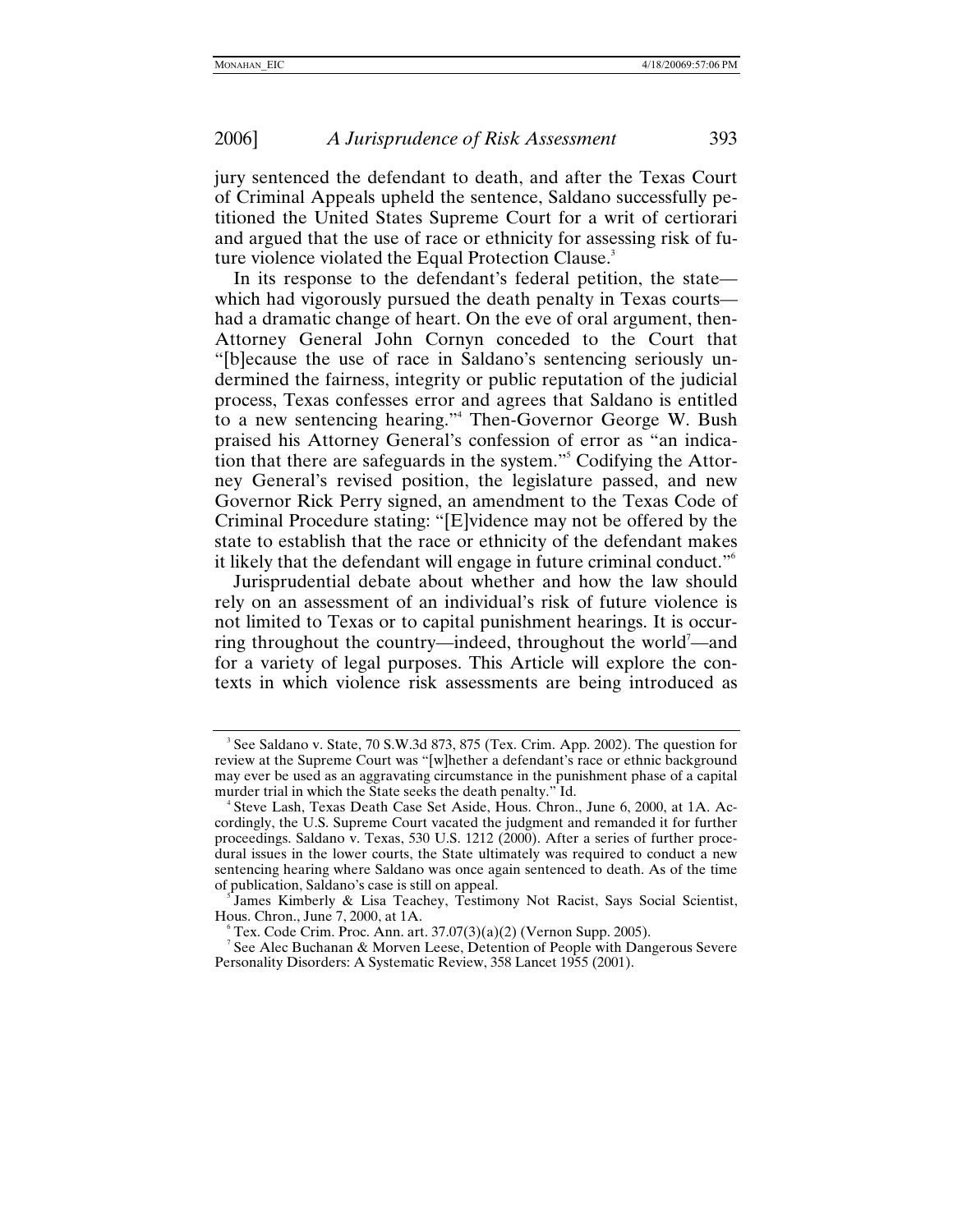scientific evidence, review the risk factors for violence that social science research has validated, and address jurisprudential concerns in using these risk factors for specific legal purposes.

In Part I, I will describe developments in substantive law that have amplified the salience of violence risk assessment. Despite their notoriety in cases such as *Saldano*, forward-looking risk assessments of future violence in criminal sentencing have been deemphasized for the past two decades in favor of backwardlooking procedures designed to assess blameworthiness for past conduct. Most of the recent developments implicating violence risk assessment have been in a civil rather than a criminal context. Treatment advocates have played to exaggerated public fear of violence by people with mental disorder to loosen legal strictures on commitment to mental hospitals for those found to be dangerous to others.<sup>8</sup> These same advocates have also been successful for the first time in obtaining legislation in many states permitting legally enforceable commitment to outpatient treatment. In addition, the SupremeCourt in *Kansas v. Hendricks*<sup>9</sup> and *Kansas v. Crane*<sup>10</sup> upheld sexually violent predator statutes that provided for the postimprisonment civil commitment of sex offenders who have a "mental abnormality"—but *not* a major mental disorder, such as schizophrenia—which results in their becoming "likely to engage in re-peat acts of sexual violence."<sup>[11](#page-3-3)</sup>

Alongside these developments in the law have been developments in the science of violence forecasting.<sup>12</sup> I will consider these in Part II. For fifty years, behavioral scientists have known in theory that actuarial (sometimes called statistical) risk assessment is far more accurate than reliance on unstructured professional judgment in predicting a wide variety of outcomes. But instruments for implementing this knowledge in the context of assessing risk of

<span id="page-3-0"></span><sup>8</sup> See, e.g., Or. Rev. Stat. Ann. § 426.130 (West 2003); S.D. Codified Laws § 27A-1-1 (Supp. 2003); Wyo. Stat. Ann. § 25-10-101(a)(ii) (2001); 2003 Md. Laws 441; 2002 Minn. Laws 335.

<span id="page-3-1"></span> $\degree$  521 U.S. 346 (1997).<br> $\degree$ <sup>0</sup> 534 U.S. 407 (2002).

<span id="page-3-2"></span>

<span id="page-3-4"></span><span id="page-3-3"></span><sup>&</sup>lt;sup>11</sup> Kan. Stat. Ann. § 59–29a01 (Supp. 2004). <sup>12</sup> The analogy between forecasting harmful weather and "forecasting" harmful behavior is explored in John Monahan & Henry J. Steadman, Violent Storms and Violent People: How Meteorology Can Inform Risk Communication in Mental Health Law, 51 Am. Psychologist 931 (1996).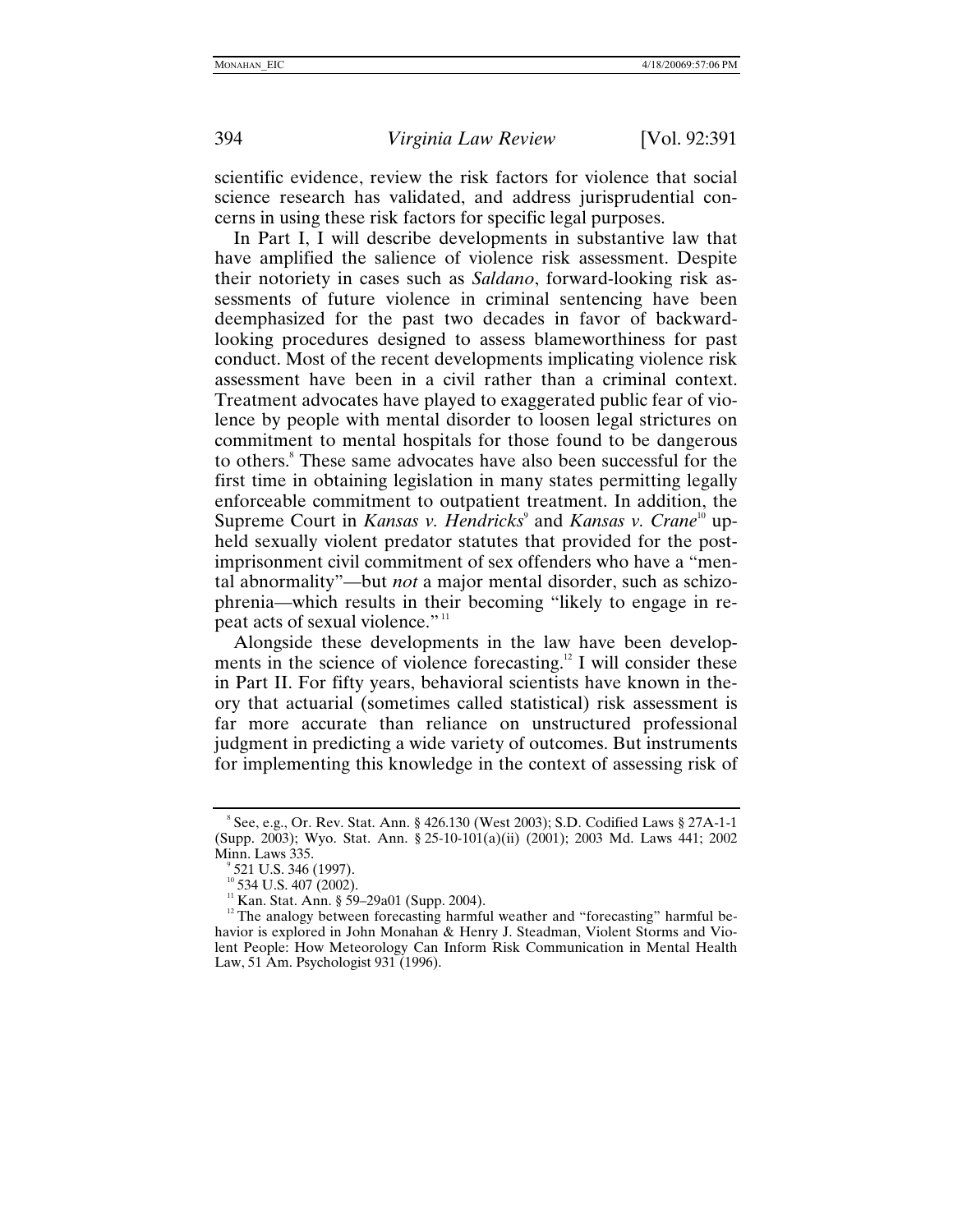violence had not been developed until recently, when a number of actuarial violence risk assessment tools became widely available. The best known of these instruments as well as their common risk factors will be considered here.

In Part III, I will address jurisprudential concerns regarding violence risk assessment in the criminal and civil law contexts described in Part II. As Christopher Slobogin has stated, "[C]ourts and lawyers need to pay much more attention to how and why we justify these deprivations of liberty based on dangerousness.... [A] jurisprudence of dangerousness is an essential aspect of regulating government power."<sup>13</sup> In criminal law, with its emphasis on blameworthiness for past actions, I will argue that the use of violence risk factors in sentencing is jurisprudentially constrained to those that index the extent or seriousness of the defendant's prior criminal conduct. In contrast, law authorizing the civil commitment of people with serious mental disorder to inpatient or outpatient treatment involves a legal determination about future conduct in which blameworthiness for past conduct plays no part. I will contend, therefore, that the use of violence risk factors in civil commitment is jurisprudentially unconstrained except for classifications subject to strict scrutiny, which in the case of violence risk assessment is limited to the individual's race or ethnicity that runs afoul of the Equal Protection Clause. Finally, if commitment as a sexually violent predator is properly categorized as *civil* commitment, as the Supreme Court twice has held, I will argue that the use of violence risk factors in effectuating such commitments should jurisprudentially parallel the use of violence risk factors in traditional civil commitment: Any risk factor that validly forecasts violence—with the single exception of race or ethnicity—is a legitimate candidate for inclusion on actuarial risk assessment instruments.

<span id="page-4-0"></span><sup>&</sup>lt;sup>13</sup> Christopher Slobogin, A Jurisprudence of Dangerousness, 98 Nw. U. L. Rev. 1, 62 (2003); see also Jonathan Simon, Reversal of Fortune: The Resurgence of Individual Risk Assessment in Criminal Justice, 1 Ann. Rev. L. & Soc. Sci. 397 (2005); Bernard E. Harcourt, *Against* Prediction: Sentencing, Policing, and Punishing in an Actuarial Age (Chi. Pub. Law & Legal Theory, Working Paper No. 94, 2005), available at http://ssrn.com/abstract=756945.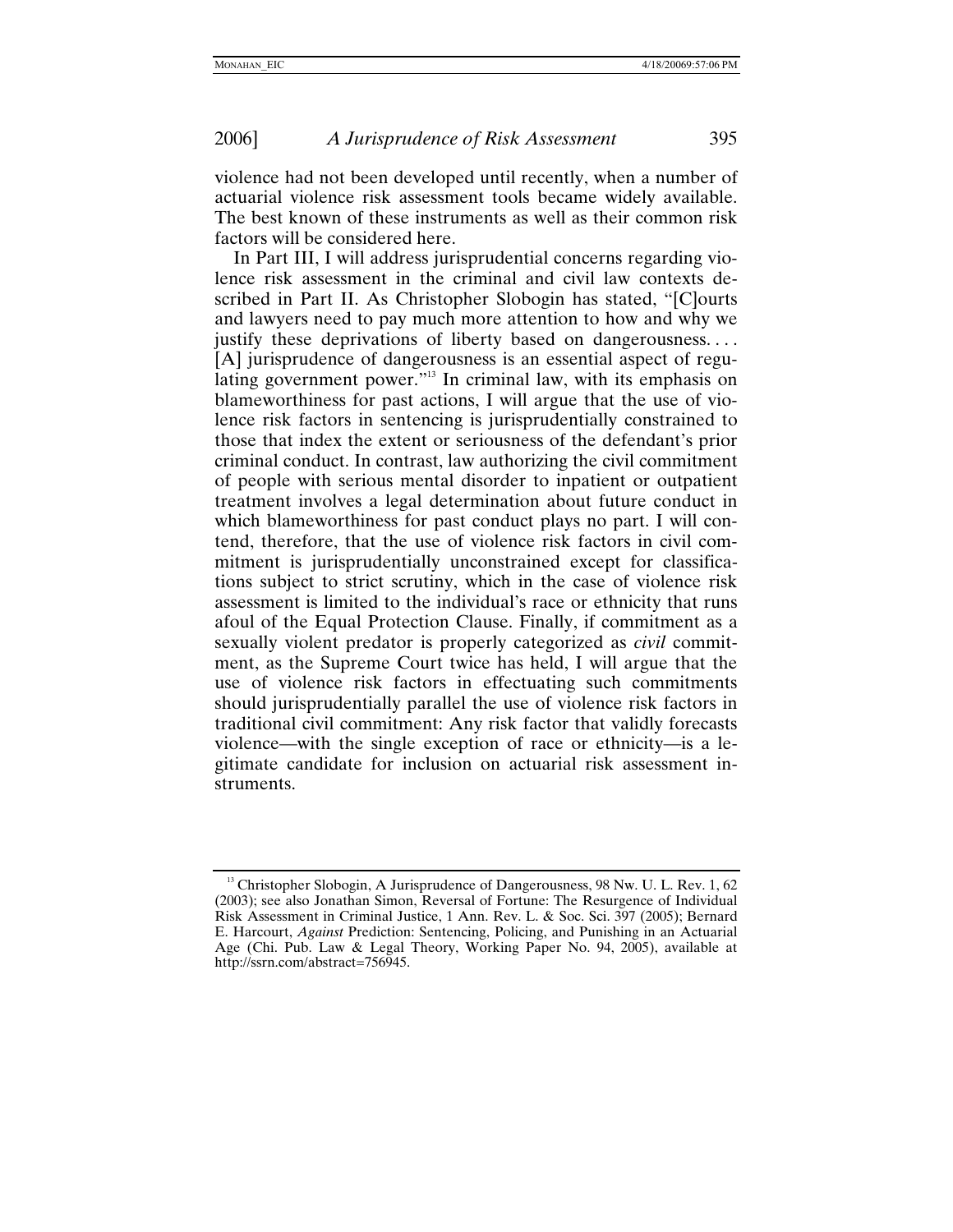<span id="page-5-0"></span>

### I. DEVELOPMENTS IN THE LAW OF VIOLENCE RISK ASSESSMENT

In recent years, developments regarding violence risk assessment have taken place in three legal contexts: criminal sentencing, the civil commitment of people with serious mental disorder, and the commitment of sexually violent predators. Different legal and policy concerns have led reliance on violence risk assessment to decrease in the first of these contexts and to increase in the second and third.

# *A. Criminal Sentencing*

The federal Sentencing Commission created by the Sentencing Reform Act of  $1984<sup>14</sup>$  confronted what it referred to as a "philosophical problem"[15](#page-5-2) when it set out to draft guidelines for use in sentencing convicted offenders. The problem had to do with determining "the purposes of criminal punishment."

Some argue that appropriate punishment should be defined primarily on the basis of the principle of "just deserts." Under this principle, punishment should be scaled to the offender's culpability and the resulting harms. Others argue that punishment should be imposed primarily on the basis of practical "crime control" considerations. This theory calls for sentences that most effectively lessen the likelihood of future crime, either by deterring others or incapacitating the defendant[.](#page-5-3)<sup>16</sup>

Assessing the likelihood of future crime is jurisprudentially irrelevant to sentencing under the backward-looking principle of punishment as just deserts, but is a central task of sentencing under the forward-looking principle of crime control. Yet in the view of the Commission, choosing between these two fundamental principles of punishment was unnecessary, "because in most sentencing decisions, the application of either philosophy will produce the same or similar results."<sup>17</sup> Remarkably, this brief and facile treat-

<span id="page-5-2"></span>

<span id="page-5-4"></span><span id="page-5-3"></span>

<span id="page-5-1"></span><sup>&</sup>lt;sup>14</sup> 18 U.S.C. § 991 (2000).<br><sup>15</sup> U.S. Sentencing Guidelines Manual § 1A3 (2000).<br><sup>16</sup> Id. <sup>17</sup> Id.; see also Stephen Breyer, The Federal Sentencing Guidelines and the Key Compromises Upon Which They Rest, 17 Hofstra L. Rev. 1, 15 (1988) (referring to this "important compromise"). But see Paul H. Robinson, Punishing Dangerousness: Cloaking Preventive Detention as Criminal Justice, 114 Harv. L. Rev. 1429, 1438,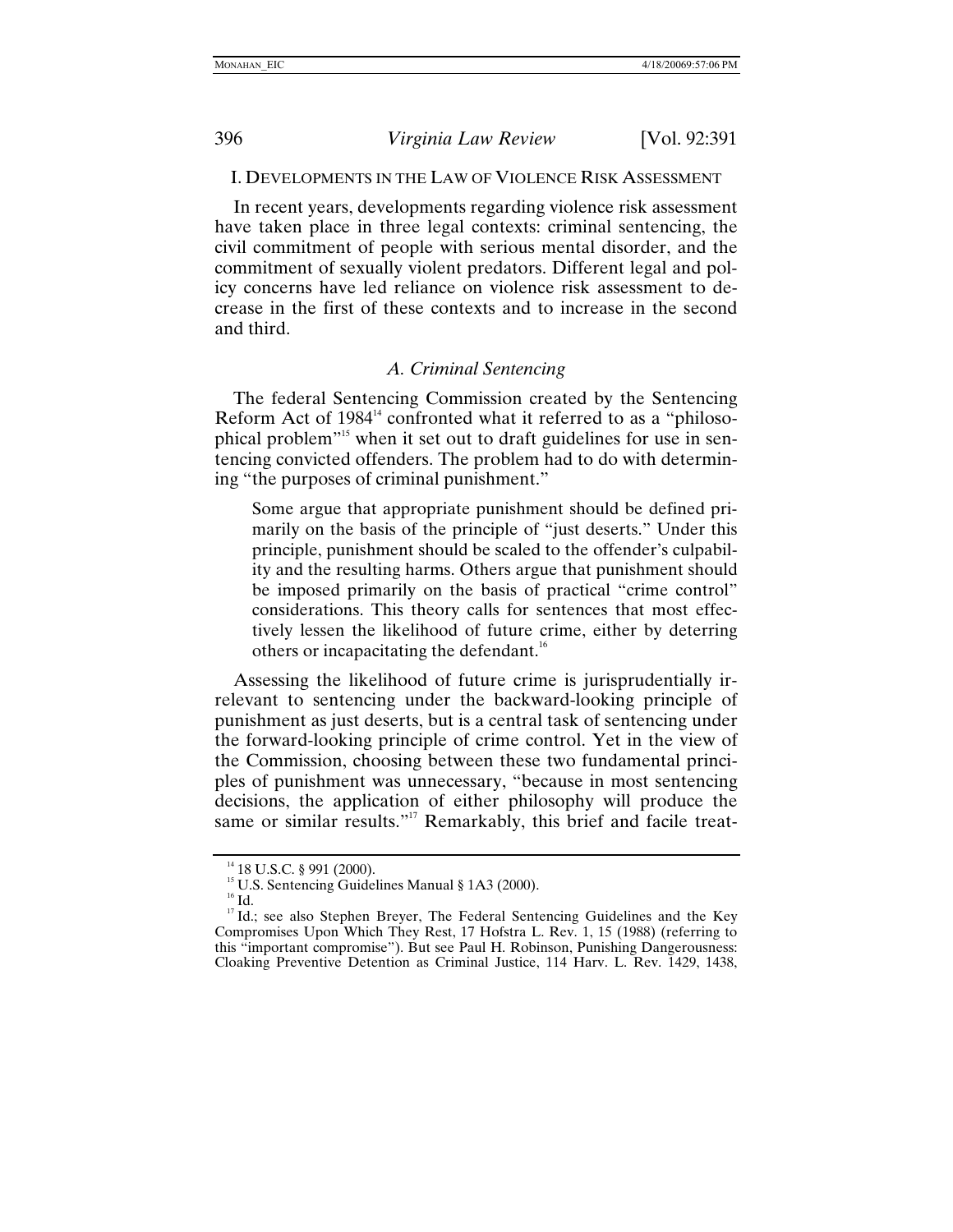ment issued in 1987 has been the Commission's first and last word on the jurisprudence of criminal punishment.

While theoretically agnostic about *why* we punish, the Sentencing Guidelines<sup>18</sup> promulgated by the Commission were remarkably explicit on *how* we punish: race, sex, religion, national origin, socioeconomic status, and a disadvantaged upbringing "are not relevant" in the determination of a sentence.<sup>19</sup> In addition, education, vocational skills, employment record, family ties, community ties, age, mental and emotional condition, and substance abuse are not ordinarily relevant in the determination of a sentence.<sup>20</sup> As Professor Kate Stith and Judge José Cabranes note, "the Commission has never explained why it chose to exclude a variety of factors (especially those relating to the personal history of the defendant) from the sentencing calculus." $21$ 

With the single exception of criminal history—which the Guidelines state "*is* relevant in determining the appropriate sentence"<sup>22</sup> virtually all of the variables that potentially could be used as scientifically valid risk factors for violence<sup>23</sup> under a forward-looking consequentialist "crime control" theory of punishment are explic-

<span id="page-6-1"></span>

<span id="page-6-4"></span> $^{22}$  U.S. Sentencing Guidelines Manual § 5H1.8 (2000) (emphasis added); see also Linda Drazga Maxfield, Measuring Recidivism Under the Federal Sentencing Guidelines, 17 Fed. Sent'g Rep. 166 (2005). 23 See infra Part II.

<span id="page-6-5"></span>

<sup>1441 (2001) (&</sup>quot;Dangerousness and desert are distinct criteria that commonly diverge. . . . [T]hey inevitably distribute liability and punishment differently. To advance one, the system must sacrifice the other."). The separation of desert-based from consequence-based justifications for state intervention has been a major theme in the work of Stephen Morse. See Stephen J. Morse, Blame and Danger: An Essay on Preventive Detention, 76 B.U. L. Rev. 113 (1996); Stephen J. Morse, Neither Desert Nor Disease, 5 Legal Theory 265 (1999); Stephen J. Morse, Uncontrollable Urges and Ir-

<span id="page-6-0"></span><sup>&</sup>lt;sup>18</sup> In *Blakely v. Washington*, 542 U.S. 296 (2004), the Supreme Court found Washington's sentencing guidelines to be unconstitutional under a defendant's Sixth Amendment right to trial by jury. The Court soon after applied the reasoning of *Blakely* to the federal government's sentencing guidelines, see United States v. Booker, 543 U.S. 220 (2005), but tempered the holding by allowing the Guidelines to remain advisory. Id. at 245–46 (Breyer, J.).<br><sup>19</sup> U.S. Sentencing Guidelines Manual § 5H1.10, .12 (2000).<br><sup>20</sup> Id. § 5H1.1–.6. While not "ordinarily" relevant, the noted factors may sometimes

<span id="page-6-2"></span>be relevant. See, e.g., id. § 5H1.2 (providing example of misuse of special training or education to facilitate criminal activity); id. § 5H1.3 (finding mental and emotional

<span id="page-6-3"></span>conditions relevant in determining probation or supervised release).<br><sup>21</sup> Kate Stith & José A. Cabranes, Fear of Judging: Sentencing Guidelines in the Federal Courts 56 (1998).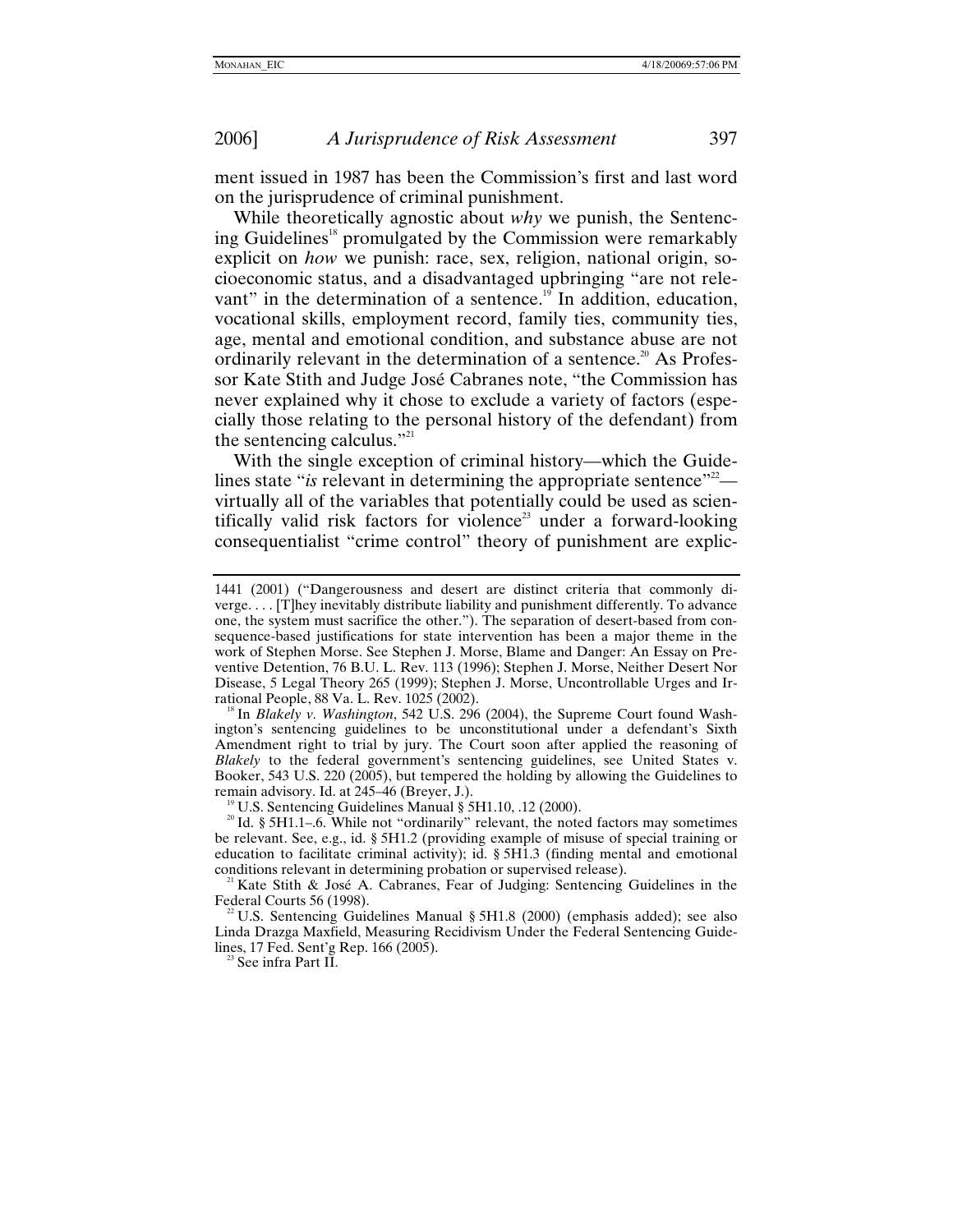itly excluded from consideration in federal sentencing procedures. While no jurisprudential rationale for this exclusion is forthcoming from the Act or the Guidelines, the implicit concerns seem clear enough. Mark Moore is representative of the commentators:

Some characteristics [used as risk factors for violence in sentencing], such as prior criminal conduct and current illegal drug use, are themselves crimes and therefore of direct interest to the criminal justice system. Others, such as race, religion, and political beliefs, are the opposite: they are specially protected against being used by criminal justice officials in making decisions. Some characteristics, such as prior crimes, drug use, and perhaps employment, are thought to be under the control of the offenders and therefore expressions of their inclinations and values. Other characteristics, such as age or race, are not under the control of the offenders and consequently are of little moral significance: they cannot be expressions of a person's character although they might be good predictors of future conduct. $^{24}$ 

Even if crime control is one of the primary purposes of criminal punishment, concern for just deserts is sufficiently strong that it will constrain the variables used in the pursuit of crime control. A defendant's criminal history can be relied upon as a factor in sentencing, since in the words of one of the reports that led to the creation of the Sentencing Commission, "[A] record of prior offenses bears *both* on the offender's deserts *and* on the likelihood of recidivism."[25](#page-7-1) But variables reflecting characteristics of the defendant that have no "moral significance" cannot be used to set sentence length in federal court, even if they have great statistical significance in predicting recidivism, including violent recidivism.

Sentencing systems vary greatly at the state level, and as Michael Tonry has noted, "there is no longer anything that can be called 'the American system' of sentencing and corrections.["26](#page-7-2) A recent

<span id="page-7-0"></span><sup>&</sup>lt;sup>24</sup> Mark H. Moore, Purblind Justice: Normative Issues in the Use of Prediction in the Criminal Justice System, *in* 2 Criminal Careers and "Career Criminals" 314, 317 (Alfred Blumstein et al. eds., 1986).

<span id="page-7-1"></span> $\frac{25}{3}$  Andrew von Hirsch, Doing Justice: The Choice of Punishments 87 (1976) (emphasis added).

<span id="page-7-2"></span><sup>&</sup>lt;sup>26</sup> Michael Tonry, The Fragmentation of Sentencing and Corrections in America, Sent'g & Corrections: Issues for the 21st Century (U.S. Dep't of Justice, National Institute of Justice, Washington, D.C.), Sept. 1999, at 1.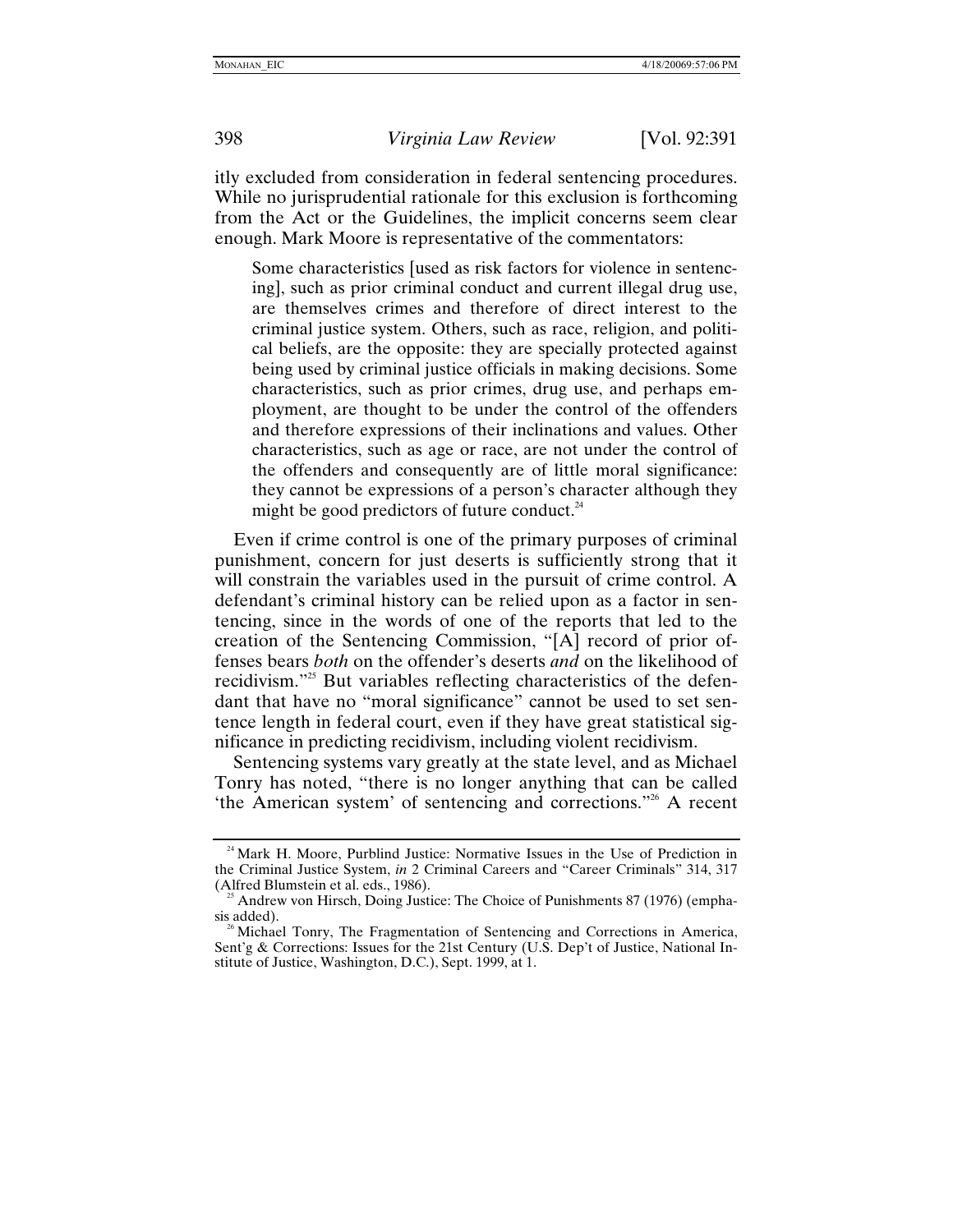<span id="page-8-0"></span>survey found that eighteen states have some form of sentencing guidelines, and that proposals for sentencing guidelines were pending in four additional states.<sup>27</sup> These state guidelines, like the federal ones, "typically reduce authorized sentencing criteria solely to the offender's crime and to some measure of his or her criminal history."<sup>28</sup>

# *B. The Civil Commitment of People with Mental Disorder*

All states have statutes allowing certain people with a mental disorder to be involuntarily hospitalized in a psychiatric facility.<sup>29</sup> Prior to the late 1960s, involuntary commitment to psychiatric hospitals was justified primarily by a concern for people who were seen to be "in need of treatment." Beginning at that time, however, public safety began to dominate as a rationale for commitment, and risk of harmful behavior—called "dangerousness" in statutes and court decisions—became a primary focus of legal attention.<sup>30</sup> Typically, to qualify for involuntary civil commitment as a hospital inpatient, the individual had to have a mental illness and because of this illness be either "dangerous to others" or "dangerous to self.<sup>331</sup> While there was a flurry of interest, during the 1970s, in the

<span id="page-8-1"></span><sup>&</sup>lt;sup>27</sup> Robin L. Lubitz & Thomas W. Ross, Sentencing Guidelines: Reflections for the Future, Sent'g & Corrections: Issues for the 21st Century (U.S. Dep't of Justice, National Institute of Justice, Washington, D.C.), June 2001, at 2, 6 n.1.

<span id="page-8-2"></span>Michael Tonry, Reconsidering Indeterminate and Structured Sentencing, Sent'g & Corrections: Issues for the 21st Century (U.S. Dep't of Justice, National Institute of Justice, Washington, D.C.), Sept. 1999, at 9. 29 State civil commitment statutes are compiled at http://www.psychlaws.org/Legal

<span id="page-8-3"></span>Resources/Index.htm (last visited Feb. 3, 2006). For a general description of these statutes, see Lawrence O. Gostin, Public Health Law: Power, Duty, Restraint 210 (2000):

Civil commitment is the detention (usually in a hospital or other specially designated institution) for the purposes of care and treatment. Civil commitment, like isolation and quarantine, is both a preventive measure designed to avert risk, and a rehabilitative measure designed to benefit persons who are confined. Consequently, persons subject to commitment usually are offered, and sometimes are required to submit to, medical treatment. Civil commitment is normally understood to mean confinement of persons with mental illness or mental retardation, but it is also used for containing persons with infectious diseases,

<span id="page-8-4"></span>notably tuberculosis, for treatment.<br><sup>30</sup> See Paul S. Appelbaum, Almost A Revolution: Mental Health Law and the Limits of Change 22–26 (1994).

<span id="page-8-5"></span>See Michael L. Perlin, Law and Mental Disability 10–30 (1994).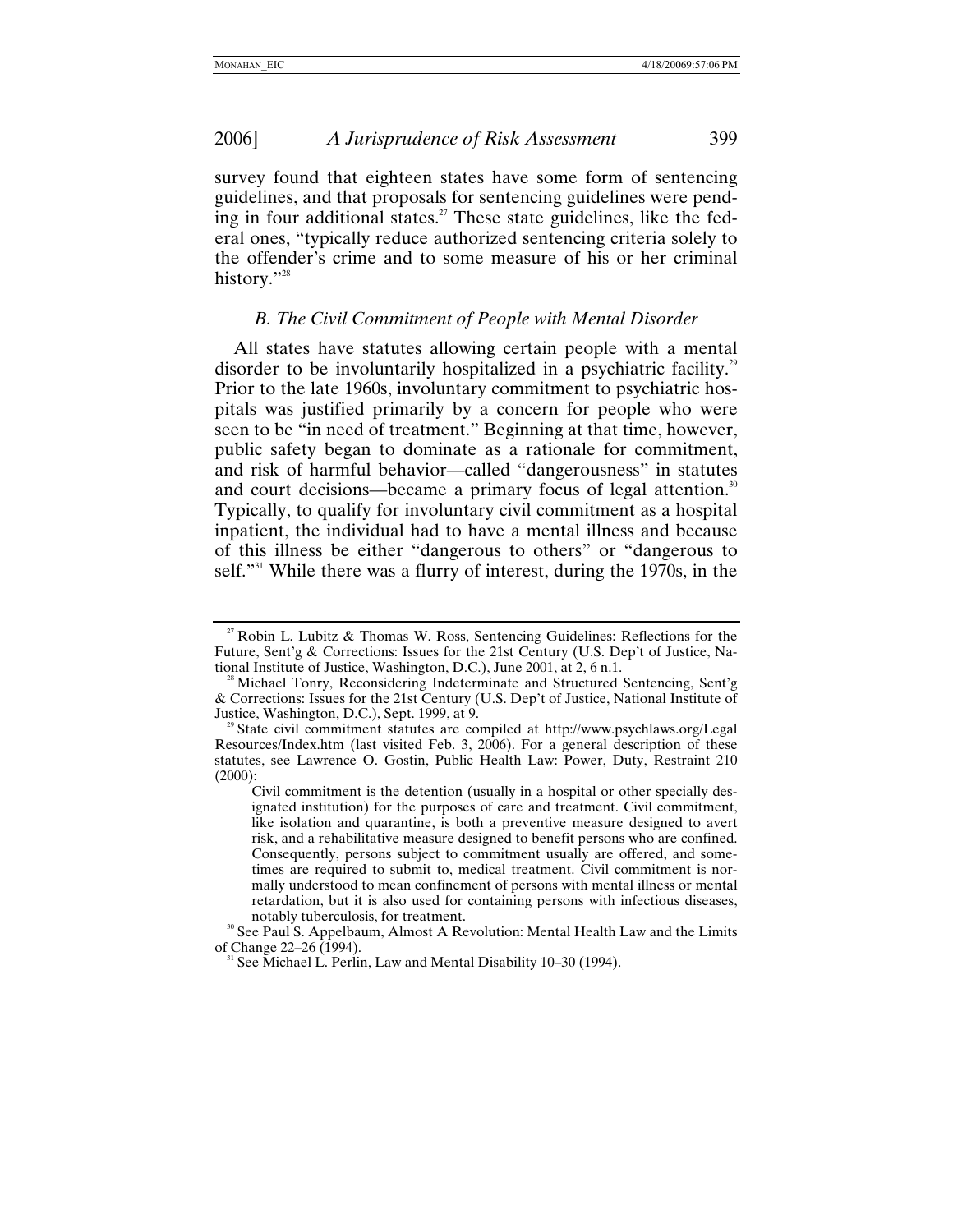constitutionality of commitment statutes, the Supreme Court left no doubt that it would uphold such laws, provided that adequate procedural safeguards were in place, such as proof of disorder and dangerousness by clear and convincing evidence.<sup>[32](#page-9-0)</sup>

Advocates for family members of people with mental disorder have long argued that these 1960s-era civil commitment statutes were written so narrowly and with so many procedural protections that they left many people untreated. According to this view, many people who need mental health services but refuse to adhere to those services do so only because their disorder renders them incompetent to make treatment decisions, $33$  leaving them effectively untreated. These advocates urged looser due process protections and longer time limits on hospital treatment to ensure that people with disorders were properly treated. For two decades, a combination of civil libertarian and fiscal concerns thwarted moves in this direction. $34$ 

In the past several years, however, the tide has turned in many states. This development has less to do with an increase in legislative compassion for people with mental disorder than with a shift in the lobbying tactics of the treatment advocates. No longer appealing to humanitarian concerns, advocates of reinvigorated commitment statutes—many of them family members of people with serious mental illness—have sold their approach to state legislatures by playing on already exaggerated public fears of violence committed by people with a mental disorder.<sup>35</sup> As stated by one of the most visible figures in the treatment advocacy movement,

Laws change for a single reason, in reaction to highly publicized incidents of violence. People care about public safety. I am not saying it is right, I am saying this is the reality. . . . So if you're changing your [civil commitment] laws in your states, you have to understand that.... [I]t means that you have to take the debate

<span id="page-9-1"></span><span id="page-9-0"></span><sup>&</sup>lt;sup>32</sup> See Addington v. Texas, 441 U.S. 418, 425–26, 431–33 (1979).<br><sup>33</sup> Thomas Grisso & Paul S. Appelbaum, Assessing Competence to Consent to Treatment: A Guide for Physicians and Other Health Professionals 63–66 (1998).

<span id="page-9-3"></span><span id="page-9-2"></span> $34$  For an insightful history of these developments, see Appelbaum, supra note 30.<br><sup>35</sup> See generally Bernice A. Pescosolido et al., The Public's View of the Competence, Dangerousness, and Need for Legal Coercion of Persons with Mental Health Problems, 89 Am. J. Pub. Health 1339 (1999).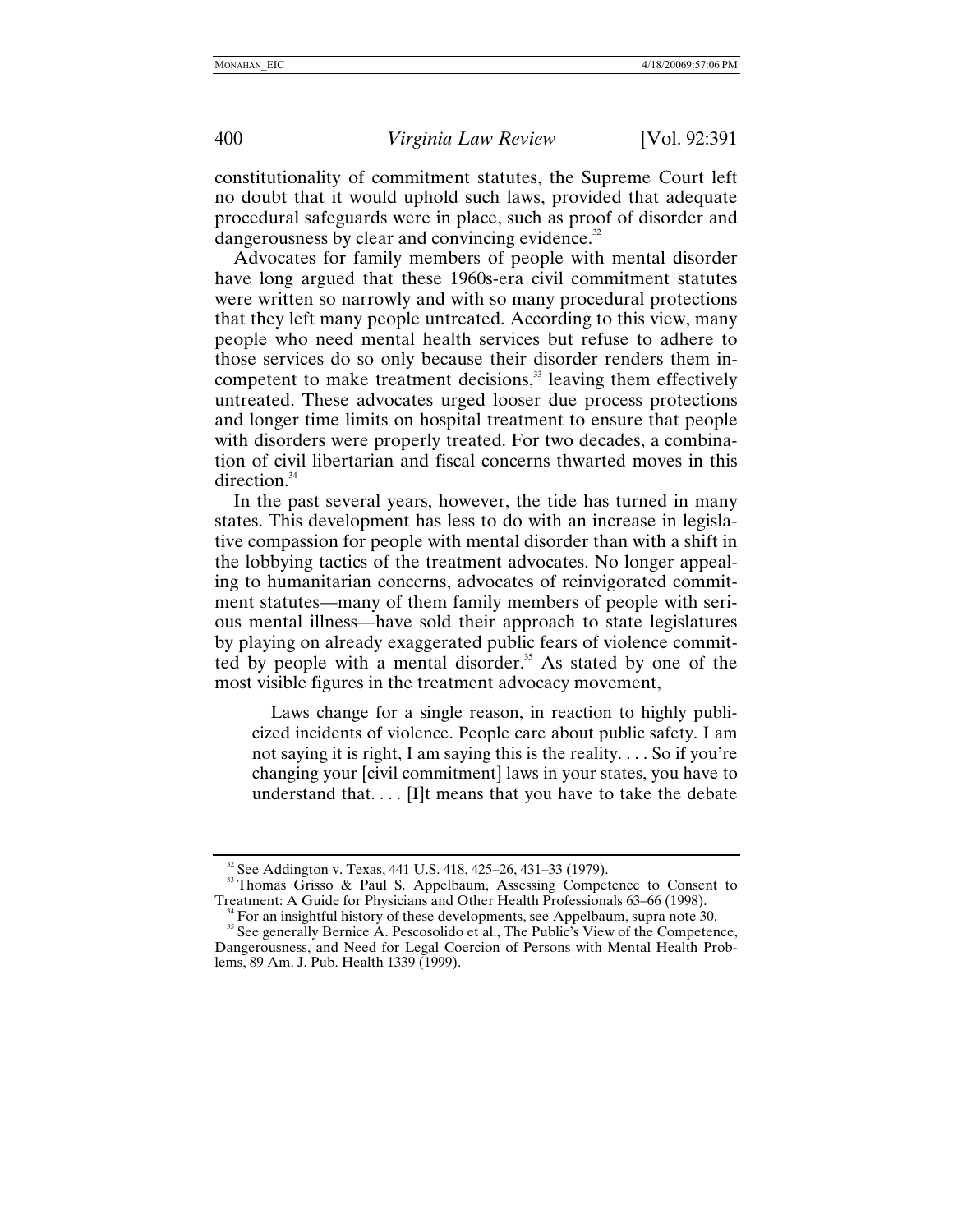out of the mental health arena and put it in the criminal justice/public safety arena.<sup>36</sup>

Examples of the new, less libertarian, and more treatmentoriented commitment statutes include those adopted in South Dakota. In 2000, South Dakota extended the time frame over which a violent act could be predicted to occur by deleting the word "very" from the previous statutory language that had read "very near future," thereby justifying civil commitments in more instances.<sup>37</sup> Likewise, Minnesota in  $2002^{38}$  and Maryland in  $2003^{39}$  removed the requirement that dangerousness be "imminent" before commitment can be ordered. Wyoming in 1999 broadened the definition of "dangerous to himself or others" to include not only "death" and "serious physical injury" but also "destabilization from lack of or refusal to take prescribed psychotropic medications."[40](#page-10-4) Similarly, in 2002, the Wisconsin Supreme Court upheld a statute authorizing the commitment of people with mental disorder who, if left untreated, will lose their "ability to function independently in the community."[41](#page-10-5) These new statutes loosen civil commitment requirements by either extending the time frame in which a dangerous act must occur or by expanding what qualifies as a dangerous act.

More dramatic than the loosening of existing civil commitment statutes for *inpatient* hospitalization has been the proliferation of new statutes allowing for civil commitment to *outpatient* treatment for people with a mental disorder. Mandating adherence to mental health treatment in the community through outpatient commitment has now become the most contested issue in mental health law.<sup>42</sup> Although forty U.S. jurisdictions have statutes that nominally

<span id="page-10-0"></span><sup>&</sup>lt;sup>36</sup> D.J. Jaffe, Speech to the National Alliance for the Mentally III (1999) (transcript on file with author); see also E. Fuller Torrey & Mary Zdanowicz, Why Deinstitutionalization Turned Deadly, Wall St. J., Aug. 4, 1998, at A18 ("[A]pproximately 1,000 homicides a year are committed nationwide by seriously mentally ill individuals who are not taking their medication.").

<span id="page-10-2"></span>

<span id="page-10-3"></span>

<span id="page-10-4"></span>

<span id="page-10-6"></span><span id="page-10-5"></span>

<span id="page-10-1"></span><sup>&</sup>lt;sup>37</sup> S.D. Codified Laws § 27A-1-1 (Supp. 2003).<br><sup>38</sup> 2002 Minn. Laws 335.<br><sup>39</sup> 2003 Md. Laws 441.<br><sup>40</sup> Wyo. Stat. Ann. § 25-10-101(a)(ii) (2005).<br><sup>41</sup> In re Commitment of Dennis H., 647 N.W.2d 851, 857 (Wis. 2002).<br><sup>42</sup> S Commitment, 52 Psychiatric Services 1198 (2001); John Monahan et al., Mandated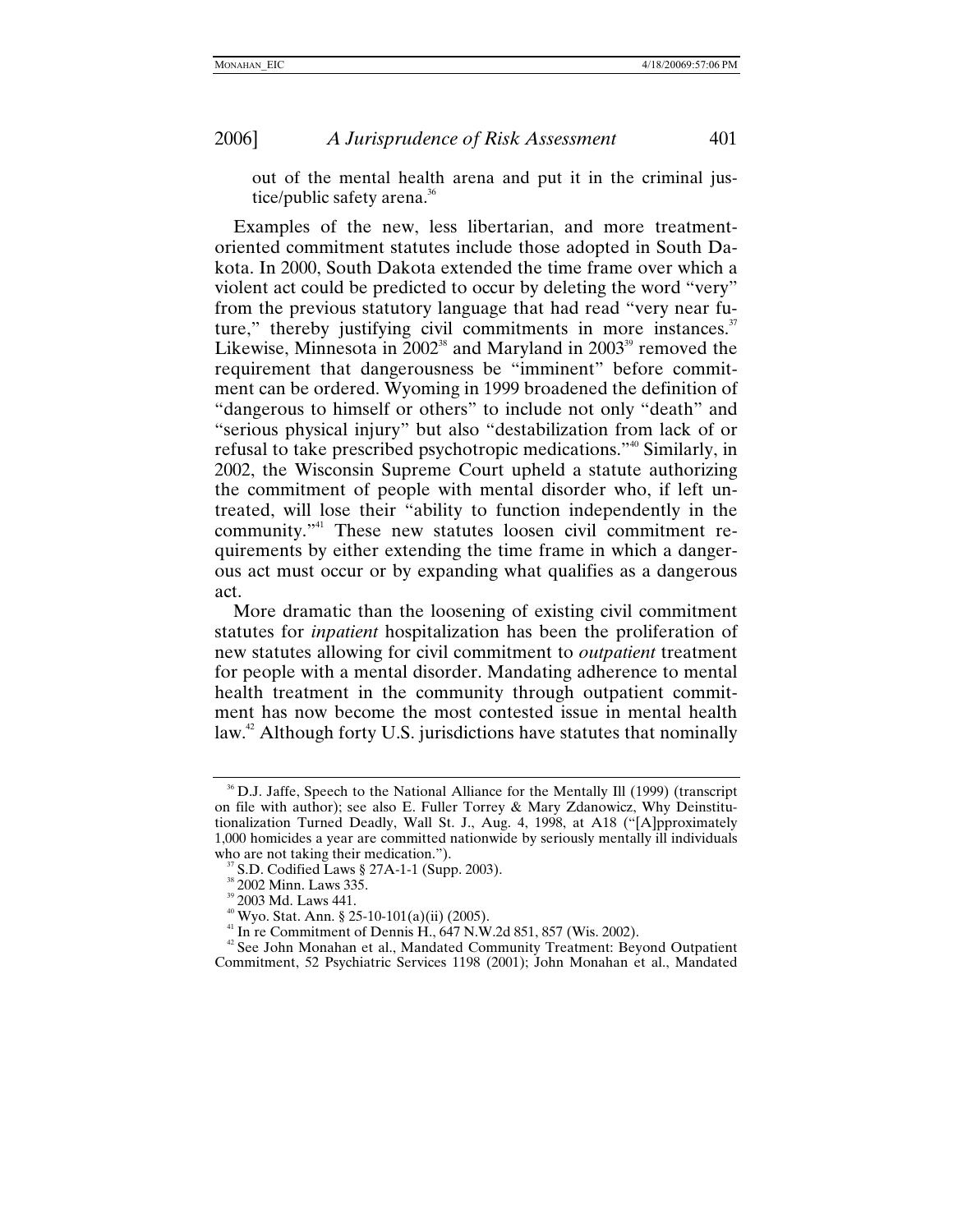authorize outpatient commitment, until recently few states made substantial use of these laws.<sup>43</sup> With the 1999 enactment in New York State of "Kendra's Law," however, nationwide interest in outpatient commitment (euphemistically termed "assisted outpatient treatment" in the statute) has greatly increased. The law was named in memory of Kendra Webdale, a young woman who died in 1999 after being pushed in front of a New York City subway train by a man with a history of mental illness. Kendra's Law mandates adherence to mental health treatment in the community for a person who meets a number of statutory qualifications, including suffering from mental illness, and who "is, as a result of his or her mental illness, unlikely to voluntarily participate in outpatient treatment" and "is in need of assisted outpatient treatment in order to prevent a relapse or deterioration which would be likely to result in serious harm to the person or others...."<sup>44</sup> Kendra's Law has withstood a number of constitutional challenges in New York State courts,<sup>45</sup> and in February 2004 was unanimously upheld by the New York Court of Appeals.<sup>46</sup> Since it was enacted in late 1999,

<span id="page-11-0"></span>

<span id="page-11-1"></span>

<span id="page-11-3"></span> $\textdegree$  See In re K.L., 806 N.E.2d 480, 482–83, 485–86 (N.Y. 2004) (finding the state's interests compelling over outpatient's right to refuse treatment).

Treatment in the Community for People with Mental Disorders, 22 Health Aff. 28, 29 (2003); Marvin S. Swartz & John Monahan, Special Section on Involuntary Outpatient Commitment: Introduction, 52 Psychiatric Services 323 (2001). There are three types of outpatient commitment. The first is a variant of conditional release from a hospital: A patient is discharged on the condition that he or she continues treatment in the community. The second type is an alternative to hospitalization for people who meet the legal criteria for inpatient treatment: They are essentially given the choice between receiving treatment in the community and receiving treatment in the hospital. The third type of outpatient commitment is preventive: People who do not currently meet the legal criteria for inpatient hospitalization but who are believed to be at risk of decompensation to the point that they will qualify for hospitalization if left untreated are ordered to accept treatment in the community. Joan B. Gerbasi et al., Resource Document on Mandatory Outpatient Treatment, 28 J. Am. Acad. Psychiatry & L. 127, 129 (2000); see also Richard J. Bonnie & John Monahan, From Coercion to Contract: Reframing the Debate on Mandated Community Treatment for People with Mental Disorders, 29 Law & Hum. Behav. 485, 497–98 (2005).<br><sup>43</sup> Gerbasi et al., supra note 42, at 127–28.<br><sup>44</sup> N.Y. Mental Hyg. Law § 9.60(c)(5)–(6) (McKinney Supp. 2006).<br><sup>45</sup> See, e.g., In re Urcuyo, 714 N.Y.S.2d 86

<span id="page-11-2"></span>Law provides the means by which society does not have to sit idly by and watch the cycle of decompensation, dangerousness and hospitalization continually repeat itself."); see also Ilissa L. Watnik, Comment, A Constitutional Analysis of Kendra's Law: New York's Solution for Treatment of the Chronically Mentally Ill, 149 U. Pa. L. Rev. 1181, 1219–27 (2001).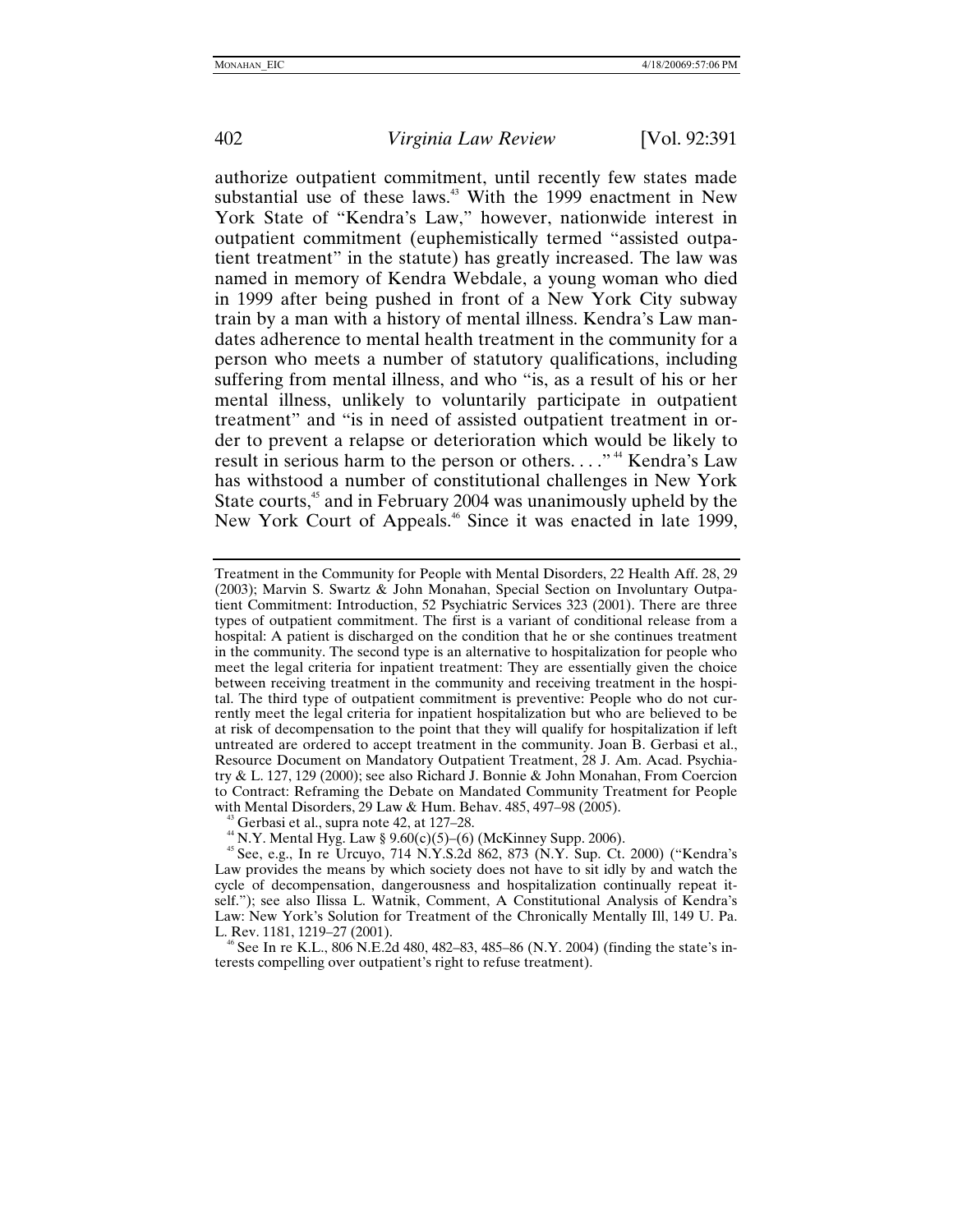<span id="page-12-0"></span>11,856 people in New York State have been evaluated for outpatient commitment under Kendra's Law, of whom 4742 were committed and another 3579 were provided "service enhancements," also called "case management and oversight.["47](#page-12-1) "Laura's Law," modeled on the New York statute, went into effect in California on January 1, 2003.<sup>48</sup> Florida,<sup>49</sup> Michigan,<sup>50</sup> and West Virginia<sup>51</sup> also amended their civil commitment statutes to allow for outpatient commitment, effective January 1, March 30, and April 9, 2005, respectively. The exploitation of public fear has led to a marked loosening of due process requirements among the states for civil commitment—a trend that is particularly noteworthy in the context of sexually violent predators.

# *C. The Commitment of Sexually Violent Predators*

The most jurisprudentially influential case dealing with violence risk assessment in recent years is *Kansas v. Hendricks*, where the Supreme Court in 1997 upheld a sexually violent predator statute.<sup>52</sup> Under the Kansas Sexually Violent Predator Act,<sup>53</sup> an offender, after being convicted of a specified sexual crime and serving the prison sentence associated with that criminal conviction, can be found to be a sexually violent predator. This finding can serve as the predicate for civil commitment to a mental hospital for an indefinite period. The Act defined a "sexually violent predator" as "any person who has been convicted of or charged with a sexually violent offense and who suffers from a mental abnormality or personality disorder which makes the person likely to engage in repeat acts of sexual violence.["54](#page-12-8)

<span id="page-12-1"></span> $47$  New York State Office of Mental Health, Statewide AOT Report as of Feb. 1, 2006, http://www.omh.state.ny.us/omhweb/kendra\_web/kstatus\_rpts/statewide.htm. Kendra's Law has recently been renewed for another five years. Al Baker & Michael Cooper, On-Time Budget Heads List of Actions Taken in Legislature's 228th Session,

<span id="page-12-2"></span><sup>&</sup>lt;sup>48</sup> Cal. Welf. & Inst. Code §§ 5345–49.5 (West Supp. 2005).<br><sup>49</sup> 2004 Fla. Laws 2952–76.<br><sup>50</sup> 2004 Mich. Pub. Acts 496–99.<br><sup>51</sup> W. Va. Code Ann. § 27-5-11 (West 2005).<br><sup>52</sup> 521 U.S. 346 (1997).<br><sup>53</sup> Kan. Stat. Ann. § 59-

<span id="page-12-3"></span>

<span id="page-12-4"></span>

<span id="page-12-5"></span>

<span id="page-12-6"></span>

<span id="page-12-8"></span><span id="page-12-7"></span>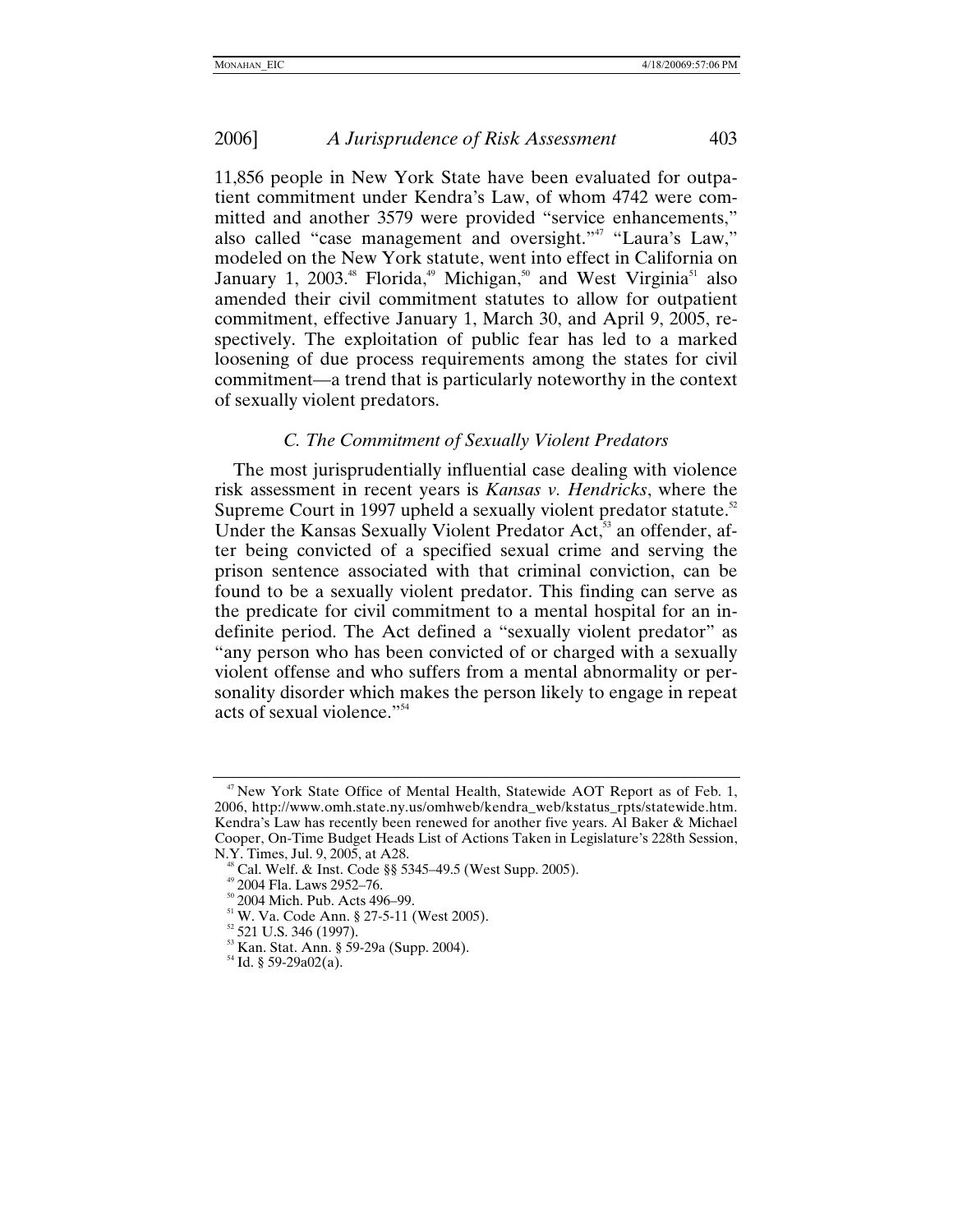Justice Thomas, writing for the 5-4 majority, made clear that it was pivotal in the decision that the statute under review was *civil* in nature. "The categorization of a particular proceeding as civil or criminal 'is first of all a question of statutory construction.' We must initially ascertain whether the legislature meant the statute to establish 'civil' proceedings. If so, we ordinarily defer to the legislature's stated intent.["55](#page-13-0) He continued:

Here, Kansas' objective to create a civil proceeding is evidenced by its placement of the Act within the Kansas probate code, instead of the criminal code, as well as its description of the Act as creating a "*civil commitment procedure*." Nothing on the face of the statute suggests that the legislature sought to create anything other than a civil commitment scheme designed to protect the public from harm.<sup>56</sup>

Even Justice Breyer, dissenting in *Hendricks*, noted that "[c]ivil commitment of dangerous, mentally ill individuals by its very nature involves confinement and incapacitation. Yet 'civil commitment,' from a constitutional perspective, nonetheless remains civil.["57](#page-13-2) Five years later, in *Kansas v. Crane*, the Supreme Court reaffirmed the view that, in sexually violent predator cases, "the confinement at issue [is] civil, not criminal, confinement.["58](#page-13-3) 

<span id="page-13-1"></span><span id="page-13-0"></span><sup>&</sup>lt;sup>55</sup> *Hendricks*, 521 U.S. at 361 (citation omitted).<br><sup>56</sup> Id. (citations omitted). Justice Thomas argued the statute was properly categorized as civil rather than criminal because it did not implicate either of the two primary objectives of criminal punishment—retribution or deterrence. Id. at 361–63. Criticism of the *Hendricks* decision by legal and behavioral science commentators has been intense. See infra note 168.<br><sup>57</sup> *Hendricks*, 521 U.S. at 380 (Breyer, J., dissenting); see also Paul H. Robinson,

<span id="page-13-2"></span>Foreword: The Criminal-Civil Distinction and Dangerous Blameless Offenders, 83 J. Crim. L. & Criminology 693 (1993) (discussing the difference between civil and criminal commitment and how the law should deal with dangerous offenders who are blameless and therefore not subject to criminal sanctions); Stephen J. Schulhofer, Two Systems of Social Protection: Comments on the Civil-Criminal Distinction, with Particular Reference to Sexually Violent Predator Laws, 7 J. Contemp. Legal Issues 69 (1996) (arguing that sexually violent predator statutes are civil commitment stat-

<span id="page-13-3"></span>utes). 58 Kansas v. Crane, 534 U.S. 407, 409 (2002). The Court in *Crane* held that proof of a complete inability to control one's behavior was not a constitutionally necessary prerequisite to being found to be a sexually violent predator and civilly committed to a hospital: "It is enough to say that there must be proof of serious difficulty in controlling behavior." Id. at 413.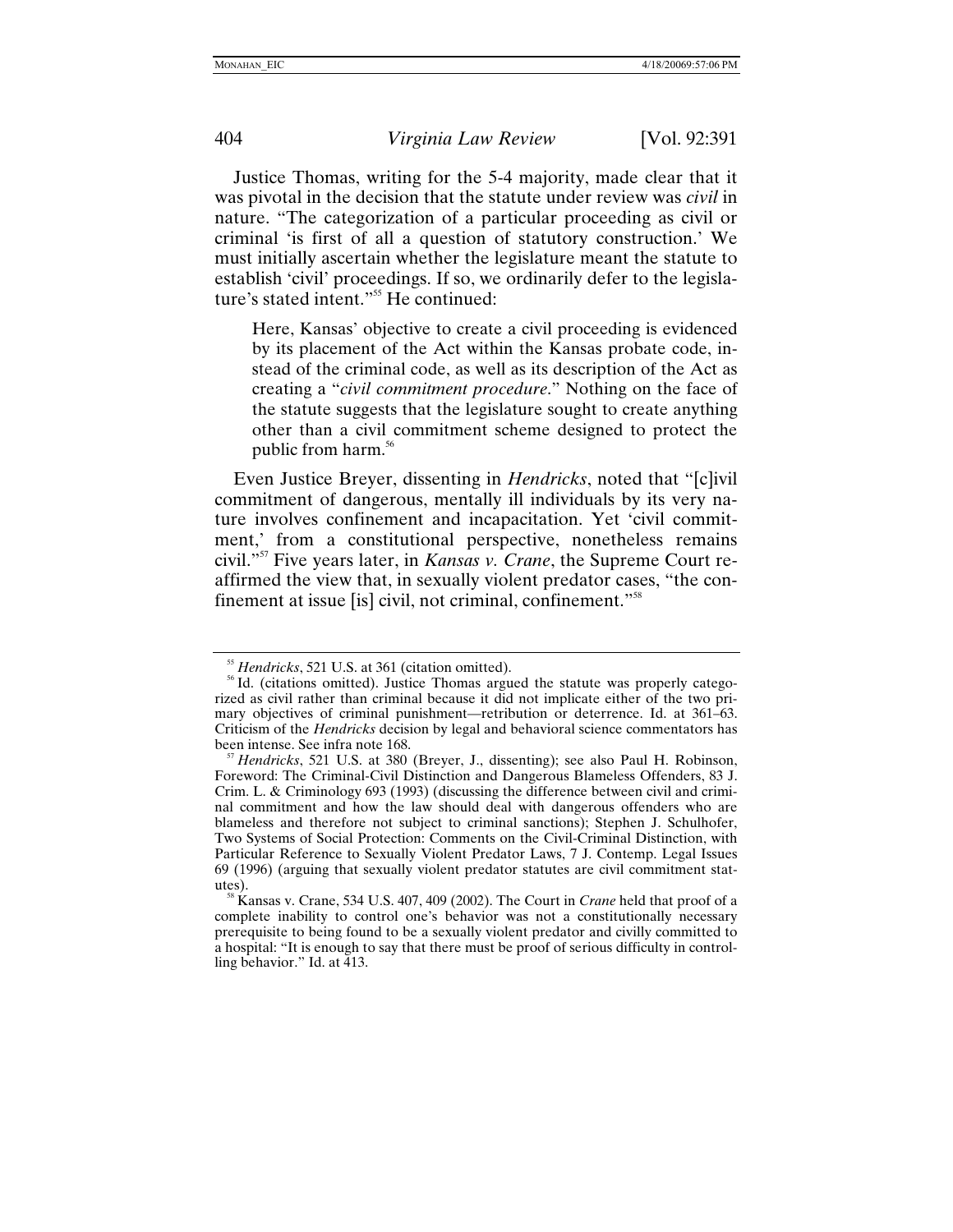<span id="page-14-0"></span>Fifteen states and the District of Columbia have now enacted sexually violent predator statutes modeled after the Kansas law that provide for the post-imprisonment civil commitment of sex offenders who have a mental abnormality and are believed to be at high risk of violent recidivism.<sup>59</sup> The latest data indicate that in those jurisdictions with sexually violent predator statutes, 2506 people have been adjudicated to be sexually violent predators and are currently confined in psychiatric facilities, along with at least 726 people hospitalized for evaluation and currently awaiting trial for commitment as sexually violent predators. $\degree$ 

#### II. DEVELOPMENTS IN THE SCIENCE OF VIOLENCE FORECASTING

In this Part, I first clarify the fundamental distinction between clinical and actuarial approaches to risk assessment and then briefly review several of the actuarial violence risk assessment instruments that have recently become available for use by expert witnesses. I also consider in detail ten risk factors for violence that often appear on these actuarial instruments.

### *A. Clinical and Actuarial Approaches to Risk*

There are two basic approaches to the risk assessment of violence or any other form of human behavior. One approach, called clinical prediction, relies on the subjective judgment of experienced decision makers—typically, in the case of violence, psychologists and psychiatrists, but also parole board members or judges. The risk factors assessed in clinical prediction might vary from case to case, depending on which seem more relevant. These risk factors are then combined in an intuitive manner to generate an opinion about violence risk. The other approach, termed actuarial (or statistical) prediction, relies on explicit rules specifying which risk fac-

<span id="page-14-1"></span><sup>59</sup> W. Lawrence Fitch, Sexual Offender Commitment in the United States: Legislative and Policy Concerns, *in* Sexually Coercive Behavior: Understanding and Management 489, 490–92 (Robert A. Prentky et al. eds., 2003). See generally W. Lawrence Fitch & Debra A. Hammen, The New Generation of Sex Offender Commitment Laws, *in* Protecting Society from Sexually Dangerous Offenders 27 (Bruce J. Winick & John Q. LaFond eds., 2003). <sup>60</sup> W. Lawrence Fitch, Remarks at the Annual Meeting of the National Association

<span id="page-14-2"></span>of State Mental Health Program Directors Forensic Division (Sept. 12, 2005) (transcript on file with author).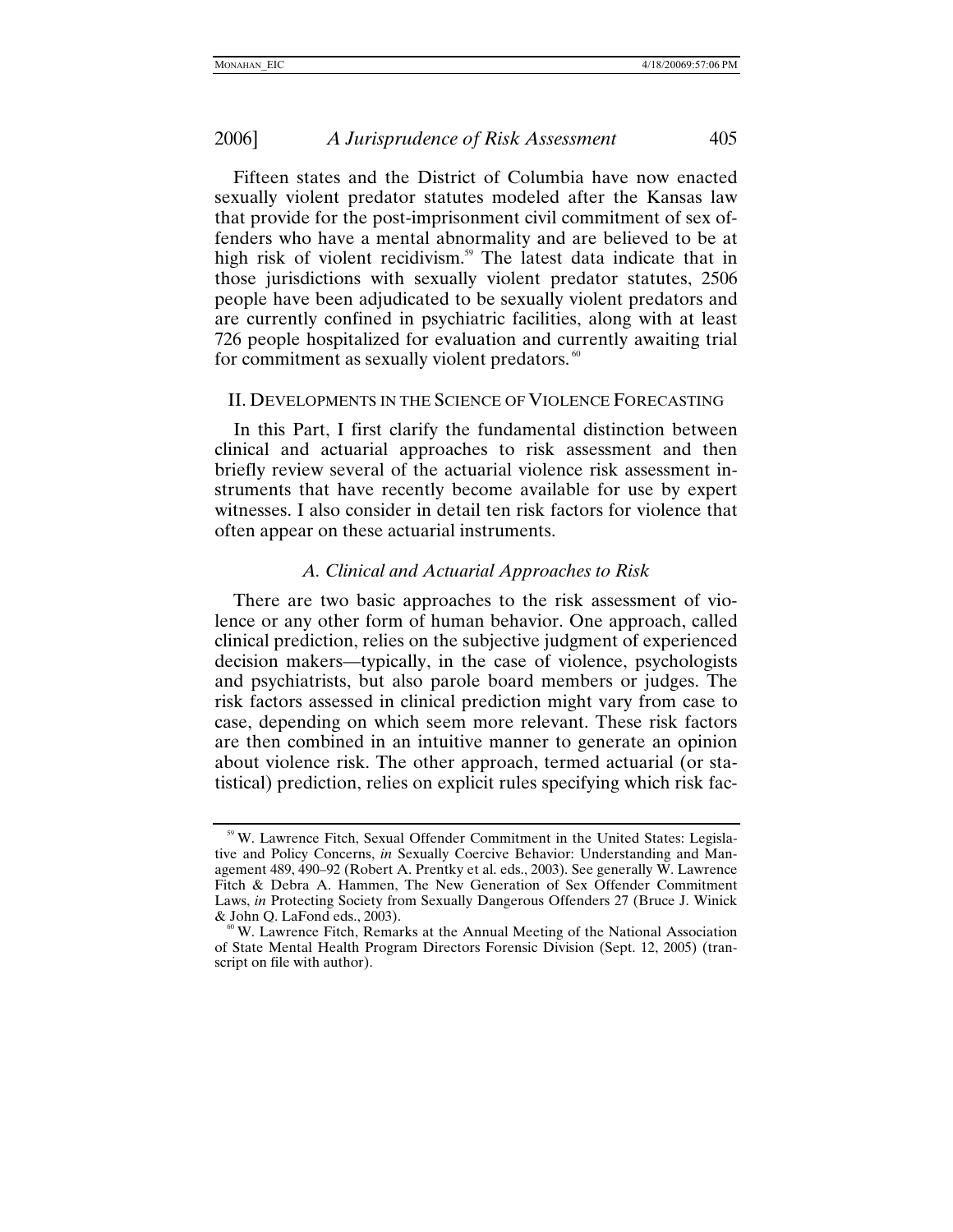<span id="page-15-0"></span>tors are to be measured, how those risk factors are to be scored, and how the scores are to be mathematically combined to yield an objective estimate of violence risk.<sup>61</sup> Professor Christopher Slobogin, writing over twenty years ago, stated that "read in their best light the data suggest that neither the clinical nor the actuarial method of prediction provides information that will permit an accurate designation of a 'high risk' group whose members have more than a forty to fifty percent chance of committing serious assaultive behavior."<sup>62</sup>

Recent research, reviewed below, confirms the continuing validity of Professor Slobogin's claim regarding clinical prediction, but indicates that the predictive validity of actuarial instruments has significantly improved in the past twenty years.

#### *1. Clinical Prediction*

Neither the customary inpatient or outpatient forms of civil commitment, nor civil commitment of a sexually violent predator, is predicated on the assumption that *all* people with mental disorder or mental abnormality will be violent. Rather, they are premised on the belief that behavioral scientists can distinguish with a reasonable degree of accuracy between those people with mental disorder or abnormality who are "dangerous" and those who are not.

One early review of the research challenging this assumption about the accuracy of clinical predictions of violence concluded that "psychiatrists and psychologists are accurate in no more than one out of three predictions of violent behavior over a several-year period among institutionalized populations that had both committed violence in the past (and thus had high base rates for it) and who were diagnosed as mentally ill."<sup>63</sup>

Little has transpired in the intervening decades to increase confidence in the ability of psychologists or psychiatrists, using their

<span id="page-15-1"></span><sup>&</sup>lt;sup>61</sup> See Barbara D. Underwood, Law and the Crystal Ball: Predicting Behavior with Statistical Inference and Individualized Judgment, 88 Yale L.J. 1408, 1420–22 (1979).

<span id="page-15-2"></span> $\degree$ <sup>2</sup> Christopher Slobogin, Dangerousness and Expertise, 133 U. Pa. L. Rev. 97, 126 (1984).<br><sup>63</sup> John Monahan, The Clinical Prediction of Violent Behavior 47–49 (1981).

<span id="page-15-3"></span>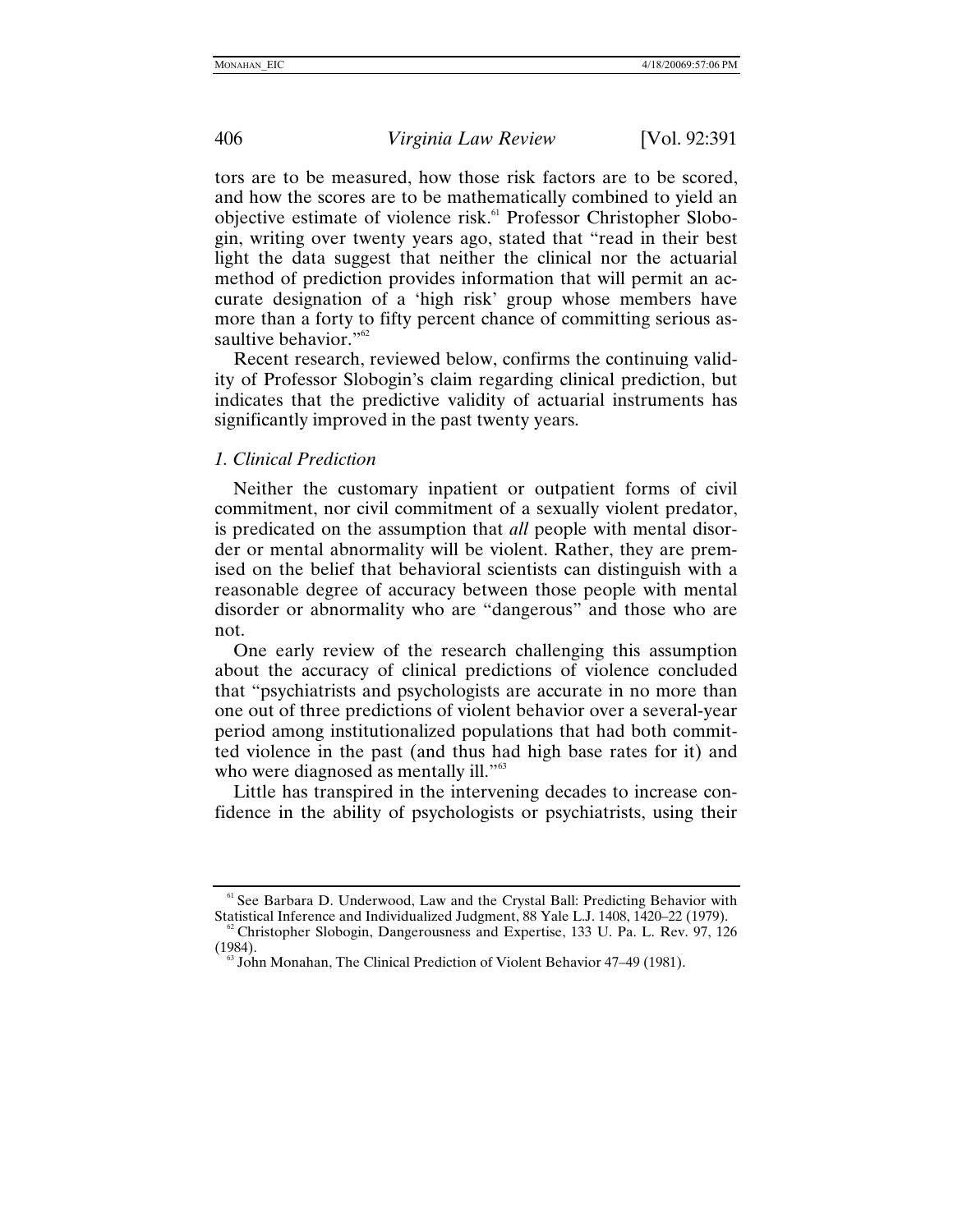unstructured clinical judgment, to accurately assess violence risk.<sup>64</sup> Only two studies of the validity of clinicians' predictions of violence in the community have been published in the past twenty years. One reviewed court-ordered pre-trial risk assessments and found that thirty-nine percent of the defendants rated by clinicians as having a "medium" or "high" likelihood of being violent to others were reported to have committed a violent act during a twoyear follow-up, compared to twenty-six percent of the defendants predicted to have a "low" likelihood of violence. This is a statistically significant difference, but a small one in absolute terms.<sup>65</sup>

In the second study, the researchers took as their subjects male and female patients being examined in the acute psychiatric emergency room of a large civil hospital.<sup>66</sup> Psychiatrists and nurses were asked to assess potential patient violence to others over the next six-month period. Patients who elicited professional concern regarding future violence were moderately more likely to be violent after discharge (fifty-three percent) than were patients who had not attracted such concern (thirty-six percent). In other words, of the patients predicted to be violent by the clinicians, one-in-two later committed a violent act, while of the patients predicted to be safe, one-in-three later committed a violent act.

Despite the existence of such modest scientific support, courts repeatedly have held that clinical predictions of violence are sufficiently valid to be legally admissible as scientific evidence.<sup> $67$ </sup> In recent years, however, the modest scientific support for the validity of clinical predictions of violence has motivated social scientists to explore an alternative to clinical prediction, namely, the use of statistical or "actuarial" risk assessment.

<span id="page-16-0"></span><sup>&</sup>lt;sup>64</sup> See generally John Monahan, The Scientific Status of Research on Clinical and Actuarial Predictions of Violence, *in* 1 Modern Scientific Evidence: The Law and Sci-

<span id="page-16-1"></span>ence of Expert Testimony § 9-2.0, at 423 (David L. Faigman et al. eds., 2002).<br><sup>65</sup> Diana Sepejak et al., Clinical Predictions of Dangerousness: Two Year Follow-up of 408 Pre-Trial Forensic Cases, 11 Bull. Am. Acad. Psychi

<span id="page-16-2"></span> $^6$  Charles W. Lidz et al., The Accuracy of Predictions of Violence to Others, 269 J. Am. Med. Ass'n 1007 (1993).<br><sup>67</sup> See 1 Modern Scientific Evidence: The Law and Science of Expert Testimony § 9-

<span id="page-16-3"></span><sup>1.0,</sup> at 411 (David L. Faigman et al. eds., 2002); John Monahan, Violence Risk Assessment: Scientific Validity and Evidentiary Admissibility, 57 Wash. & Lee L. Rev. 901, 915–16 (2000). But see Erica Beecher-Monas & Edgar Garcia-Rill, Danger at the Edge of Chaos: Predicting Violent Behavior in a Post-*Daubert* World, 24 Cardozo L. Rev. 1845 (2003).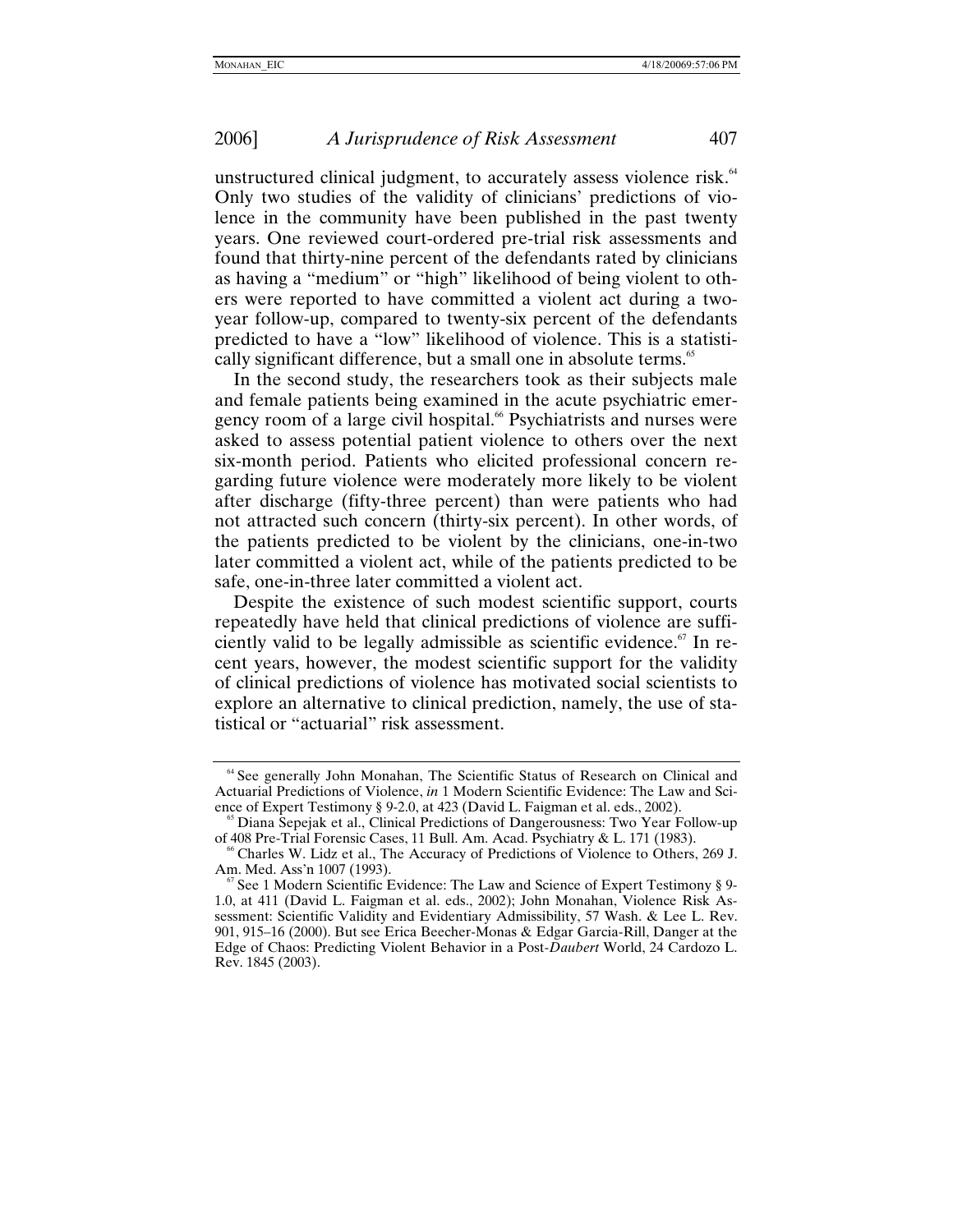#### <span id="page-17-0"></span>*2. Actuarial Prediction*

The general superiority of actuarial over clinical risk assessment in the behavioral sciences has been known for half a century.<sup>68</sup> Professors William Grove and Paul Meehl provide the most recent review.[69](#page-17-2) They located 136 empirical studies comparing clinical and actuarial prediction and found they overwhelmingly support the superiority of the latter over the former. (In only eight of the 136 studies was clinical prediction favored.) Their conclusion: "We know of no social science controversy for which the empirical studies are so numerous, varied, and consistent as this one."[70](#page-17-3)

Unfortunately, the tools for implementing the knowledge that actuarial prediction is generally more accurate than clinical prediction had never been developed in the context of predicting violent behavior. In the past several years, however, a number of violence risk assessment tools have become available, and courts<sup> $\pi$ </sup> as well as

<span id="page-17-4"></span><span id="page-17-3"></span><sup>70</sup> Id. at 318. **Polymontal** Controversiversy, 2<sup>71</sup> Courts are increasingly approving of the use of actuarial instruments when a statute calls for an assessment of violence risk. See United States v. Barnette, 211 F.3d 803, 815 (4th Cir. 2000) (Psychopathy Checklist Revised ("PCL-R") admissible); Lee v. State, 854 So. 2d 709, 711–12 (Fla. Dist. Ct. App. 2003) (Rapid Risk Assessment for Sex Offense Recidivism ("RRASOR"), Minnesota Sex Offender Screening Tool– Revised ("MnSOST–R"), PCL-R, Sex Offender Risk Appraisal Guide ("SORAG"), and Violence Risk Appraisal Guide ("VRAG") admissible); In re Detention of Walker, 731 N.E.2d 994, 996, 998 (Ill. App. Ct. 2000) (RRASOR and PCL-R admissible); State v. Holtz, 653 N.W.2d 613, 616, 619 (Iowa Ct. App. 2002) (RRASOR, Static-99, and MnSOST-R admissible); Goddard v. State, 144 S.W.3d 848, 850, 853 (Mo. Ct. App. 2004) (Static-99 and MnSOST-R admissible); In re Commitment of R.S., 773 A.2d 72, 77, 88 (N.J. Super. Ct. App. Div. 2001) (RRASOR, MnSOST-R, California Actuarial Risk Assessment Tables ("CARAT"), and Registrant Risk Assessment Scale ("RRAS") admissible); Muhammad v. State, 46 S.W.3d 493, 507 (Tex. Crim. App. 2001) (PCL-R admissible); Commonwealth v. Allen, 609 S.E.2d 4, 10, 12 (Va. 2005) (PCL-R and Static-99 admissible); State v. Strauss, 20 P.3d 1022, 1027 (Wash. Ct. App. 2001) (MnSOST-R, RRASOR, and VRAG admissible); State v. Kienitz, 597 N.W.2d 712, 715, 718 (Wis. 1999) (VRAG admissible); see also David L. Faigman & John Monahan, Psychological Evidence at the Dawn of the Law's Scientific Age, 56 Ann. Rev. Psychol. 631, 651 (2005); Bernard E. Harcourt, From the Ne'er-Do-Well to the Criminal History Category: The Refinement of the Actuarial

<span id="page-17-1"></span><sup>68</sup> See generally Paul E. Meehl, Clinical Versus Statistical Prediction: A Theoretical Analysis and a Review of the Evidence (1954); see also John A. Swets et al., Psychological Science Can Improve Diagnostic Decisions, 1 Psychol. Sci. Pub. Int. 1, 10–11 (2000).<br><sup>69</sup> William M. Grove & Paul E. Meehl, Comparative Efficiency of Informal (Subjec-

<span id="page-17-2"></span>tive, Impressionistic) and Formal (Mechanical, Algorithmic) Prediction Procedures:<br>The Clinical–Statistical Controversy, 2 Psychol. Pub. Pol'y & L. 293 (1996).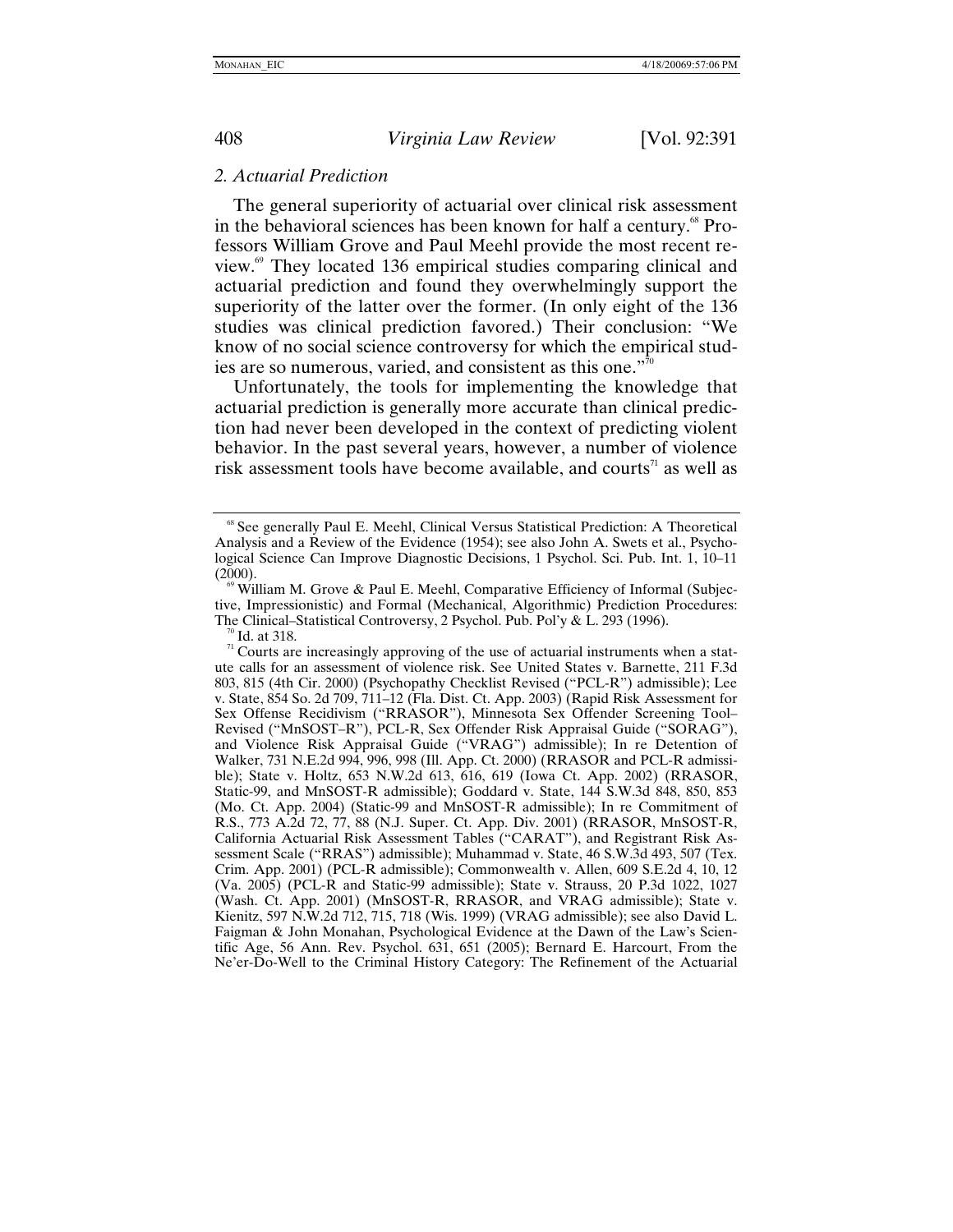<span id="page-18-0"></span>legislatures<sup> $2$ </sup> have become remarkably receptive to their introduction in evidence. The promise of actuarial prediction of violence appears finally to have arrived.<sup>73</sup> Here, I will briefly describe three of the best-known instruments.

# *a. Violence Risk Appraisal Guide*

The Violence Risk Appraisal Guide ("VRAG") was developed from a sample of over 600 men at a maximum-security hospital in

Model in Criminal Law, 66 Law & Contemp. Probs. 99 (2003); Eric S. Janus & Robert A. Prentky, Forensic Use of Actuarial Risk Assessment with Sex Offenders: Accuracy, Admissibility and Accountability, 40 Am. Crim. L. Rev. 1443 (2003). <sup>72</sup> In April 2003, Virginia became the sixteenth state to enact a sexually violent

<span id="page-18-1"></span>predator ("SVP") statute, and the first state to incorporate actuarial risk assessment in such a statute. The statute directs the Department of Corrections to identify ten months before their release all prisoners incarcerated for sexually violent offenses "who receive a score of four or more on the Rapid Risk Assessment for Sexual Offender Recidivism or a like score on a comparable, scientifically validated instrument as designated by the Commissioner." Va. Code Ann. § 37.2-903(C) (2005). The RRASOR is an actuarial instrument consisting of four items: (1) number of prior sex offense convictions or charges (from one to six or more), (2) age at release (twentyfive or older versus younger than twenty-five), (3) victim gender (only females versus any males), and (4) relationship to victim (only related versus any non-related). The latter items within the parentheses receive a higher score than the former items. A total score of four on the RRASOR corresponds to a ten-year recidivism rate of 48.6% while a score of five corresponds to a 73.1% rate. R. Karl Hanson, The Development of a Brief Actuarial Scale for Sexual Offense Recidivism (2004). Between mid-2003 and mid-2005, the RRASOR was administered to 921 convicted sexual offenders in the Virginia Department of Corrections. Fifty-six of these sexual offenders (6.0%) scored four or higher on the RRASOR and therefore were referred for a full SVP evaluation. After this evaluation, the Attorney General filed SVP petitions in forty-two of these cases. Of these forty-two, twenty-two were found to be sexually violent predators and civilly committed to a mental hospital, seventeen had their petitions dismissed either by a judge or jury, and three cases are still pending resolution. Report, W. Stejskal and J. Buffington-Vollum, Memorandum Regarding Proposed Changes to SVP Evaluation Process (Jan. 3, 2006) (on file with author); telephone interview with Dr. Stejskal (Jan. 10, 2006).

<span id="page-18-2"></span>Clinical judgment, however, is still necessary to review the risk estimates produced by statistical prediction. According to one group of researchers, "actuarial instruments . . . are best viewed as 'tools' for clinical assessment—tools that support, rather than replace, the exercise of clinical judgment." John Monahan et al., Rethinking Risk Assessment: The MacArthur Study of Mental Disorder and Violence 134 (2001) (citation omitted) [hereinafter Rethinking Risk Assessment]; see also Kevin S. Douglas & Jennifer L. Skeem, Violence Risk Assessment: Getting Specific About Being Dynamic, 11 Psychol. Pub. Pol'y & L. 347, 368–69 (2005).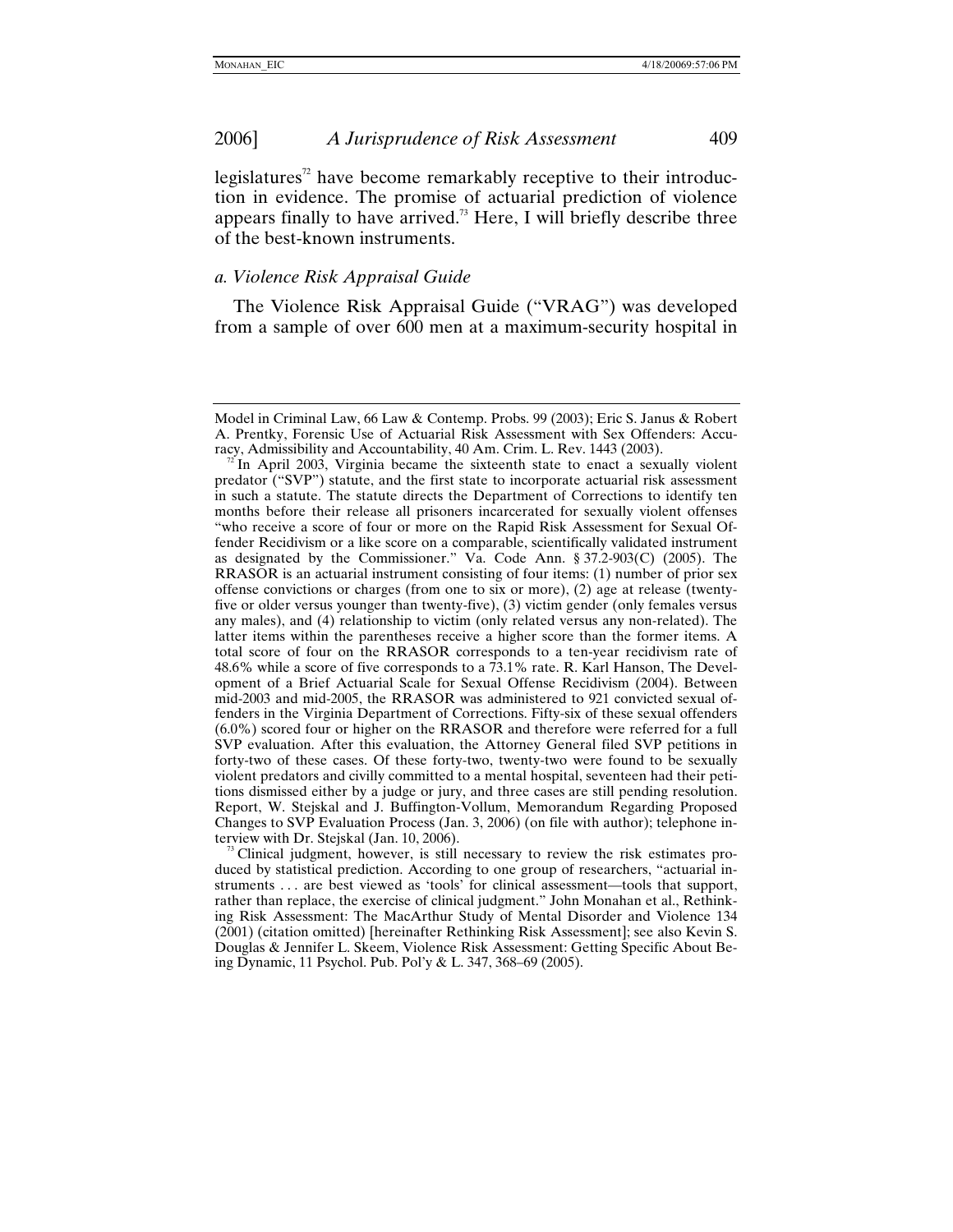<span id="page-19-0"></span>Canada. All had been charged with serious criminal offenses.<sup>74</sup> Approximately fifty predictor variables were coded from institutional files. The criteria used to develop the instrument were (1) any new criminal charge for a violent offense, or (2) return to the institution for an act that otherwise would have resulted in a criminal charge for a violent offense. The average time at risk in the community after discharge was approximately seven years. A series of analyses identified twelve variables for inclusion in the instrument.<sup>75</sup> These twelve variables were used to place patients into one of nine categories based upon their actuarial risk of future violence. In a recent prospective replication of this research with 467 male forensic patients, eleven percent of the patients who scored in category 1 on the VRAG were later found to commit a new violent act, compared with forty-two percent of the patients in category 5, and 100% percent of the patients in category 9. $\frac{1}{6}$ 

### *b. The HCR-20*

The "HCR-20," which consists of twenty ratings addressing Historical, Clinical, or Risk Management variables, $\alpha$  is a structured

<span id="page-19-1"></span><sup>74</sup> Grant T. Harris et al., Violent Recidivism of Mentally Disordered Offenders: The Development of a Statistical Prediction Instrument, 20 Crim. Just. & Behav. 315, 317– 19 (1993). A variant of the VRAG for use specifically with sexual offenders, the SORAG, has also been developed. VRAG and SORAG scores correlate highly, as would be expected given the overlap in the risk factors. See Vernon Quinsey et al., Violent Offenders: Appraising and Managing Risk 173–78 (2d ed. 2006). For updates on studies using the VRAG and the SORAG, see Replications of the *Violence Risk Appraisal Guide* or *Sex Offender Risk Appraisal Guide* in Assessing Violence Risk, http://www.mhcp-research.com/ragreps.htm (last visited Feb. 3, 2006).<br><sup>75</sup> Harris, supra note 74, at 324. The variables were (1) score on the Psychopathy

<span id="page-19-2"></span>Checklist, (2) separation from parents under age sixteen, (3) victim injury in index offense, (4) DSM–III schizophrenia, (5) never married, (6) elementary school maladjustment, (7) female victim-index, (8) failure on prior conditional release, (9) property offense history, (10) age at index offense, (11) alcohol abuse history, and (12) DSM-III personality disorder. Id. For all variables except numbers 3, 4, 7, and 10 the nature of the relationship to subsequent violence was positive (that is to say, subjects who injured a victim in the index offense, who were diagnosed as schizophrenic, who chose a female victim for the index offense, or who were older, were significantly *less* likely

<span id="page-19-3"></span>to be violent recidivists than other subjects). 76 Grant T. Harris et al., Prospective Replication of the *Violence Risk Appraisal Guide* in Predicting Violent Recidivism Among Forensic Patients, 26 Law & Hum.<br>Behav. 377, 385 (2002).

<span id="page-19-4"></span>The Historical items are (1) previous violence, (2) young age at first violent incident, (3) relationship instability, (4) employment problems, (5) substance use prob-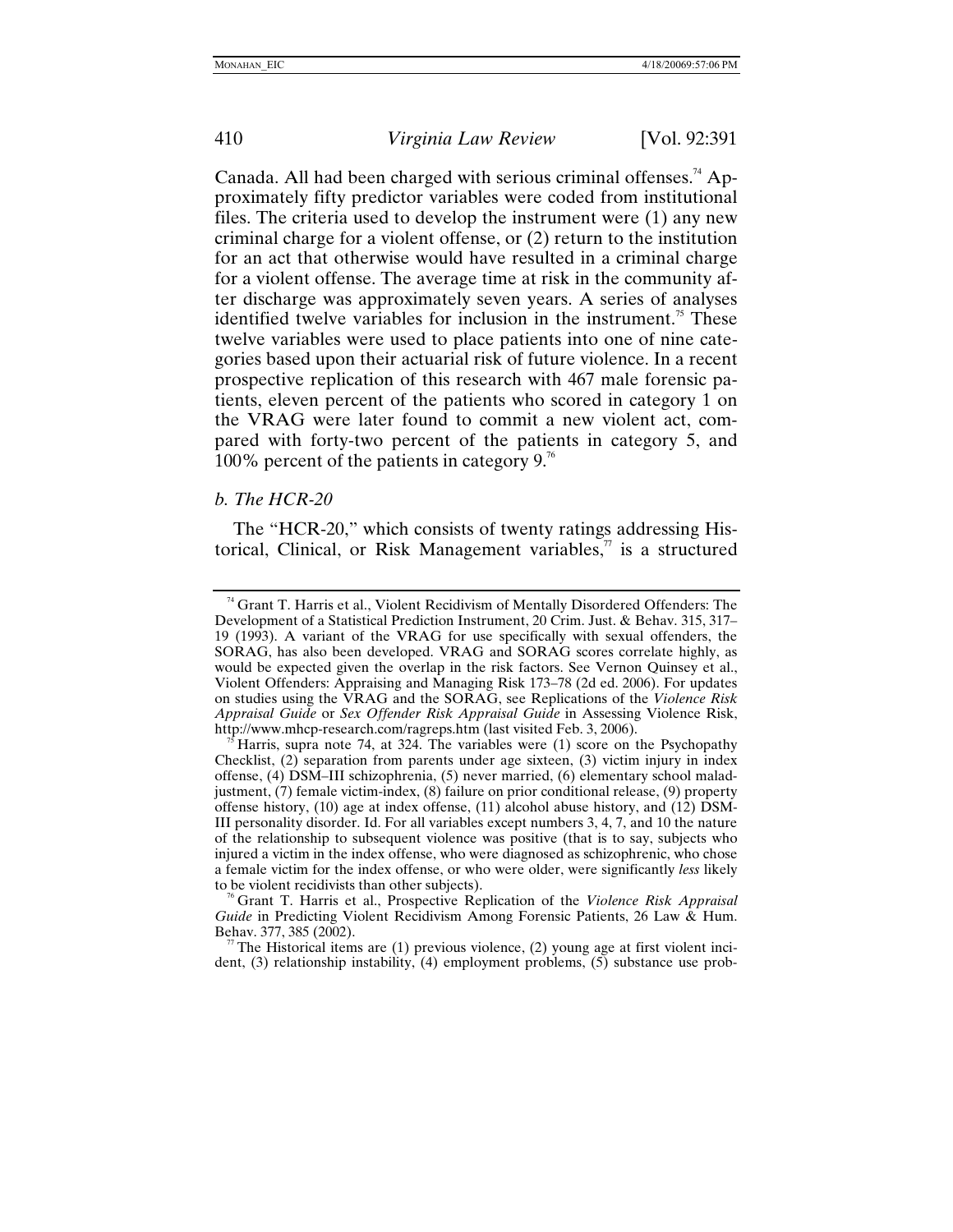<span id="page-20-0"></span>clinical guide used to assess violence risk. In one study with prisoners, researchers found that scores above the median on the HCR-20 increased the odds of past violence and antisocial behavior by an average of almost five times.<sup>78</sup> In another study, the HCR-20 was completed for civilly committed patients who were followed for approximately two years after discharge into the community. When the scores were divided into five categories, eleven percent of the patients scoring in the lowest category were found to have committed or threatened a physically violent act, compared to forty percent of the patients in the middle category and seventyfive percent of the patients in the highest category.<sup>79</sup>

### *c. The Classification of Violent Risk*

The most recent development in this area is the creation of the first violence risk assessment software, called the Classification of Violence Risk ("COVR"). This software was constructed from data generated in the MacArthur Violence Risk Assessment Study.<sup>80</sup> In this research, over 1000 patients in acute civil psychiatric

lems, (6) major mental illness, (7) psychopathy, (8) early maladjustment, (9) personality disorder, and (10) prior supervision failure. The Clinical items are (11) lack of insight, (12) negative attitudes, (13) active symptoms of major mental illness, (14) impulsivity, and (15) unresponsive to treatment. The Risk Management items are (16) plans lack feasibility, (17) exposure to destabilizers, (18) lack of personal support, (19) noncompliance with remediation attempts, and (20) stress. See Christopher D. Web-<br>ster et al., HCR-20: Assessing Risk for Violence 11 (Version 2) (1997).

<span id="page-20-1"></span>Kevin S. Douglas & Christopher D. Webster, The HCR-20 Violence Risk Assessment Scheme: Concurrent Validity in a Sample of Incarcerated Offenders, 26 Crim. Just. & Behav. 3, 13–15 (1999).<br><sup>79</sup> Kevin S. Douglas et al., Assessing Risk for Violence Among Psychiatric Patients:

<span id="page-20-2"></span>The HCR–20 Violence Risk Assessment Scheme and the Psychopathy Checklist: Screening Version, 67 J. Consulting & Clinical Psychol. 917, 925 (1999) [hereinafter Kevin S. Douglas et al., Assessing Risk for Violence]; see also Kevin S. Douglas et al., Evaluation of a Model of Violence Risk Assessment Among Forensic Psychiatric Patients, 54 Psychiatric Services 1372 (2003) [hereinafter Kevin S. Douglas et al., Evaluation of a Model]; Nicola S. Gray et al., Prediction of Violence and Self-Harm in Mentally Disordered Offenders: A Prospective Study of the Efficacy of the HCR-20, PCL-R, and Psychiatric Symptomatology, 71 J. Consulting & Clinical Psychol. 443

<span id="page-20-3"></span><sup>(2003).&</sup>lt;br><sup>80</sup> For further information on the MacArthur Violence Risk Assessment Study, which produced the data from which the Classification of Violence Risk software was ultimately developed, see Paul S. Appelbaum et al., Violence and Delusions: Data from the MacArthur Violence Risk Assessment Study, 157 Am. J. Psychiatry 566 (2000); Steven Banks et al., A Multiple-Models Approach to Violence Risk Assess-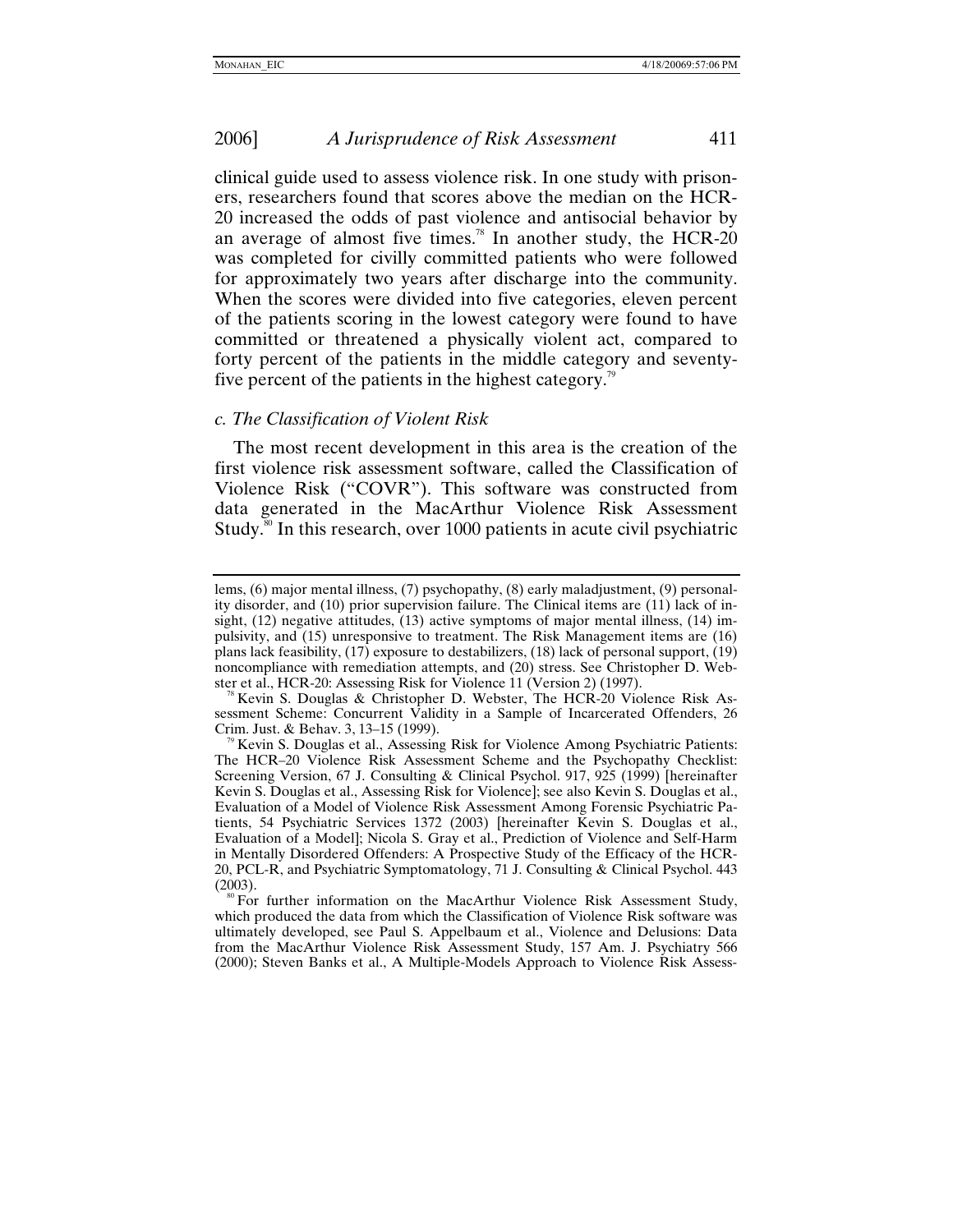facilities were assessed on 134 potential risk factors for violent behavior. Patients were followed for twenty weeks in the community after discharge from the hospital. Measures of violence to others included official police and hospital records, patient self-reports (under a Federal Confidentiality Certificate ${}^{81}$ ), and the reports of collaterals (most often family members) who knew the patient best in the community.

To develop a risk assessment instrument, the MacArthur Study relied on "classification tree" methodology. This approach allows many different combinations of risk factors to classify a person as high or low risk. Based on a sequence established by the classification tree, a first question is asked of all persons being assessed. Contingent on the answer to that question, one or another second question is posed, and so on, until each person is classified by the tree into a final "risk class.["82](#page-21-1) Using only those risk factors commonly available in hospital records or capable of being routinely assessed in clinical practice,<sup>83</sup> the MacArthur researchers were able to place each patient into one of five risk classes for which the prevalence of violence during the first twenty weeks following dis-

<span id="page-21-0"></span>hav. 83 (2000); see also Rethinking Risk Assessment, supra note 73.<br><sup>81</sup> Public Health Service Act § 301(d), 42 U.S.C. § 241(d) (2000); see also National Institutes of Health, Certificates of Confidentiality: Background Information, available at http://grants.nih.gov/grants/policy/coc/background.htm.<br><sup>82</sup> This contrasts with the usual approach to actuarial risk assessment, such as the

<span id="page-21-1"></span>HCR-20 and the VRAG, in which a common set of questions is asked of everyone being assessed and every answer is weighted and summed to produce a score that can<br>be used for purposes of categorization.

ment Among People with Mental Disorder, 31 Crim. Just. & Behav. 324 (2004); Thomas Grisso et al., Violent Thoughts and Violent Behavior Following Hospitalization for Mental Disorder, 68 J. Consulting & Clinical Psychol. 388 (2000); John Monahan et al., Developing a Clinically Useful Actuarial Tool for Assessing Violence Risk, 176 Brit. J. Psychiatry 312 (2000); Eric Silver et al., Assessing Violence Risk Among Discharged Psychiatric Patients: Toward an Ecological Approach, 23 Law & Hum. Behav. 237 (1999); Henry J. Steadman et al., A Classification Tree Approach to the Development of Actuarial Violence Risk Assessment Tools, 24 Law & Hum. Be-

<span id="page-21-2"></span>The risk factors that emerged most often in the classification trees were the seriousness and frequency of prior arrests, young age, male gender, being unemployed, the seriousness and frequency of having been abused as a child, a diagnosis of antisocial personality disorder, a diagnosis of schizophrenia, whether the individual's father used drugs or left the home before the individual was fifteen years old, substance abuse, lack of anger control, violent fantasies, loss of consciousness, and involuntary legal status. Note that a diagnosis of schizophrenia was associated with a lower risk of violence than other diagnoses (primarily depression and personality disorder).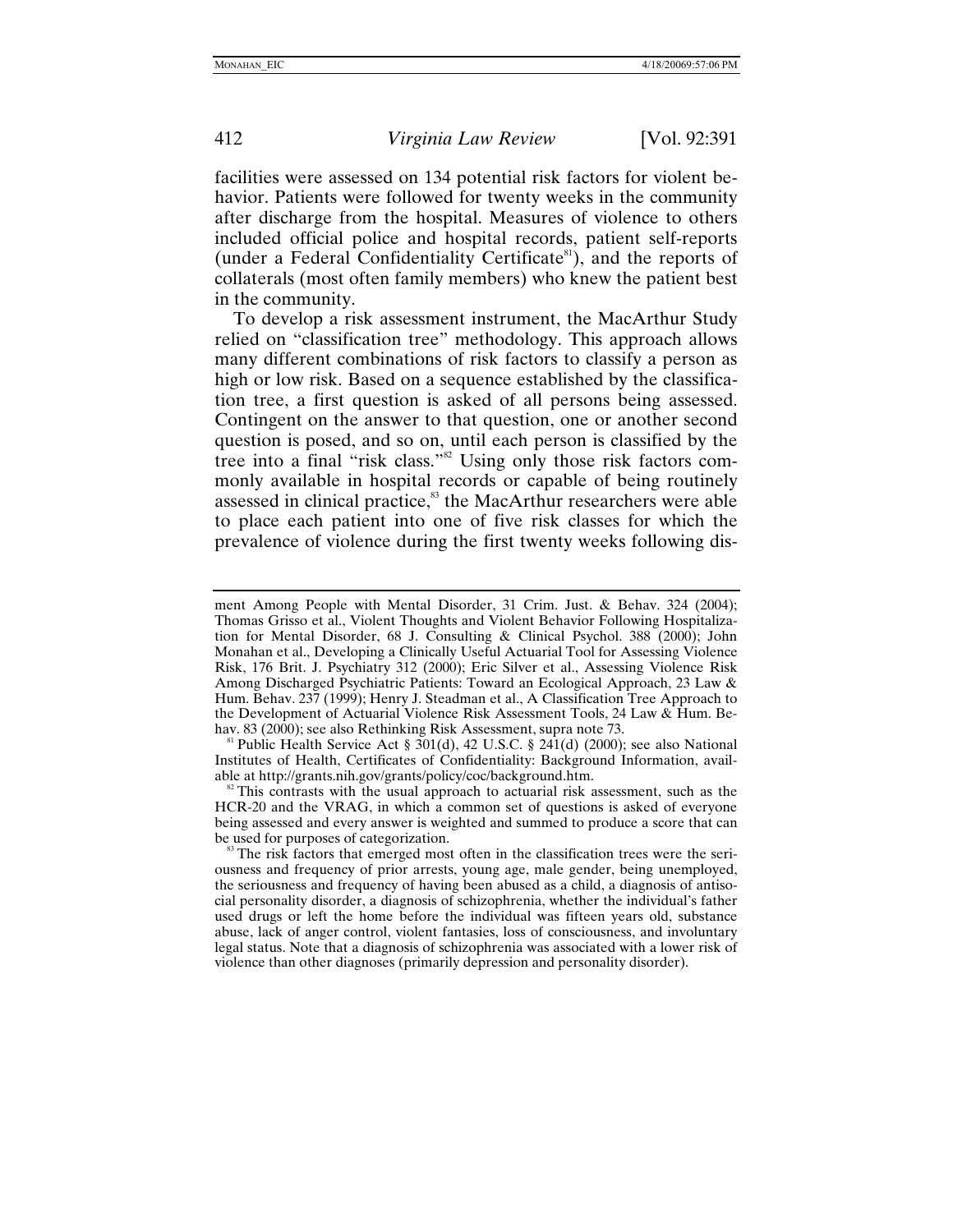<span id="page-22-0"></span>charge into the community was one percent in the lowest risk class and seventy-six percent in the highest.<sup>[84](#page-22-1)</sup>

#### *B. Common Actuarial Risk Factors for Violence*

Each of these recently developed actuarial instruments has relied on a different set of risk factors.<sup>85</sup> But many risk factors are common to all or most of the available instruments.<sup>86</sup> These empirically valid risk factors might be organized into four categories: what the person *is*, what the person *has*, what the person has *done*, and what has been *done to* the person. Here, I summarize what is

<span id="page-22-3"></span>There is one exception—race or ethnicity—for reasons that will become clear, infra notes 151–56 and accompanying text. In addition, recall that the MacArthur Study relied on "classification tree" methodology, which allows *different* combinations of risk factors to classify a person as high or low risk. Rethinking Risk Assessment, supra note 73, at 10–13. The same risk factors are not applied to each person. Rather, whether a given risk factor applies to a given individual depends on to which branch of the tree his or her previous responses have led. Scores on these risk factors, therefore, cannot simply be summed to produce an estimate of risk.

<span id="page-22-1"></span> $84$  See Rethinking Risk Assessment, supra note 73, at 127. More specifically, the rates of violence in the community during the twenty weeks following discharge for each of the five risk categories were 1%, 8%, 26%, 56%, and 76%, respectively. Many more patients were in the lower than in the higher risk categories. For example, 37% of all patients were in the lowest risk category (that is, the category in which 1% of the patients were later violent), and only 7% were in the highest risk category (that is, the category in which 76% of the patients were later violent). Id. at 126–27. A study funded by the National Institute of Mental Health validating the Classification of Violence of Risk ("COVR") on independent samples of patients has recently been published. John Monahan et al., An Actuarial Model of Violence Risk Assessment for Persons with Mental Disorders, 56 Psychiatric Services 810 (2005); see also John Monahan et al., The Classification of Violence Risk, Behavioral Sciences and the Law

<span id="page-22-2"></span><sup>&</sup>lt;sup>85</sup> It is important to be clear on what a "risk factor" is and what it is not. To call *A* a risk factor for *B* means two things and only two things. It means that (1) *A* statistically correlates with *B*, and (2) *A* comes before *B* in time. A simple risk factor, in other words, is "a correlate that precedes the outcome," and nothing more. In particular, to call *A* a risk factor for *B* is not in any sense to imply that *A* "caused" *B*. To make this latter assertion—to claim that *A* is what is referred to in epidemiology as a "causal risk factor" for *B*—would require that two additional conditions be met. It would require that (1) *A* is capable of changing, and (2) when *A* changes, *B* changes as well. Helena Chmura Kraemer et al., Coming to Terms With the Terms of Risk, 54 Archives Gen. Psychiatry 337 (1997). One often-raised question is whether in addition to being simple risk factors, the items on actuarial risk assessment instruments are also causal risk factors. The answer is that many of the simple risk factors found on violence risk assessment instruments could not possibly be causal risk factors, if for no other reason than that they are incapable of changing (e.g., gender, past violence).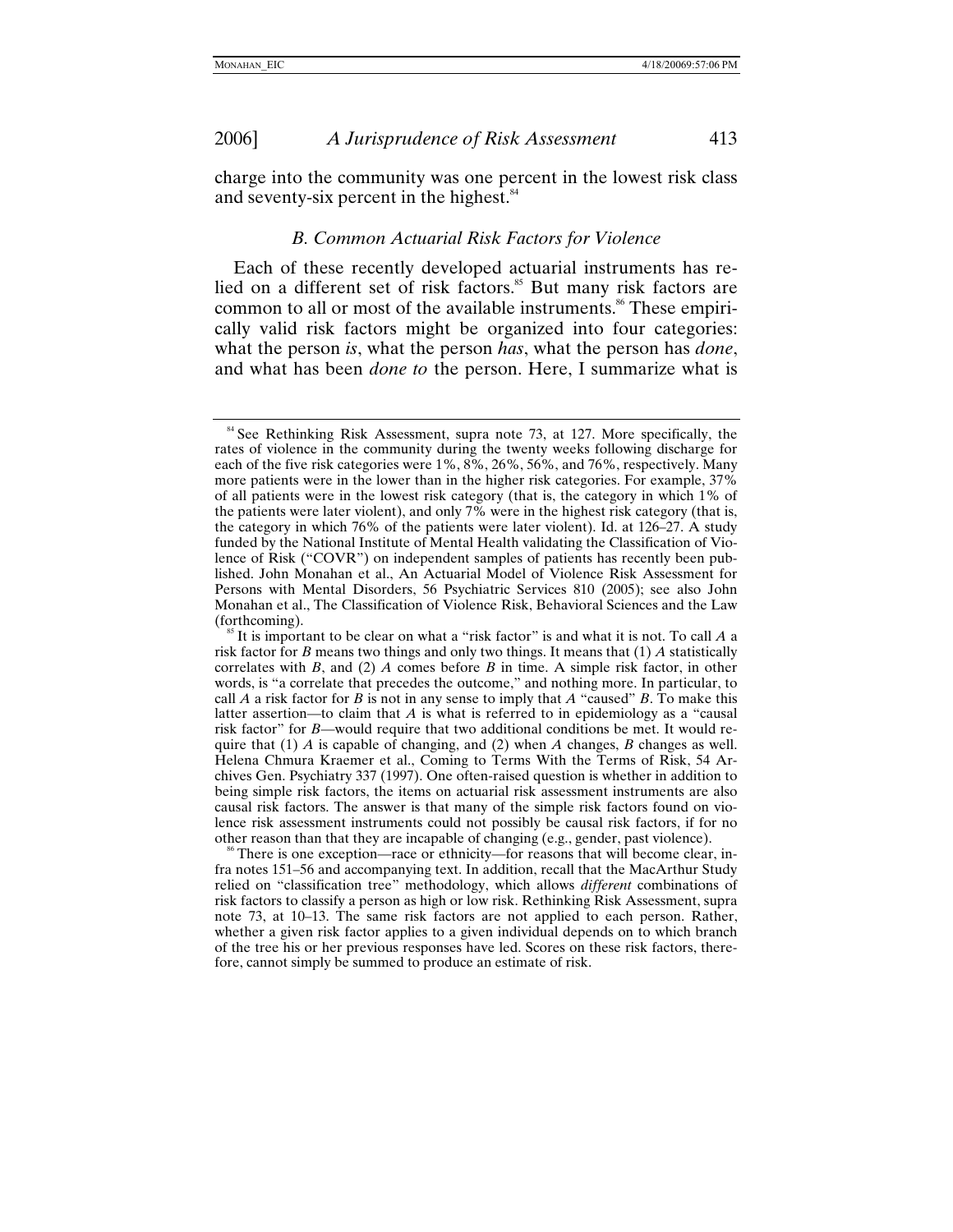<span id="page-23-0"></span>

known about the ability of illustrative risk factors in each of these categories to predict future violence.<sup>87</sup>

## *1. Individual Risk Factors: What the Person "Is"*

Four risk factors that frequently qualify for appearance on an actuarial violence risk assessment instrument pertain to the fundamental characteristics that make someone an "individual": age, gender, race or ethnicity, and personality. I will briefly consider each in turn.<sup>88</sup>

<span id="page-23-1"></span> $87$  For the prediction of sexual violence, see generally Marnie E. Rice & Grant T. Harris, The Scientific Status of Research on Sexual Aggressors, *in* 1 Modern Scientific Evidence: The Law and Science of Expert Testimony §10.2, at 471 (David L. Faigman et al., eds., 2002) (reviewing these instruments). For the prediction of violence by offenders with mental disorder, see James Bonta et al., The Prediction of Criminal and Violent Recidivism Among Mentally Disordered Offenders: A Meta-Analysis, 123 Psychol. Bull. 123 (1998), who found risk factors for violence among mentally disordered offenders to be remarkably similar to risk factors for violence among the general offender population:

Criminal history, antisocial personality, substance abuse, and family dysfunction are important for mentally disordered offenders as they are for general offenders. In fact, the results support the theoretical perspective that the major correlates of crime are the same, regardless of race, gender, class, and the presence or absence of a mental illness.

Id. at 139. Likewise, one study concluded that the same criminogenic variables can be used to predict recidivism in both offenders with mental disorders and those without mental disorders. Helen K. Phillips et al., Risk Assessment in Offenders with Mental Disorders: Relative Efficacy of Personal Demographic, Criminal History, and Clinical Variables, 20 J. Interpersonal Violence 833, 845 (2005).<br><sup>88</sup> It has become accepted in criminology to distinguish *participation* in violence—

<span id="page-23-2"></span>whether or not a person engages in violence at all—from the *frequency* with which those who engage in violence commit violent acts. 1 Alfred Blumstein et al., Criminal Careers and "Career Criminals" 1 (1986). Risk factors for participating in violence need not be the same as risk factors for committing violent acts at a high frequency. That is, risk factors for committing a first violent act need not be the same as risk factors for violent recidivism. Demographic variables have been found to be stronger risk factors for participating in violence than for violent recidivism. Id. at 4. Even for recidivism, however, demographic variables continue to be significant risk factors. For example, the recidivism rate of robbery and assault is approximately twice as high among young male offenders as among young female offenders. Id. at 67–68. In the context of the civil commitment of people with mental disorder, prior violence is not a prerequisite for a finding of "dangerous to others," and therefore data on the risk of a patient's initial participation in violence are as relevant to the commitment decision as data on the risk of a patient's repeat violence.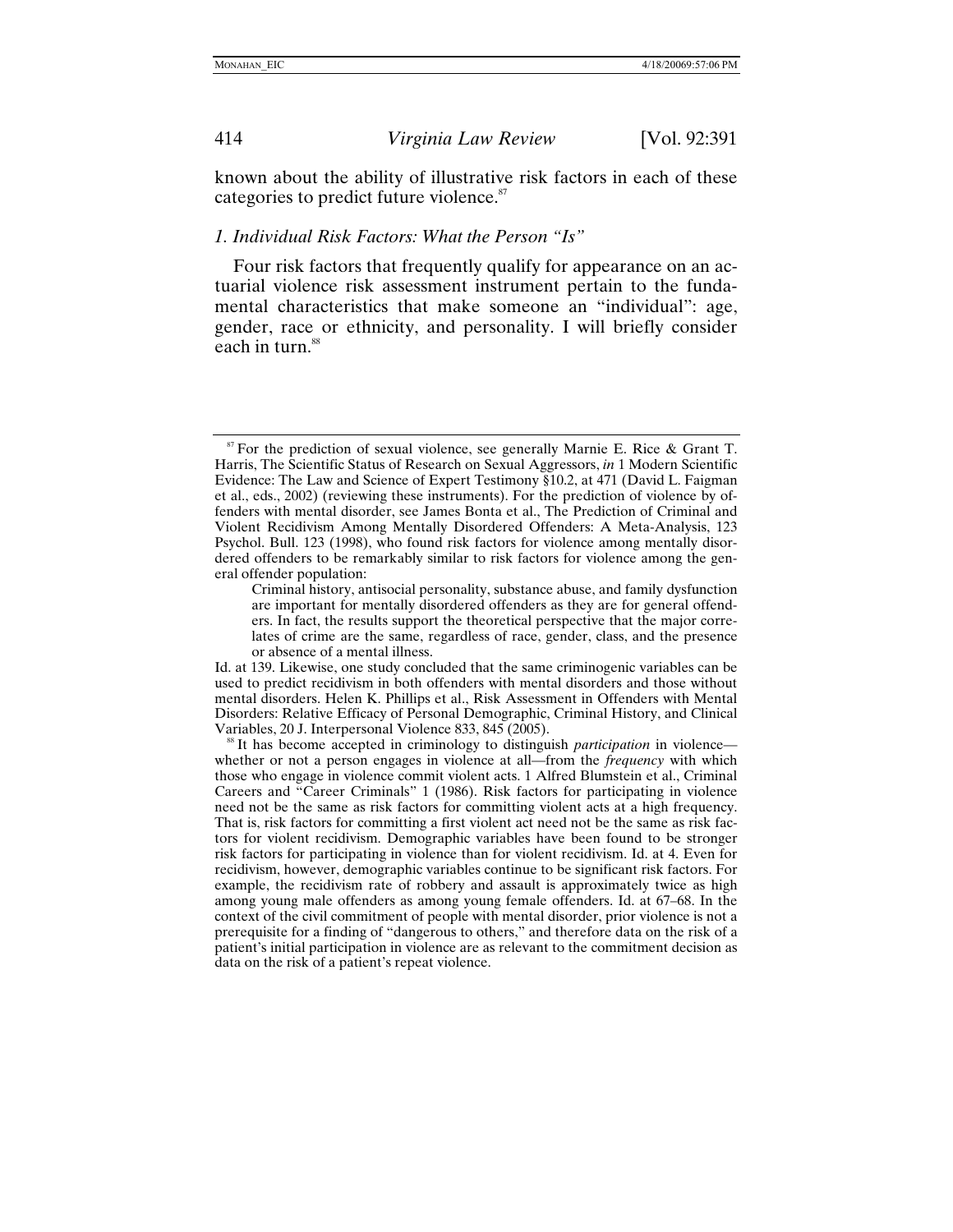### <span id="page-24-0"></span>*a. Age*

Few would dispute the conclusion that Professors Robert Sampson and Janet Lauritsen offered in their definitive review for the National Research Council's Panel on the Understanding and Control of Violent Behavior: "Age is one of the major individuallevel correlates of violent offending. In general, arrests for violent crime peak around age 18 and decline gradually thereafter.["89](#page-24-1) Age is a risk factor for crimes of sexual violence as well as violence more generally. For example, a recent report from the Office of the Solicitor General of Canada asked the question, "Does the risk of sexual offending decrease with age?" Ten studies from the United States, the United Kingdom, and Canada involving a total sample of over 4600 male sex offenders were reviewed. The answer to the question was as follows:

On average, the rate of sexual recidivism decreased with age. . . . For rapists, the highest risk age period was between 18 and 25 years, with a gradual decline in risk for each older age period. There were very few old rapists (greater than age 60) and none were known to recidivate sexually.

Age is also a risk factor for violence committed by people with mental disorder. In the MacArthur Study of violence by people between eighteen and forty years old who were in psychiatric facilities, for every one-year increase in a patient's age, the odds<sup>91</sup> that

<span id="page-24-1"></span><sup>89</sup> Robert J. Sampson & Janet L. Lauritsen, Violent Victimization and Offending: Individual-, Situational-, and Community-Level Risk Factors, *in* 3 Understanding and Preventing Violence: Social Influences 1, 18 (Albert J. Reiss & Jeffrey A. Roth eds., 1994) (citations omitted).

<span id="page-24-2"></span><sup>&</sup>lt;sup>90</sup> Research Summary of R. Karl Hanson, Age and Sexual Recidivism: A Comparison of Rapists and Child Molesters (2001), http://www.psepcsppcc.gc.ca/res/ cor/sum/cprs200105\_1-en.asp. The report notes that "the patterns were different for rapists, extrafamilial child molesters and intrafamilial child molesters (incest offenders)." For example, extrafamilial child molesters were at their highest risk of recidivism between the ages of 25 and 35, rather than the 18–25 year period at which rapists were at highest risk of recidivism. Id.; see also R. Karl Hanson, Recidivism and Age: Follow-Up Data from 4,673 Sexual Offenders, 17 J. Interpersonal Violence 1046, 1047

<span id="page-24-3"></span>An odds ratio indicates the number of times the odds are increased for every unit change in the risk factor. For example, if the odds ratio for the effect of male gender on violence is 2.0, then the odds of violence for males are twice as great as the odds of violence for females.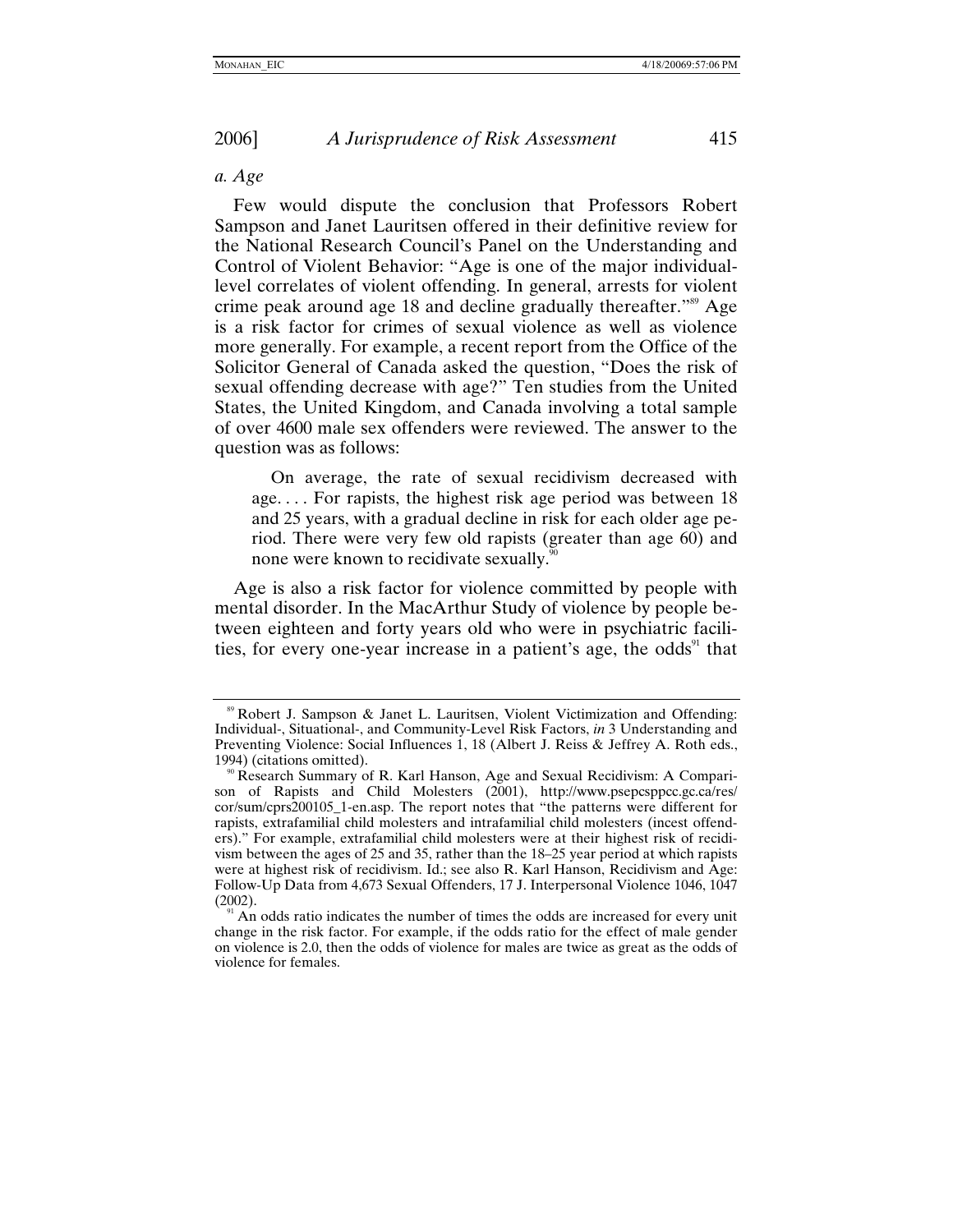the patient would commit a violent act within the first several months after discharge decreased by twenty percent.<sup>[92](#page-25-1)</sup>

#### *b. Gender*

That women commit violent acts at a much lower rate than men is a staple in criminology and has been known for as long as official records have been kept. The earliest major review of this topic, by Professors Eleanor Maccoby and Carol Jacklin, concluded in 1974 that "[t]he sex difference in aggression has been observed in all cultures in which the relevant behavior has been observed. Boys are more aggressive both physically and verbally.... The sex differ-ence is found as early as social play begins—at age 2 or 2 1/2.<sup>["93](#page-25-2)</sup> Another major review, by Robert Sampson and Janet Lauritsen concluded in 1993 that "sex is one of the strongest demographic correlates of violent offending . . . . [M]ales are far more likely than females to be arrested for all crimes of violence including homicide, rape, robbery, and assault.["94](#page-25-3) Of the 418,964 persons arrested for a violent crime in the United States in 2003 (the latest year for which data are available), 344,435 (82%) were men and 74,529  $(18\%)$  were women.<sup>95</sup> While gender differences are sometimes lower for self report than for official report,<sup>%</sup> national crime survey findings closely parallel the arrest record data: 14% of violent offenders were perceived by their victims to be females. $\degree$  For violent offending that is explicitly sexual in nature, the gender disparity is

<span id="page-25-0"></span>

<span id="page-25-2"></span>

<span id="page-25-1"></span><sup>&</sup>lt;sup>92</sup> Rethinking Risk Assessment, supra note 73, at 163.<br><sup>93</sup> Eleanor Emmons Maccoby & Carol Nagy Jacklin, The Psychology of Sex Differences 352 (1974).<br><sup>94</sup> Sampson & Lauritsen, supra note 89, at 19 (citations omitted); see also Candice

<span id="page-25-3"></span>Kruttschnitt et al., Women's Involvement in Serious Interpersonal Violence, 7 Aggression & Violent Behav. 529 (2002).

<span id="page-25-4"></span>See Sourcebook of Criminal Justice Statistics Online 2003, tbl.4.8.2003 (31st ed.), available at http://www.albany.edu/sourcebook/ [hereinafter Sourcebook]. Violent crimes include murder and non-negligent manslaughter, forcible rape, robbery, and

<span id="page-25-5"></span><sup>&</sup>lt;sup>5%</sup> See Darrell Steffensmeier & Emilie Allan, Gender and Crime: Toward a Gendered Theory of Female Offending, 22 Ann. Rev. Soc. 459, 463 (1996).

<span id="page-25-6"></span>See Lawrence A. Greenfeld & Tracy L. Snell, Women Offenders: Bureau of Justice Statistics Special Report (1999).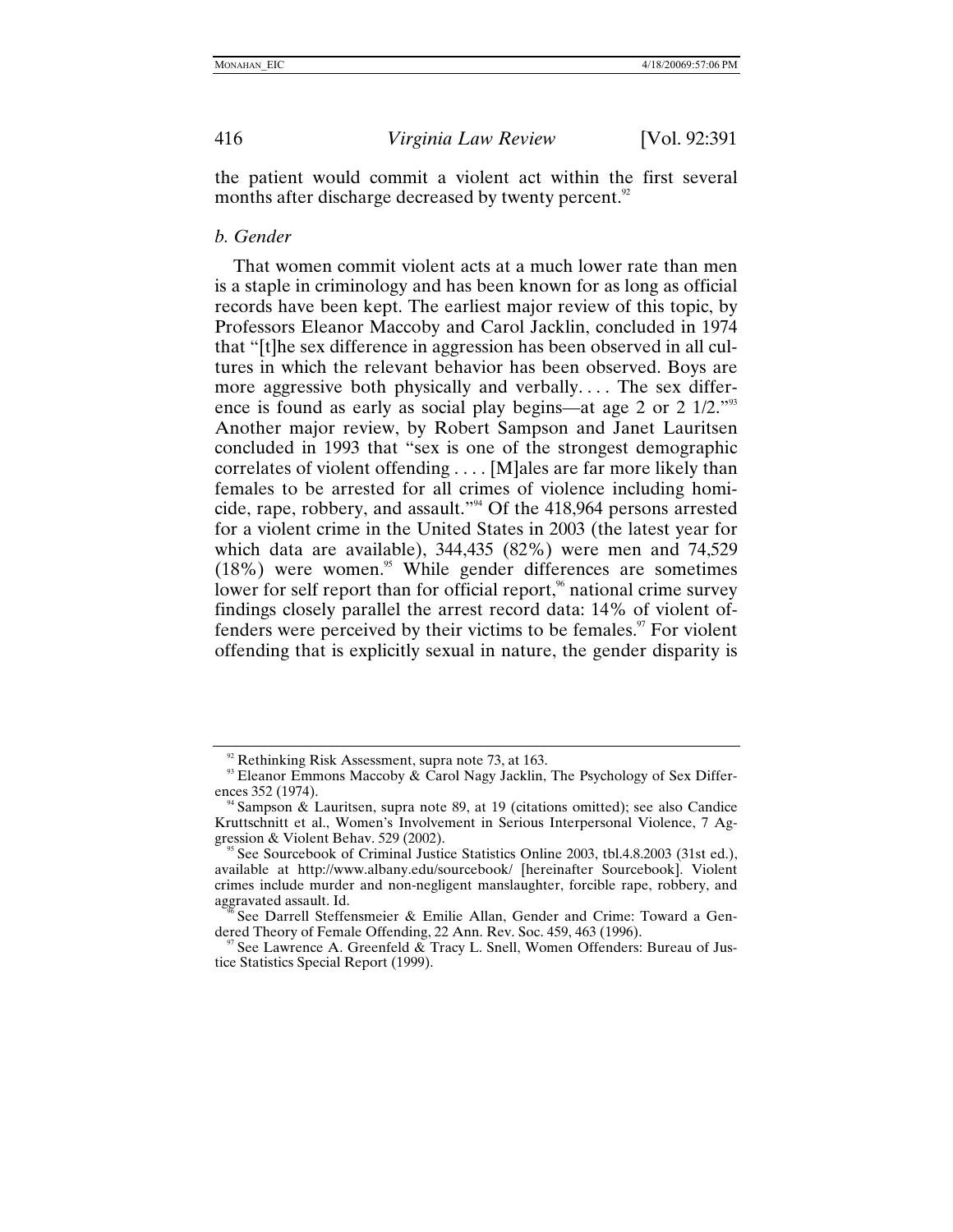<span id="page-26-0"></span>overwhelming: of the 18,446 people arrested for forcible rape in 2003, 18,199 were men (99%) and 247 (1%) were women.<sup>[98](#page-26-1)</sup>

#### *c. Race*

Most of the research on race and violence has focused on differences between whites and African Americans.<sup>99</sup> African Americans accounted for approximately twelve percent of the American population in  $2003^{100}$  and for thirty-seven percent of the people arrested for violent crime.<sup>101</sup> African American youths under eighteen years of age accounted for fifteen percent of the American juvenile population and fifty-nine percent of the youths arrested for robbery[.102](#page-26-5) In a well-known study, Professor Michael Hindelang investigated the extent to which the over-representation of African Americans in arrest statistics for violent crime was due to the differential *involvement* of African Americans in violence as opposed to the differential *selection* of African Americans for arrest by the police.[103](#page-26-6) He compared FBI national arrest data with data from the National Victimization Panel, a large-scale survey done in conjunction with the United States Census Bureau that asks crime victims

<span id="page-26-3"></span>American Indians and Alaska natives, especially for aggravated and other assaults.").<br><sup>100</sup> U.S. Census Bureau, Census 2000, Table 1: Population by Race and Hispanic or<br>Latino Origin, for All Ages and for 18 Years and Over

<span id="page-26-1"></span><sup>98</sup> Sourcebook, supra note 95, at tbl.4.8.2003. Among people with serious mental disorder, the gender ratio in violence is less pronounced than it is among the general population, but still very significant: In the MacArthur Study, the odds that a male patient would commit a violent act within several months after discharge from the hospital were fifty-one percent higher than the odds that a female patient would do so. Rethinking Risk Assessment, supra note 73, at 163; see also Pamela Clark Robbins et al., Mental Disorder, Violence, and Gender, 27 Law & Hum. Behav. 561 (2003).

<span id="page-26-2"></span>See also Panel on the Understanding & Control of Violent Behavior, 1 Understanding and Preventing Violence 71 (Albert Reiss & Jeffrey Roth eds., 1993) ("Other minorities are also overrepresented among all arrestees and among those arrested for violent crimes. Particularly striking is the relatively high representation of

<span id="page-26-5"></span><span id="page-26-4"></span><sup>&</sup>lt;sup>101</sup> Sourcebook, supra note 95, at tbl.4.10.2003.<br><sup>102</sup> Darnell F. Hawkins et al., Race, Ethnicity, and Serious Juvenile Offending, *in* Serious and Violent Juvenile Offenders: Risk Factors and Successful Interventions 30, 34 (Rolf Loeber & David P. Farrington eds., 1998). The authors note that "recent studies of violence . . . report that racial differences in rates of violence may be largely a function of differences across races in levels of socioeconomic well-being." Id. at 42. In terms proposed by Kraemer et al., supra note 85, this would mean that race is a

<span id="page-26-6"></span>Michael J. Hindelang, Race and Involvement in Common Law Personal Crimes, 43 Am. Soc. Rev. 93, 94 (1978).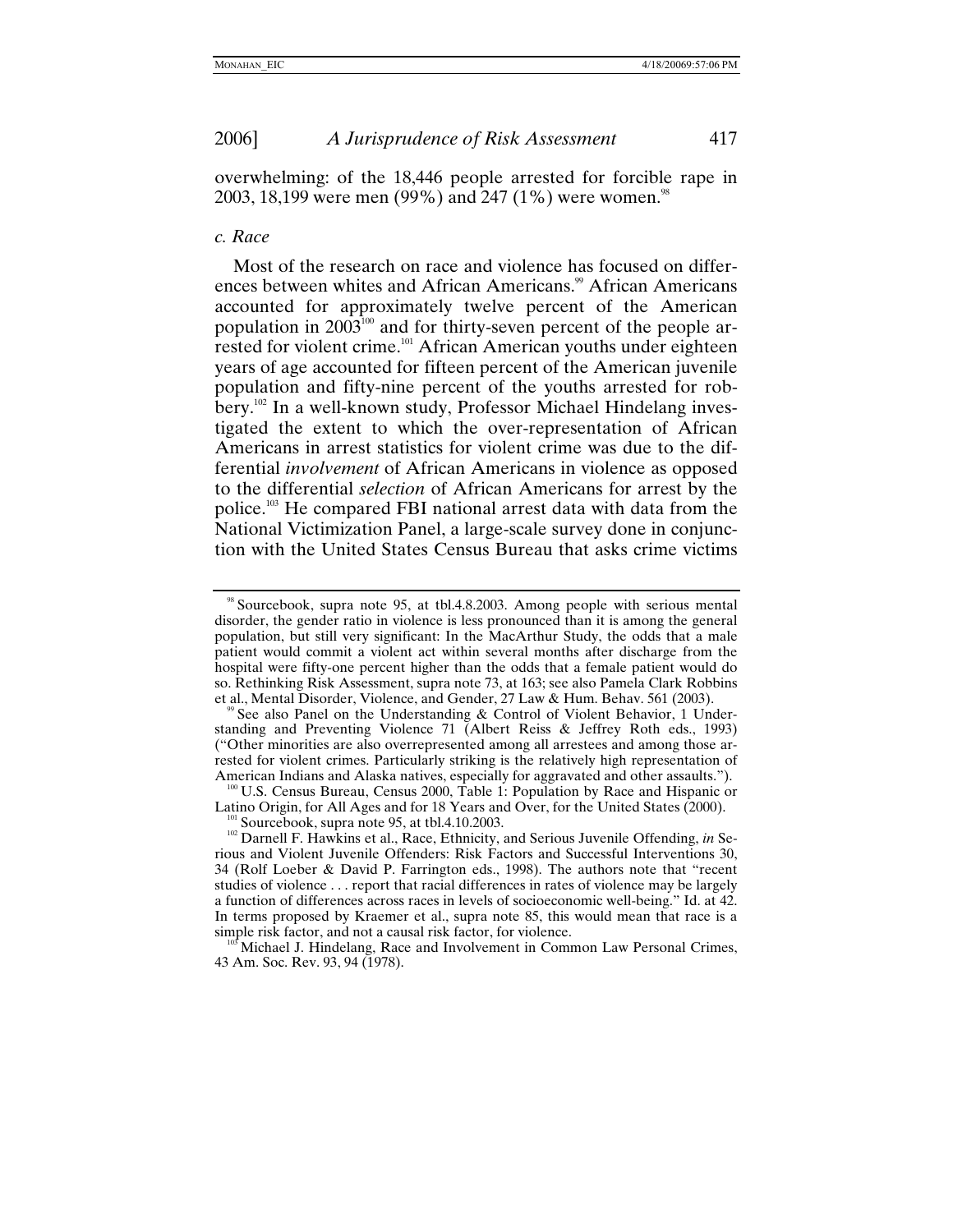about the perceived characteristics of their offenders. While some evidence of differential selection was found, Hindelang concluded that the "data for rape, robbery, and assault are generally consistent with official data on arrestees and support the differential in-volvement hypothesis."<sup>[104](#page-27-1)</sup>

As expressed more recently and colloquially by the Reverend Jesse Jackson: "There is nothing more painful to me at this stage in my life than to walk down the street and hear footsteps and start thinking about robbery—then look around and see somebody white and feel relieved."<sup>105</sup>

Among people with serious mental disorder, the racial ratio in violence is less pronounced, but still significant: In the MacArthur Study, the odds that a patient who was African American would commit a violent act within several months after discharge from the hospital were eighty-five percent higher than the odds that a patient who was white would do so.<sup>106</sup> Since the vast majority of this violence came from the patients' own self-report, official bias in arrest or hospitalization practices cannot account for this difference.

#### *d. Personality*

A wide variety of components of what psychologists would call "personality"<sup>107</sup> and what the Federal Rules of Evidence refer to as "character"<sup>108</sup> has been empirically linked to the commission of violent acts.<sup>109</sup> One comprehensive review concluded that "a constellation of related psychological characteristics including hyperactivity, attention or concentration deficits, impulsivity, and risk taking has revealed . . . consistent predictions of violence."[110](#page-27-7) For example, a

<span id="page-27-0"></span>

<span id="page-27-2"></span>

<span id="page-27-1"></span><sup>104</sup> Id. at 104. 105 Stuart Taylor, Jr., Cabbies, Cops, Pizza Deliveries, and Racial Profiling, 32 Nat'l J. 1891, 1892 (2000).<br><sup>106</sup> Rethinking Risk Assessment, supra note 73, at 163 (the unstandardized odds ra-

<span id="page-27-3"></span>tio reported in Monahan et al. of 0.54 for being white is equivalent to an unstandard-<br>ized odds ratio of 1.85 for being African American  $(1.0/0.54 = 1.85)$ ).

<span id="page-27-6"></span>

<span id="page-27-5"></span><span id="page-27-4"></span><sup>&</sup>lt;sup>107</sup> See, e.g., Randy Larsen & David Buss, Personality Psychology (2002).<br><sup>108</sup> Fed. R. Evid. 404.<br><sup>109</sup> See, e.g., Donald G. Dutton, The Abusive Personality: Violence and Control in Intimate Relationships 6–11 (1998) (discussing abnormal personality traits and char-

<span id="page-27-7"></span><sup>&</sup>lt;sup>110</sup> J. David Hawkins et al., A Review of Predictors of Youth Violence, *in Serious* and Violent Juvenile Offenders: Risk Factors and Successful Interventions 106, 112 (Rolf Loeber & David P. Farrington eds., 1998).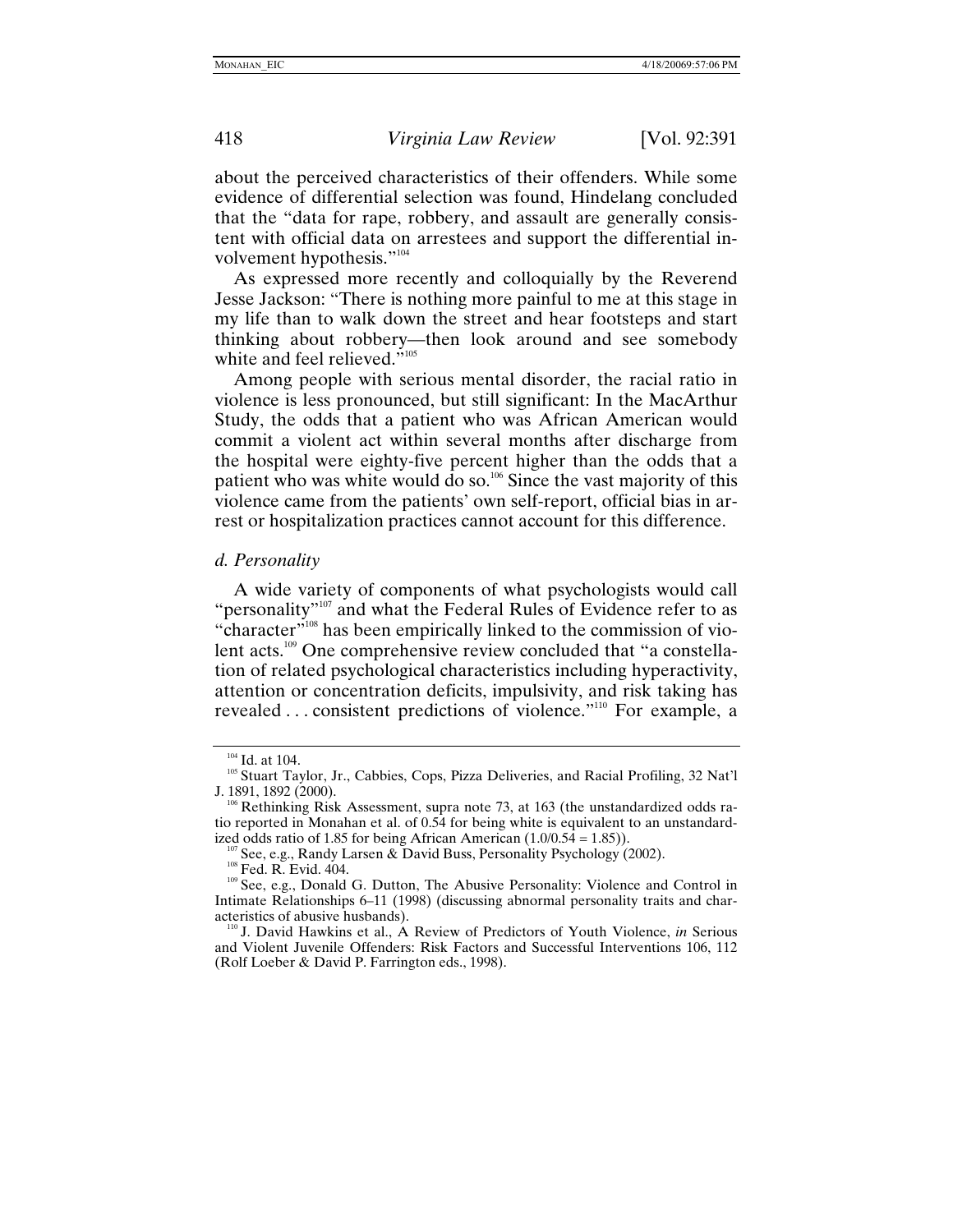<span id="page-28-0"></span>study in Sweden found that boys who were rated as restless and who had difficulty concentrating at age thirteen were five times more likely than other boys to be arrested for a violent crime by age twenty-six. $111$ 

One facet of personality that appears to be closely associated with violence is an individual's proneness to experience anger and his or her ability to control its expression. According to Professor Raymond Novaco, the preeminent scholar in this area,

[o]ne aspect of anger that influences the probability of aggression is its degree of intensity. The higher the level of arousal, the stronger the motivation for aggression, and the greater the likelihood that inhibitory controls will be overridden. Strong arousal not only impels action, it impairs cognitive processing of aggression-mitigating information. A person in a state of high anger arousal is perceptually biased toward the confirmation of threat, is less able to attend to threat-discounting elements of the situation, and is not so capable of reappraising provocation cues as benign[.](#page-28-2) $^{112}$ 

### *2. Clinical Risk Factors: What the Person "Has"*

Three diagnosable risk factors that increase a person's risk for committing future violence include major mental disorder, personality disorder, and substance abuse disorder.

### *a. Major Mental Disorder*

A large and growing body of epidemiological literature on major mental disorder—schizophrenia, major depression, and bipolar disorder—as a risk factor for violence was summarized in the 2002 edition of *Modern Scientific Evidence* to the following effect:

<span id="page-28-2"></span><span id="page-28-1"></span><sup>&</sup>lt;sup>111</sup> Id. at 113.<br><sup>112</sup> Raymond W. Novaco, Anger, *in* 1 Encyclopedia of Psychol. 170, 171 (Alan E. Kazdin ed., 2000); see also Dale E. McNiel et al., The Relationship Between Aggressive Attributional Style and Violence by Psychiatric Patients, 71 J. Consulting & Clinical Psychol. 399, 402 (2003). In the MacArthur Study, a one-standard-deviation increase in a patient's score on the Novaco Anger Scale raised the odds of committing a violent act within several months after discharge by fifty-two percent. See Rethinking Risk Assessment, supra note 73, at 163.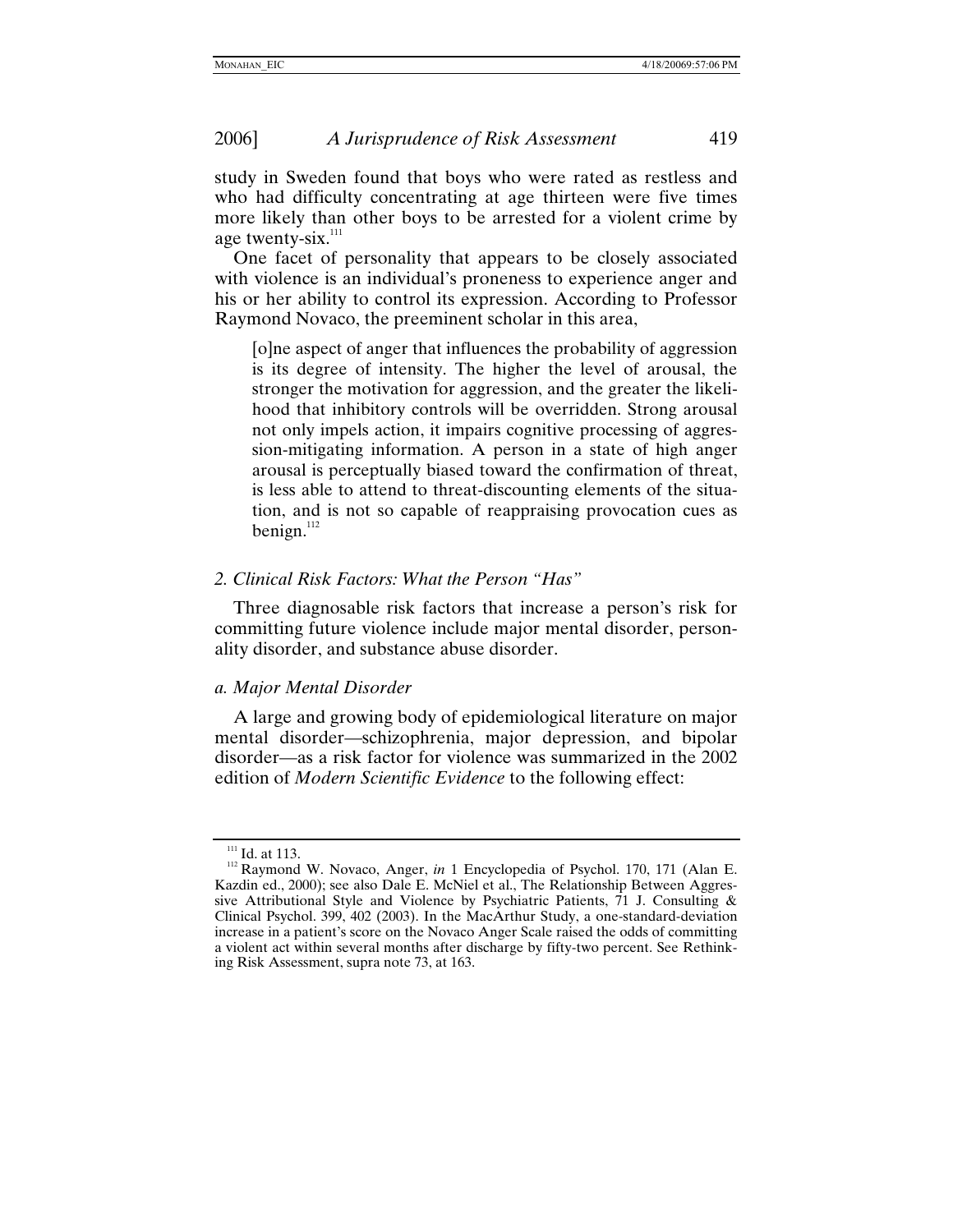<span id="page-29-0"></span>

The data ... which have only become available since 1990, fairly read, suggest that whether the measure is the prevalence of violence among the disordered or the prevalence of disorder among the violent, whether the sample is people who are selected for treatment as inmates or patients in institutions or people randomly chosen from the open community, and no matter how many social and demographic factors are statistically taken into account, there appears to be a greater-than-chance relationship between mental disorder and violent behavior. Mental disorder may be a statistically significant risk factor for the occur-rence of violence[.](#page-29-1) $^{113}$ 

Much clinical lore attests to the relationship between a diagnosis of schizophrenia and the occurrence of violence. It is important, however, to consider relative rather than absolute rates. For example, people with the diagnosis of schizophrenia may have a *lower* rate of violence than people with other diagnoses, yet have a *higher* rate of violence than people with no diagnosis at all. Indeed, this is exactly what was found in the MacArthur Study: 8.7% of the patients who had a diagnosis of schizophrenia committed at least one violent act during the first ten weeks after discharge, a figure lower than the 10.7% violence rate of the patients with a diagnosis of major depression, but higher than the 4.6% violence rate of a comparison group of people without mental disorder living in the same communities.<sup>[114](#page-29-2)</sup>

### *b. Personality Disorder*

A "personality disorder" is defined in the fourth edition of the American Psychiatric Association's Diagnostic and Statistical Manual of Mental Disorders ("DSM-IV") as "an enduring pattern of inner experience and behavior that deviates markedly from the expectations of the individual's culture . . . is inflexible and pervasive . . . leads to clinically significant distress or impairment . . . is stable and of long duration, and its onset can be traced back at least to adolescence or early adulthood.["115](#page-29-3) One condition generally

<span id="page-29-3"></span><span id="page-29-2"></span>

<span id="page-29-1"></span><sup>&</sup>lt;sup>113</sup> Monahan, supra note 64, at § 9-2.2.1, at 441.<br><sup>114</sup> Data on file with author and also available at http://macarthur.virginia.edu.<br><sup>115</sup> Am. Psychiatric Ass'n, Diagnostic and Statistical Manual of Mental Disorders 62 (4th ed. 2000) [hereinafter DSM-IV].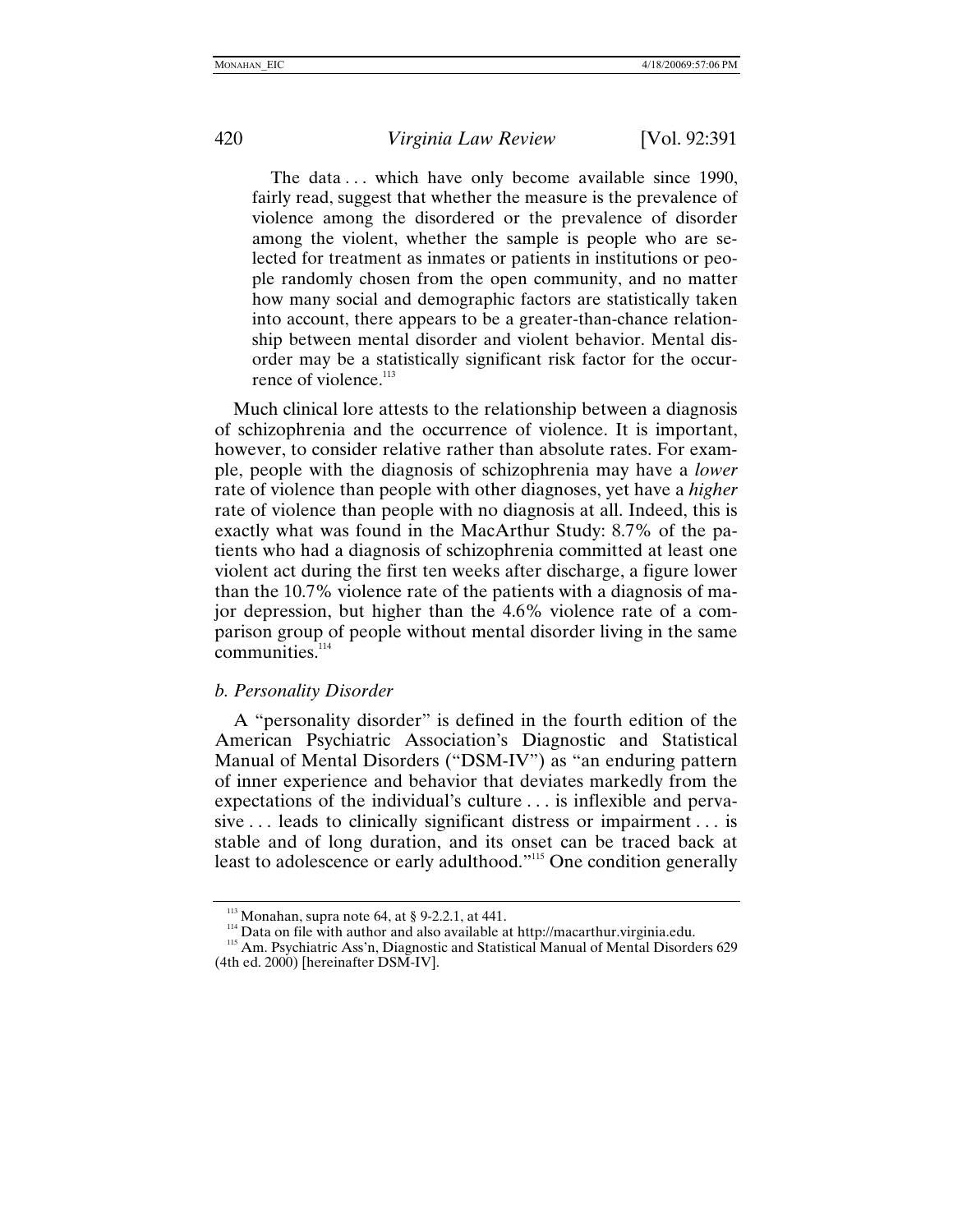considered to be a personality disorder is "psychopathy"—a cluster of personality traits including manipulativeness, lack of empathy, and impulsivity[.116](#page-30-0) Research on psychopathy has advanced considerably over the past decade, with this construct now considered by some to have an "unparalleled" ability to predict future violence in criminal samples.<sup>117</sup> Much of this work has been based on one version or another of the Psychopathy Checklist-Revised ("PCL-R").<sup>118</sup> Studies suggest that the PCL-R is a strong risk factor for violent recidivism among both non-disordered prison inmates<sup>119</sup> and mentally disordered offenders.<sup>120</sup> For example, Professor Kevin Douglas and his colleagues assigned scores on the PCL-R to patients civilly and involuntarily committed in the hospital, assessing the measure's ability to predict community violence over an average two-year period.<sup>121</sup> Following discharge, patients who scored at or above the PCL-R sample median were five times more likely to

<span id="page-30-0"></span><sup>&</sup>lt;sup>116</sup> Stephen D. Hart et al., Psychopathy as a Risk Marker for Violence: Development and Validation of a Screening Version of the Revised Psychopathy Checklist, *in* Violence and Mental Disorder: Developments in Risk Assessment 81, 81 (John Monahan & Henry J. Steadman eds., 1994). Psychopathy is not, however, among the personality disorders listed in the DSM-IV. Rather, the related construct of "antisocial personality disorder" is included. In the MacArthur Study, a patient with a diagnosis of antisocial personality disorder was over three times more likely than a patient without such a diagnosis to commit a violent act within several months after discharge from the hospital. See Rethinking Risk Assessment, supra note 73, at 166.

<span id="page-30-1"></span>Randall T. Salekin et al., A Review and Meta-Analysis of the Psychopathy Checklist and Psychopathy Checklist–Revised: Predictive Validity of Dangerousness,

<span id="page-30-2"></span><sup>3</sup> Clinical Psychol.: Sci. & Prac. 203, 211 (1996).<br><sup>118</sup> Robert D. Hare, The Hare Psychopathy Checklist-Revised (1991). But see Jennifer L. Skeem et al., Using a Five-Factor Lens to Explore the Relation Between Personality Traits and Violence in Psychiatric Patients, 73 J. Consulting & Clinical Psychol. 454, 462 (2005) (finding that "assessment of normal personality may be useful

<span id="page-30-3"></span>for risk assessment, in addition to or in place of assessment of psychopathy"). 119 See Martin Grann et al., Psychopathy (PCL-R) Predicts Violent Recidivism Among Criminal Offenders with Personality Disorders in Sweden, 23 Law & Hum. Behav. 205, 214–15 (1999). But see John F. Edens et al., Psychopathy and the Death Penalty: Can the Psychopathy Checklist-Revised Identify Offenders Who Represent "a Continuing Threat to Society"?, 29 J. Psychiatry & L. 433, 445 (2001) (noting the lack of evidence that conducting PCL-R assessments at time of conviction can predict recidivism upon release several decades later).

<span id="page-30-4"></span><sup>&</sup>lt;sup>120</sup> See Kirk Heilbrun et al., Inpatient and Postdischarge Aggression in Mentally Disordered Offenders: The Role of Psychopathy, 13 J. Interpersonal Violence 514, 518 (1998).  $121$  Kevin S. Douglas et al., Assessing Risk for Violence, supra note 79.

<span id="page-30-5"></span>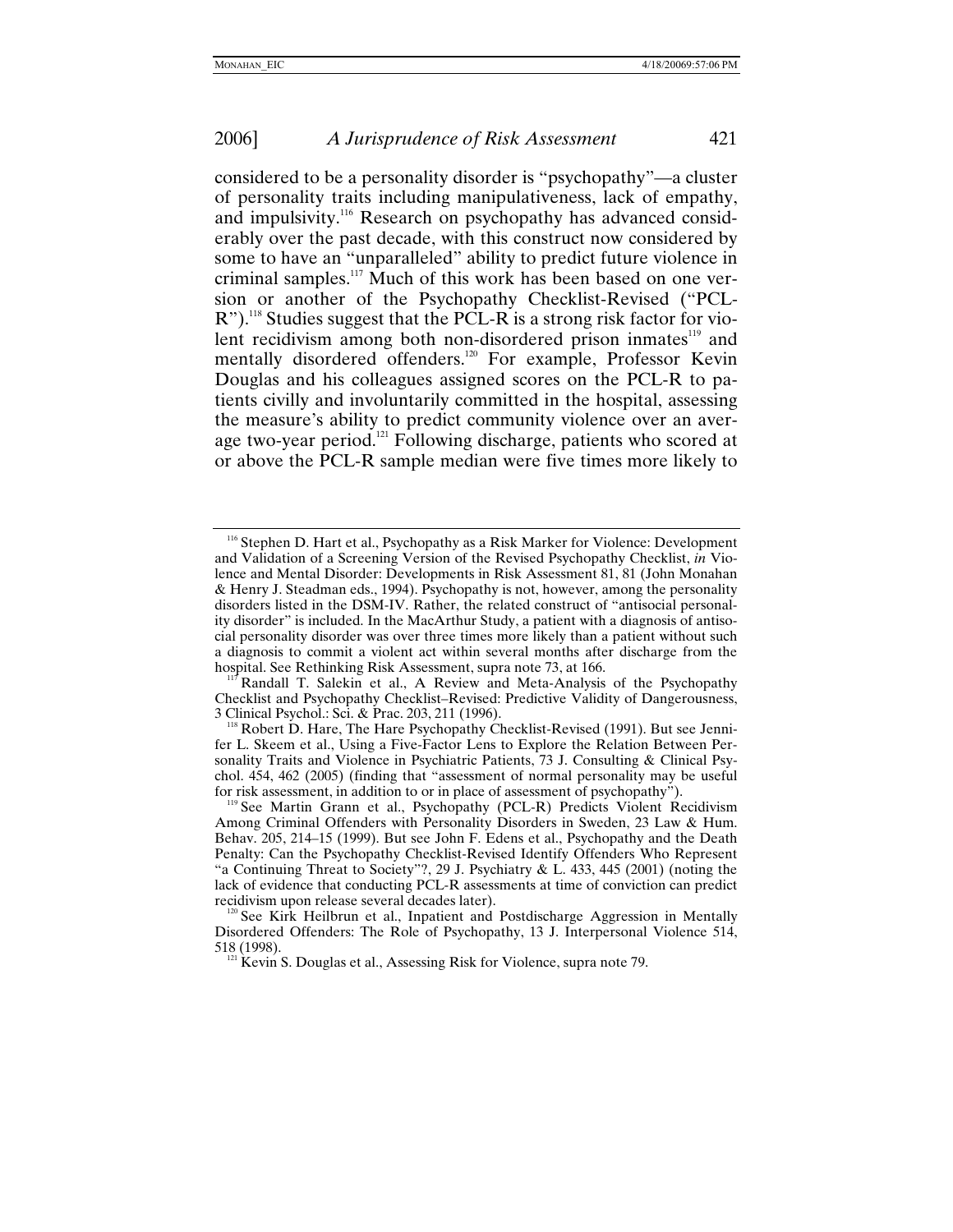commit a physically violent act than those who scored below the median. $122$ 

#### *c. Substance Abuse Disorder*

Thirty-eight percent of all people serving a jail sentence in the United States for the commission of a violent crime were drinking alcohol at the time they committed the crime, $123$  and thirty-six percent were under the influence of illegal drugs. $124$  Of inmates in federal or state prison serving a sentence for robbery, twenty-seven percent report that they committed the crime to get money to buy drugs.[125](#page-31-4) A recent study of juveniles in the Cook County Juvenile Detention Center in Chicago concluded that "[v]irtually all (ninety-four percent) of the youth entering detention had used drugs during their lifetime, and 85.4% had used drugs in the past six months. Two-thirds (66.4%) of detainees tested positive for drugs in urinalysis."<sup>[126](#page-31-5)</sup>

In terms of a full-fledged DSM-IV alcohol or drug abuse disorder, the most careful estimate is that twenty-nine percent of all male jail detainees and fifty-three percent of all female jail detainees could be so diagnosed, a rate which is vastly higher than the prevalence of these disorders in the general population.<sup>[127](#page-31-6)</sup>

In their review for the National Research Council's Panel on the Understanding and Control of Violent Behavior, Professor Klaus Miczek and his colleagues stated, "Alcohol is the drug that is most prevalent in individuals committing violence. . . . Experimental studies have repeatedly demonstrated that alcohol causes an in-

<span id="page-31-0"></span>

<span id="page-31-1"></span> $122$  See id. at 924. Apropos of this finding, in the MacArthur Study of civil psychiatric facilities, patients who scored high on psychopathy were almost three times more likely than patients who scored low to commit a violent act within several months af-

<span id="page-31-2"></span>ter discharge from the hospital. See Rethinking Risk Assessment, supra note 73, at 68. <sup>123</sup> Doris J. James, U.S. Dep't of Justice, Profile of Jail Inmates, 2002, at 7, tbl.11 (2004).

<span id="page-31-3"></span> $124$  See Doris James Wilson, U.S. Dep't of Justice, Drug Use, Testing, and Treatment in Jails 1 (2000).

<span id="page-31-5"></span><span id="page-31-4"></span><sup>&</sup>lt;sup>125</sup> See Office of Nat'l Drug Control Policy, Drug-Related Crime 3 (2000).<br><sup>126</sup> Gary M. McClelland et al., Detection and Prevalence of Substance Use Among Juvenile Detainees, Juv. Just. Bull. (U.S. Dep't of Justice, Office of Juvenile Justice and Delinquency Prevention, Washington, D.C.) June 2004, at 10.

<span id="page-31-6"></span> $127$  Nat'l GAINS Ctr. for People with Co-Occurring Disorders in the Justice Sys., The Prevalence of Co-Occurring Mental Illness and Substance Use Disorders in Jails 1 (2002).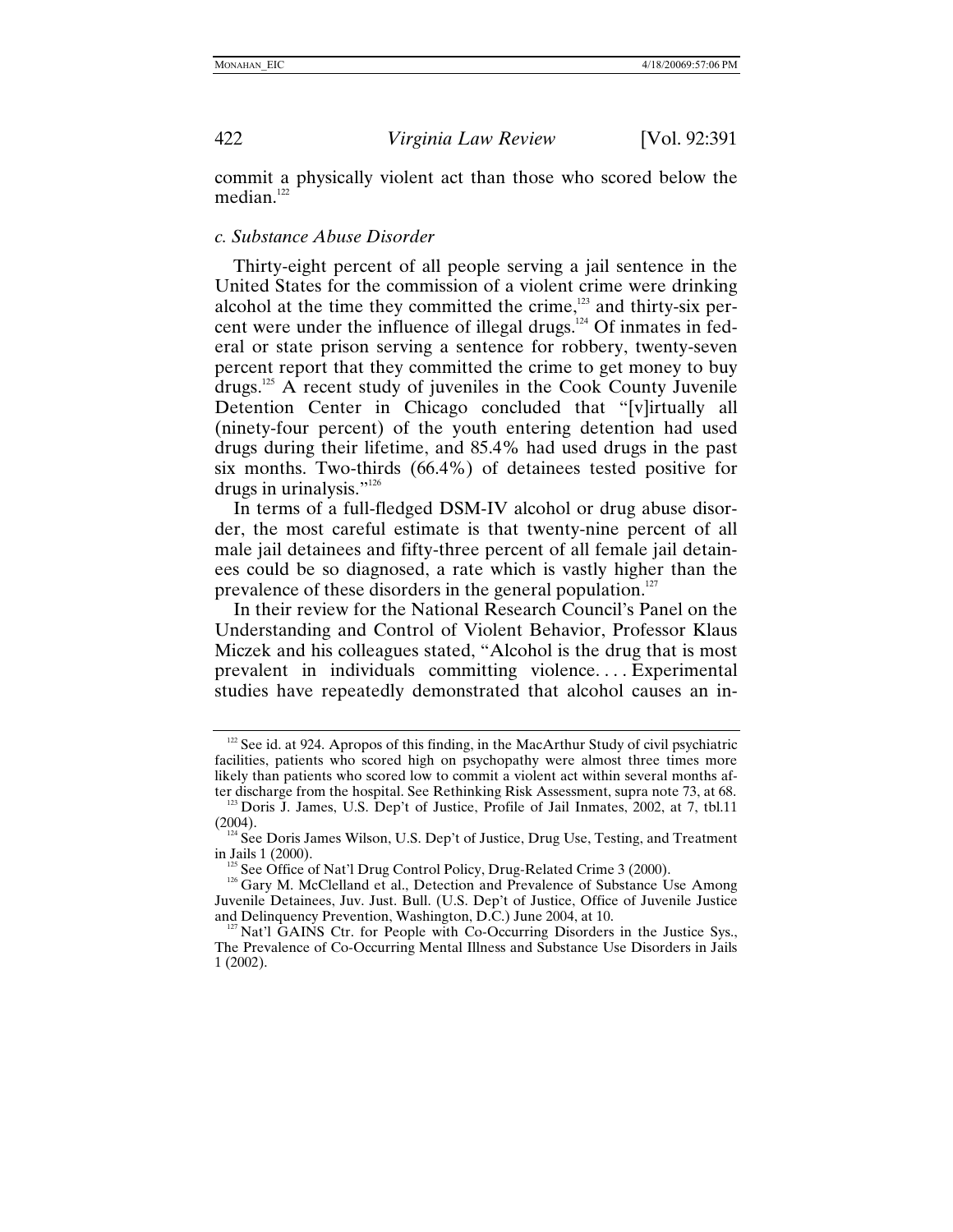<span id="page-32-0"></span>crease in aggressive behavior, in both animals and humans.["128](#page-32-1) The pharmacological relationship between certain illegal drugs notably cocaine and amphetamines—and violence is also clear.<sup>129</sup> People who report to researchers conducting the National Household Survey on Drug Abuse that they used illegal drugs in the past year are nine times more likely than people who did not report using illegal drugs to also report having been arrested and booked on an assault charge during the past year.<sup>130</sup>

# *3. Historical Risk Factors: What the Person "Has Done"*

The principal risk factor for future violence to be found in an individual's life history is the extent to which he or she already has committed violent or other criminal acts.

# *a. Prior Crime and Violence*

Criminologists have repeatedly demonstrated that prior violence and criminality are strongly associated with future violence and criminality. Indeed, no risk factor has been more thoroughly studied and none have generated more reliable results.<sup>131</sup> As many have written, "[a] history of violence has been consistently shown to be the best single predictor of future violent behavior."<sup>132</sup>

<span id="page-32-1"></span><sup>&</sup>lt;sup>128</sup> Klaus A. Miczek et al., Alcohol, Drugs of Abuse, Aggression, and Violence, *in* 3 Understanding and Preventing Violence: Social Influences, supra note 89, at 377, 406; see also William Fals-Stewart, The Occurrence of Partner Physical Aggression on Days of Alcohol Consumption: A Longitudinal Diary Study, 71 J. Consulting & Clinical Psychol. 41 (2003).

<span id="page-32-2"></span><sup>&</sup>lt;sup>129</sup> See David A. Boyum & Mark A.R. Kleiman, Substance Abuse Policy from a Crime-Control Perspective, *in* Crime: Public Policies for Crime Control 331, 334 (James Q. Wilson & Joan Petersilia eds., 2002). In the MacArthur Study, patients with a DSM diagnosis of alcohol or drug abuse or dependence were 2.7 times more likely than patients without such a diagnosis to commit a violent act within several months after discharge from the hospital. See Rethinking Risk Assessment, supra note 73, at 166.

<span id="page-32-4"></span><span id="page-32-3"></span><sup>&</sup>lt;sup>130</sup> See Drug-Related Crime, supra note 125, at 1–2.<br><sup>131</sup> See Alfred Blumstein, Preface *to* 2 Criminal Careers and "Career Criminals" viii (Alfred Blumstein et al., eds.) (1986).

<span id="page-32-5"></span>Dale E. McNiel, Empirically Based Clinical Evaluation and Management of the Potentially Violent Patient, *in* Emergencies in Mental Health Practice: Evaluation and Management, 95, 96 (Phillip M. Kleespies ed., 1998); see also Thomas G. Gutheil & Paul S. Appelbaum, Clinical Handbook of Psychiatry and the Law 68 (3d ed. 2000)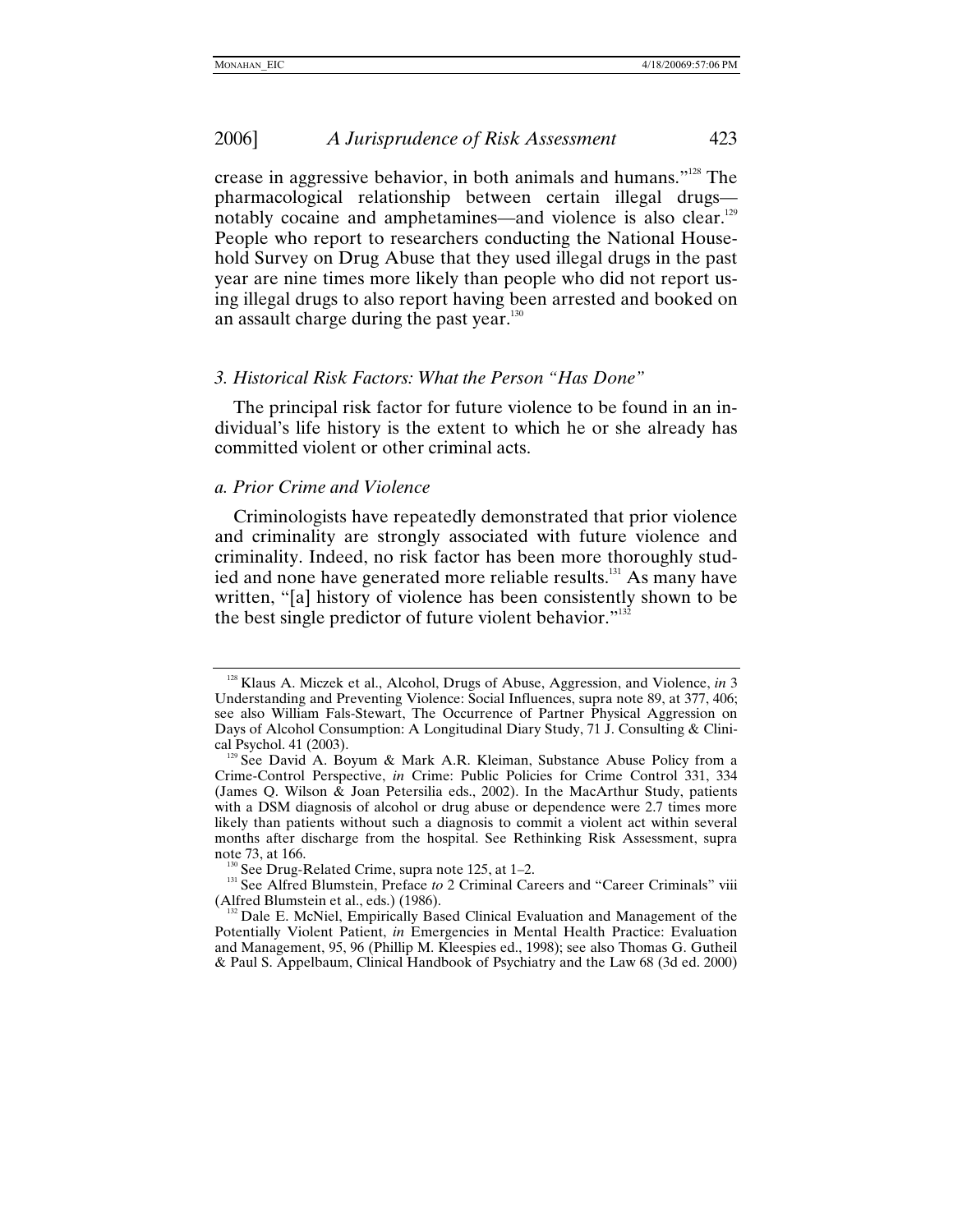<span id="page-33-0"></span>

For example, an ongoing longitudinal study of boys in Cambridge, England, found a strong correlation between juvenile convictions and adult convictions. Over three-quarters of those with more than four juvenile convictions had four or more adult convictions while eighty-three percent of those without any juvenile offenses had no adult offenses[.133](#page-33-1) The same study found that if a male had seven or more prior convictions, the probability of another conviction was ninety percent.<sup>134</sup> Remarkably similar results have been reported in studies conducted in Philadelphia (finding an eighty percent probability of a new arrest with seven or more prior arrests), and in Marion County, Oregon (finding a seventy-four percent probability of a new arrest with five or more prior arrests). $135$ 

The same strong relationship between prior and subsequent violence has been found specifically for persons with mental illness. For example, presence of a juvenile or adult record has been found to be highly predictive of adult violence among psychiatric patients. Measures of prior offending have included the number of prior arrests for violent crime or sexually violent crime, number of prior convictions, number of prior incarcerations, and patient self-reports of violent incidents.<sup>[136](#page-33-4)</sup>

## *4. Experiential Risk Factors: What Has Been "Done To" the Person*

Two kinds of childhood experiences have been found to be risk factors for whether he or she acts violently as an adult: whether the

<sup>(&</sup>quot;Past violence repeatedly appears as the strongest correlate in actuarial studies of

<span id="page-33-1"></span><sup>&</sup>lt;sup>133</sup> See David Farrington, Offending from 10 to 25 Years of Age, *in* Prospective Studies of Crime and Delinquency 17, 23 (Katherine Teilmann Van Dusen & Sarnoff A. Mednick eds., 1983).

<span id="page-33-3"></span><span id="page-33-2"></span><sup>&</sup>lt;sup>134</sup> Id. at 24. **135** See Patrick H. Tolan & Deborah Gorman-Smith, Development of Serious and Violent Offending Careers, *in* Serious and Violent Juvenile Offenders: Risk Factors and Successful Interventions, supra note 102, at 68, 71.<br><sup>136</sup> See Deidre Klassen & William A. O'Connor, Demographic and Case History

<span id="page-33-4"></span>Variables in Risk Assessment, *in* Violence and Mental Disorder: Developments in Risk Assessment, supra note 116, at 229, 233. In the MacArthur Study, a patient who had recently committed a violent act was 2.3 times more likely than a patient without recent violence to commit another violent act within several months after discharge from the hospital. See Rethinking Risk Assessment, supra note 73, at 164.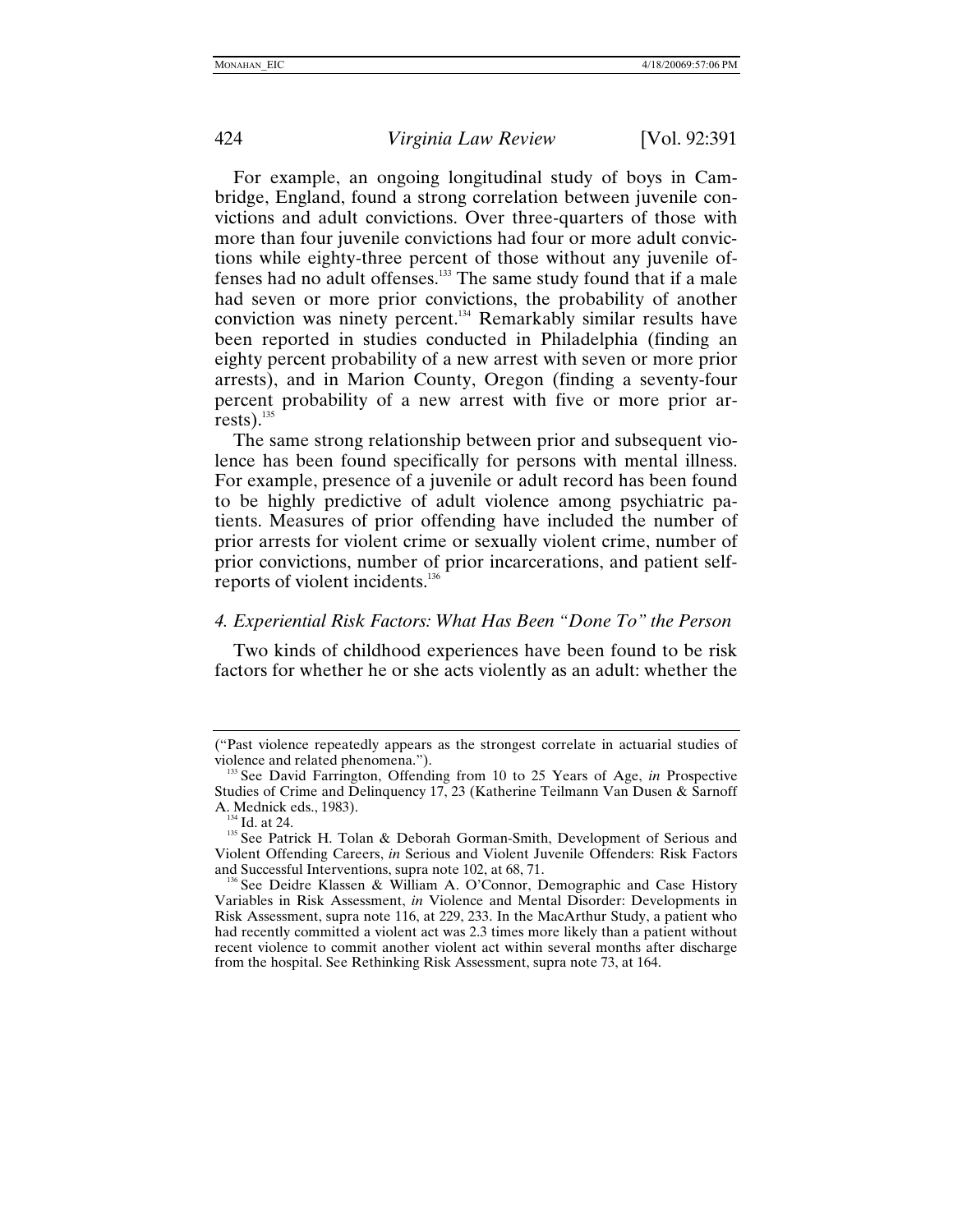<span id="page-34-0"></span>individual was raised in a pathological family environment and whether the individual was physically abused.

#### *a. A Pathological Family Environment*

It is a widely recognized tenet of developmental psychology that exposure to a pathological family environment as a child is a risk factor for violence committed as an adult. As the National Research Council's Panel on the Understanding and Control of Violent Behavior concludes, "violent offenders tend to have experienced poor parental childrearing methods, poor supervision, and separations from their parents when they were children . . . [T]hey tend to have alcoholic or criminal parents, and they tend to have disharmonious parents who are likely to separate or divorce."<sup>[137](#page-34-1)</sup>

For example, one classic study by Professor Joan McCord followed boys in Cambridge, Massachusetts, for over thirty years. She found that parents' childrearing practices predicted their sons' convictions for violent crimes well into the sons' forties.<sup>138</sup> "The boys who lacked supervision, whose mothers lacked selfconfidence, and who had been exposed to parental conflict and to aggression were subsequently more often convicted for personal crimes" as adults[.139](#page-34-3) Other studies conducted in Denmark and in Cambridge, England, have found that having a parent arrested for a violent crime is predictive of a child later being convicted of a violent offense.<sup>[140](#page-34-4)</sup>

This association between pathological family environments in childhood and later violence is as true of people with mental disorder as it is of people without it. For example, an adult patient's report that as a child his or her parents fought with people outside the family is strongly associated with the patient's subsequent arrest and re-hospitalization for violence.<sup>141</sup>

<span id="page-34-1"></span><sup>&</sup>lt;sup>137</sup> Panel on the Understanding & Control of Violent Behavior, supra note 99, at 367–68 (citation omitted).

<span id="page-34-2"></span>See Joan McCord, Some Child-Rearing Antecedents of Criminal Behavior in Adult Men, 37 J. Pers. & Soc. Psychol. 1477, 1481–85 (1979).<br><sup>139</sup> Id. at 1481.<br><sup>140</sup> See Hawkins et al., supra note 110, at 133–34.<br><sup>141</sup> See Deidre Klassen & William A. O'Connor, A Prospective Study of Predictors

<span id="page-34-3"></span>

<span id="page-34-4"></span>

<span id="page-34-5"></span>of Violence in Adult Male Mental Health Admissions, 12 Law & Hum. Behav. 143, 152 (1988). In the MacArthur Study, a patient whose father had frequently used drugs during the patient's childhood was 2.4 times more likely than a patient whose father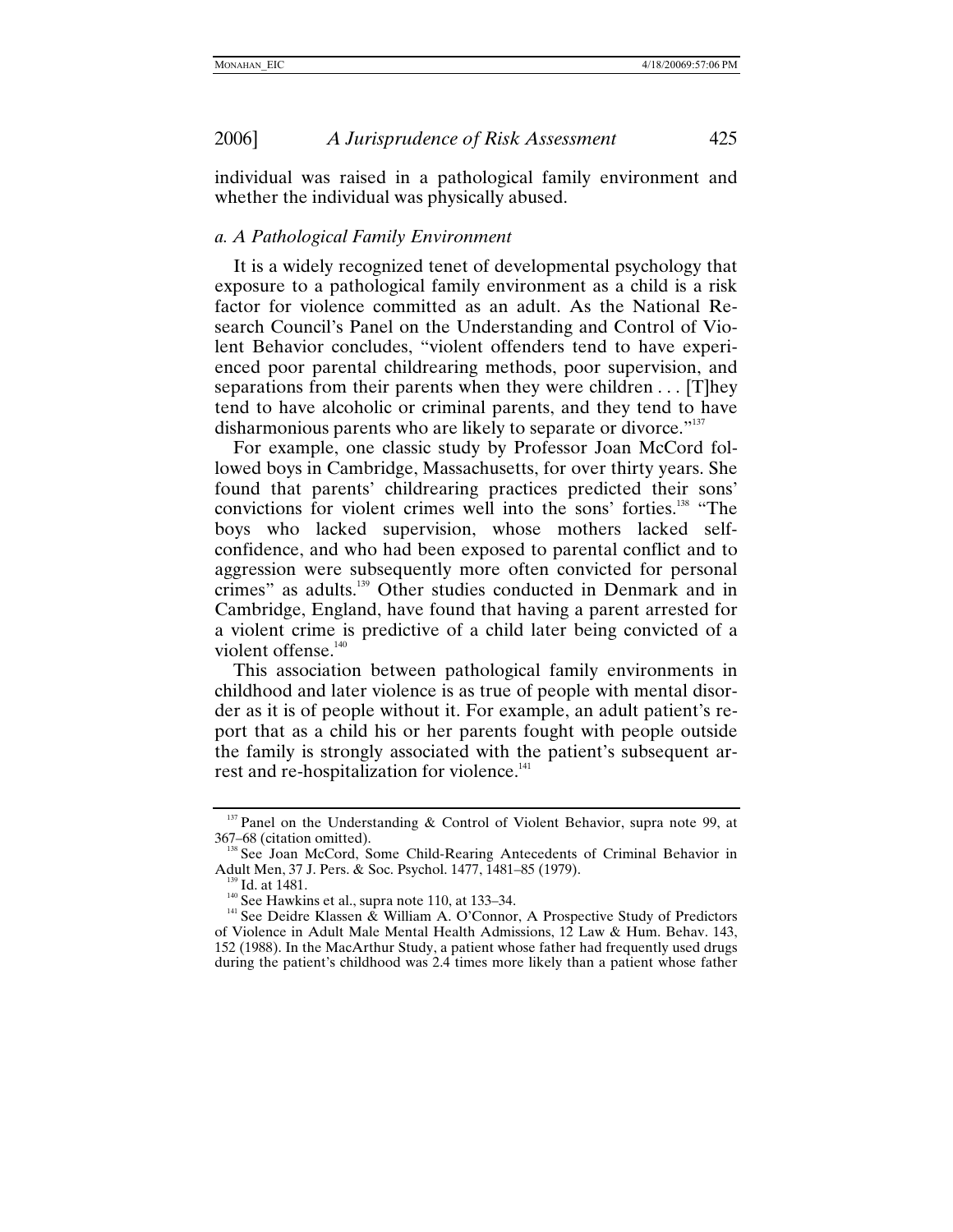#### *b. Victimization*

Two types of studies exist regarding whether being abused as a child is a risk factor for later violence. One type focuses specifically on subsequent victimization of the children of the abused individual, and the other looks more broadly to subsequent violence toward any victim.

Research on the effects of child abuse on later violent behavior toward one's own children was reviewed as follows:

[T]he best estimate of the rate of intergenerational transmission [of violence] appears to be  $30\% \pm 5\%$ . This suggests that approximately one-third of all individuals who were physically abused, sexually abused, or extremely neglected will subject their offspring to one of these forms of maltreatment, while the remaining two-thirds will provide adequate care for their children. . . . The rate of abuse among individuals with a history of abuse . . . is approximately six times higher than the base rate for abuse in the general population  $(5\%)$ .<sup>[142](#page-35-1)</sup>

In terms of the effects of being victimized as a child on later crime in general, Professors Cathy Spatz Widom and Michael Maxfield recently reported data from a large study that followed children processed by the courts for having been abused or neglected, and a comparison group of children who had not been abused or neglected. At the time of the follow-up, the subjects' mean age was thirty-two years. They described their findings as follows:

Of primary interest was the question, "Would arrest histories of those who had been abused or neglected be worse than those with no reported abuse?" The answer ... was evident: Those who had been abused or neglected as children were more likely to be arrested as juveniles (27 percent versus 17 percent), adults

<span id="page-35-0"></span>

did not abuse drugs to commit a violent act within several months after discharge from the hospital, and a patient whose mother used drugs was 1.54 times more likely to commit a violent act. Similar effects were obtained for arrest of a patient's father or mother when the patient was a child. See Rethinking Risk Assessment, supra note 73, at 164.<br><sup>142</sup> Joan Kaufman & Edward Zigler, Do Abused Children Become Abusive Par-

<span id="page-35-1"></span>ents?, 57 Am. J. Orthopsychiatry 186, 190 (1987).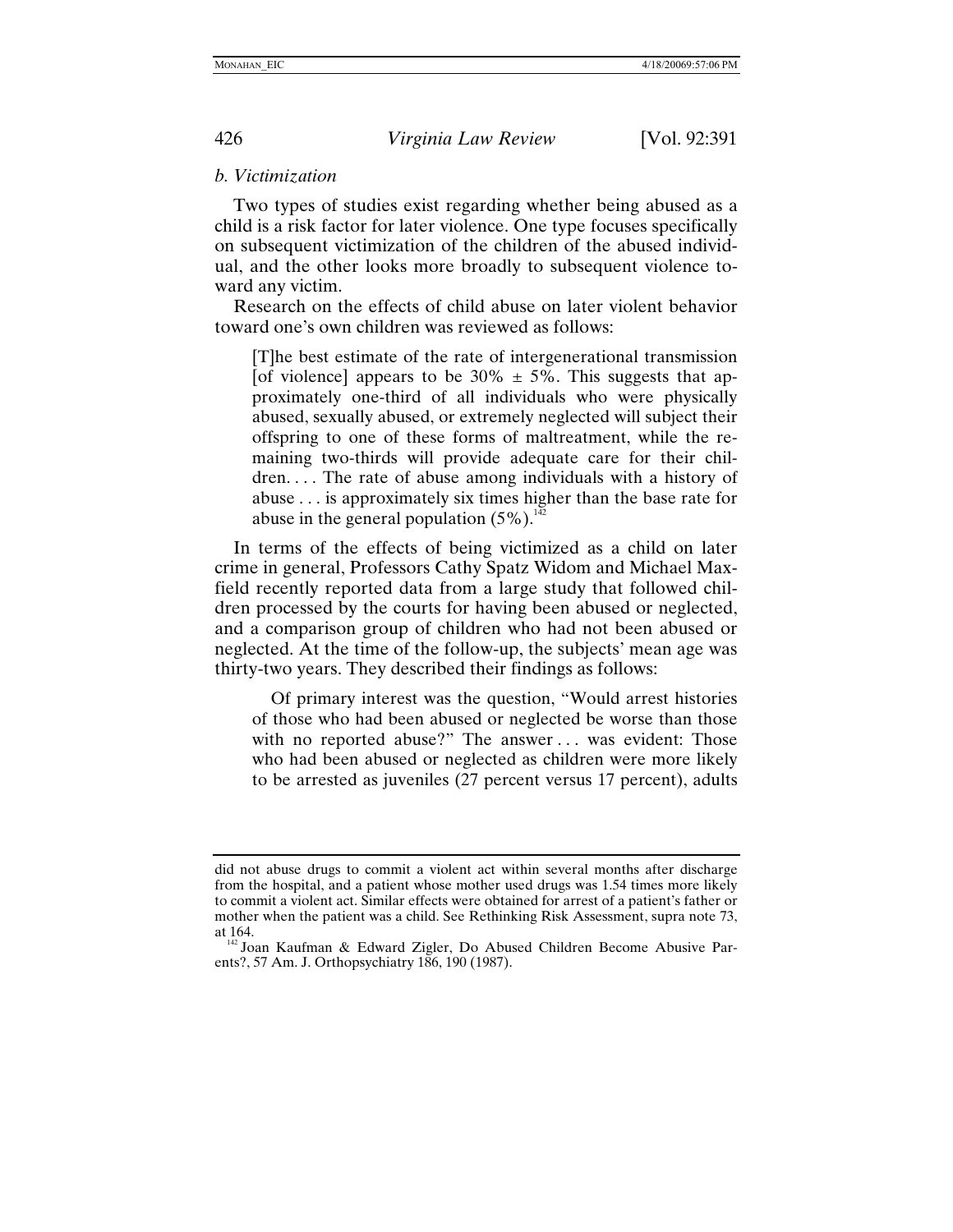<span id="page-36-0"></span>

(42 percent versus 33 percent), and for violent crime (18 percent versus 14 percent)[.](#page-36-1)<sup>143</sup>

# III. A JURISPRUDENCE OF RISK ASSESSMENT: ON WHICH SCIENTIFICALLY VALID RISK FACTORS SHOULD COURTS RELY?

Items such as the ten described above are valid risk factors for the occurrence of violence. Absent jurisprudential concerns, each would be a candidate for inclusion on an actuarial violence risk assessment instrument. Jurisprudential concerns, of course, are not absent. How does one decide which scientifically valid risk factors are admissible in court for assessing violence risk and which are not? The answer will vary according to the legal context in which the violence risk assessment is made, and according to the jurisprudential principles that govern decision making in each context.

## *A. Criminal Sentencing*

The use of risk factors in sentencing must be constrained by the applicable theory of criminal punishment. As we have seen, however, there is no coherent theory of criminal punishment at the federal level or among the states. Rather, the official view is that since both the backward-looking theory of punishment as just deserts and the forward-looking theory of punishment as crime control will result in the same sentences, there is no need to choose between the two jurisprudential rationales.

This fundamental "philosophical problem,["144](#page-36-2) which has vexed federal sentencing since the Sentencing Reform Act of 1984 and which vexes the statutes of many states,<sup>145</sup> need not be resolved in order to address the legitimacy of using given violence risk factors in criminal sentencing. In practice, modern sentencing is either purely retributive, or it is a mix of retributive and crime-control considerations. Retribution deeply colors the implementation of all

<span id="page-36-1"></span><sup>&</sup>lt;sup>143</sup> Cathy S. Widom & Michael G. Maxfield, U.S. Dep't of Justice, An Update on the "Cycle of Violence" 3 (2001). In the MacArthur Study, patients who had suffered serious childhood abuse were fifty-one percent more likely than those who had not been abused to commit a violent act within several months after discharge from the hospital. See Rethinking Risk Assessment, supra note 73, at 164.

<span id="page-36-3"></span><span id="page-36-2"></span><sup>&</sup>lt;sup>144</sup> U.S. Sentencing Guidelines Manual § 1A3 (2000). <sup>145</sup> See supra note 29.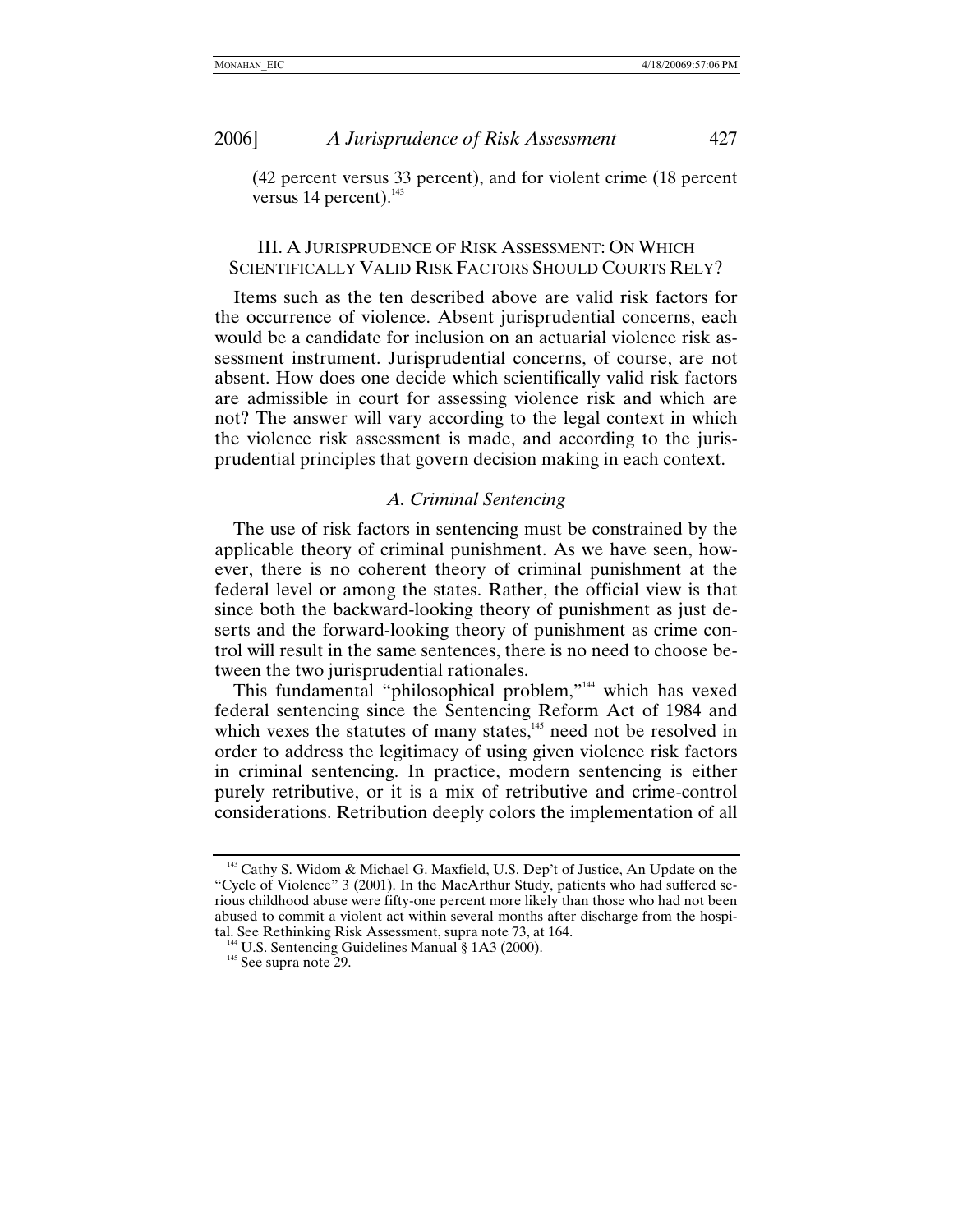sentencing schemes, including those whose avowed goals include crime control. That is to say, even in those states in which crime control is one of the acknowledged purposes of criminal punishment, "the idea that personal and moral autonomy are important values is still influential.["146](#page-37-0) Just as the decision in criminal law of *whether* to punish an individual at all is based on the determination that he or she chose to commit the blameworthy act charged, so too the decision of *how much* to punish an individual is in large part based on the blameworthiness of his or her actions. As Daniel Goodman has stated, "[t]o allow a criminal defendant's sentence to be determined to any degree by his unchosen membership in a given [group] denies the very premise of self-determination upon which our criminal justice system is built."<sup>147</sup> Given this state of affairs, the use of violence risk factors in sentencing—including capital sentencing cases such as *Saldano*—should be limited to those that index the extent or seriousness of the defendant's prior criminal conduct.

Professor Paul Robinson explains that relying even on scientifically validated risk factors for future violence that do not index blameworthiness "would be offensive to a system of just punishment. A person does not deserve more punishment for an offense because he . . . is young, or has no father in his household."[148](#page-37-2) Or, one might add, because of anything else a person is (e.g., a gender), anything else a person has (e.g., a disorder), or anything else that has been done to a person (e.g., being abused as a child). Blame attaches to what a person has done. Past criminal behavior is the only scientifically valid risk factor for violence that unambiguously implicates blameworthiness, and therefore the only one that should enter the jurisprudential calculus in criminal sentencing.<sup>[149](#page-37-3)</sup>

<span id="page-37-1"></span><span id="page-37-0"></span><sup>&</sup>lt;sup>146</sup> Tonry, supra note 26, at 5.<br><sup>147</sup> Daniel S. Goodman, Note, Demographic Evidence in Capital Sentencing, 39 Stan. L. Rev. 499, 521 (1987); see also Underwood, supra note 61, at 1416–17 ("The conflict between prediction and respect for autonomy is most acute when the predicted behavior is strongly and directly subject to individual control.... The strong tradition of respect for individual autonomy in criminal law theory may account for a large measure of the resistance to efforts to predict crime for purposes of sentencing

<span id="page-37-3"></span>

<span id="page-37-2"></span>and parole.").<br><sup>148</sup> Robinson, supra note 17, at 1440.<br><sup>149</sup> In some states, *sentencing* is based largely on retributive considerations, but *parole* has an explicit crime-control focus. See John Monahan & Laurens Walker, Social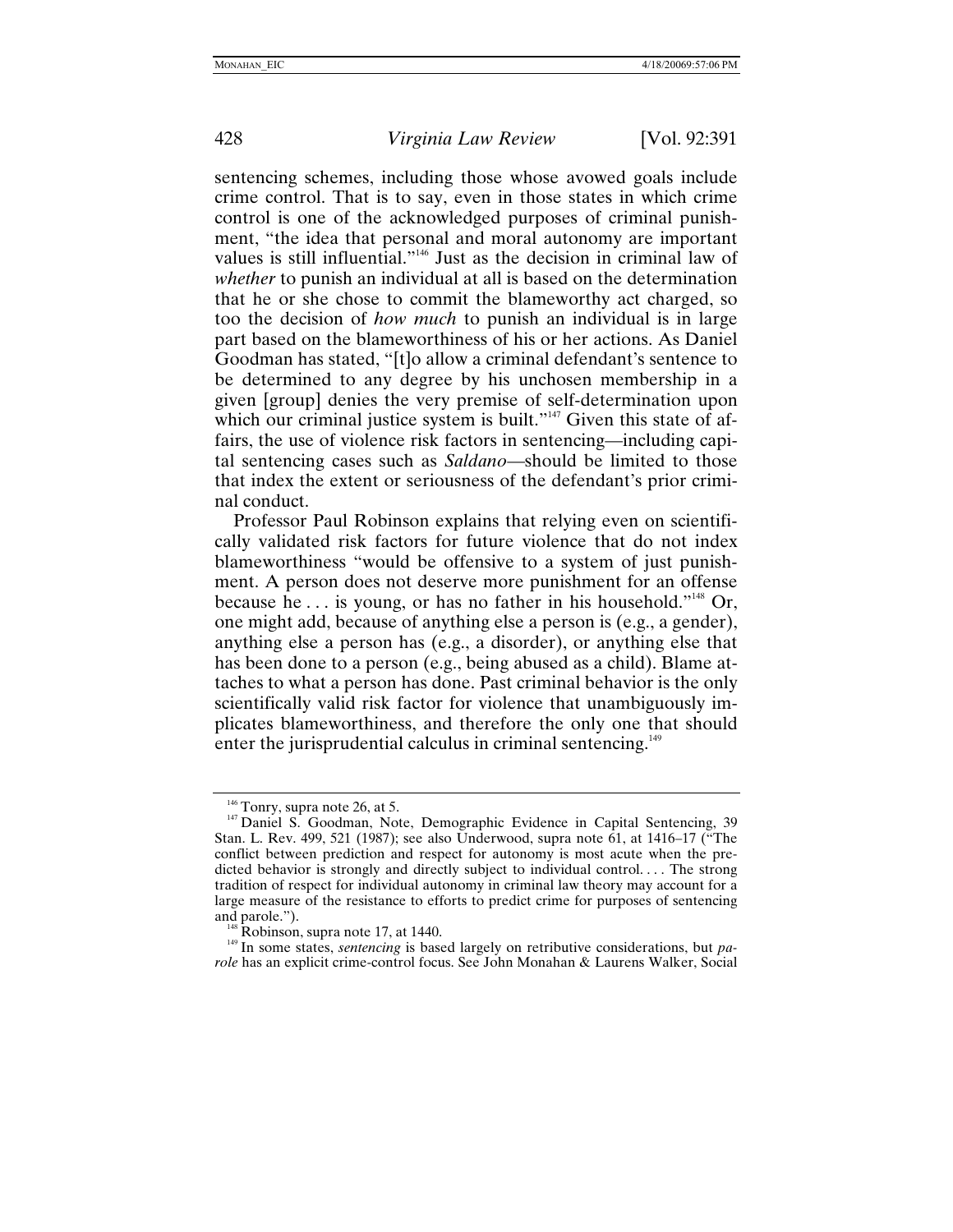### *B. The Civil Commitment of People with Mental Disorder*

<span id="page-38-0"></span>Although mental health law shares with criminal law an interest in preventing violence by incapacitating those at high risk of committing it, mental health law lacks the jurisprudential considerations of deterrence and retribution that define the criminal sanction.[150](#page-38-1) In criminal law, the backward-looking theory of intervention as just deserts and the forward-looking theory of intervention as crime control co-exist in an uneasy tension. There is no such tension in mental health law: Civil commitment is entirely forward-looking. The blameworthiness for committing harmful acts in the past that is central to imposing the criminal sanction is irrelevant to imposing civil hospitalization on persons believed to be at risk of committing harmful acts in the future. Therefore, in contrast to criminal sentencing, the use of violence risk factors in the civil commitment of people with mental disorder need not be limited to those that index blameworthiness and—with one significant legal exception—should be constrained only by considerations of predictive validity.

The sole legal constraint on the use of violence risk factors in civil commitment is the prohibition on those constitutionally suspect classifications whose use the courts will subject to strict Fourteenth Amendment scrutiny, which in this context will be limited to race or ethnicity.<sup>151</sup> Racial classifications, the Supreme Court has stated, "must serve a compelling governmental interest, and must be narrowly tailored to further that interest."<sup>152</sup> A number of circuit courts have directly addressed the issue of risk factors in the context of denying parole,<sup>153</sup> and all have held that using race as a risk factor for violence fails this test. It is difficult to see how a racial

Science in Law: Cases and Materials 391 (6th ed. 2006), for a discussion of risk factors found admissible in state administrative parole hearings.<br><sup>150</sup> United States v. Hendricks, 521 U.S. 346, 361–62 (1997).<br><sup>151</sup> While strict scrutiny review also applies to national origin, City of Cleburne v.

<span id="page-38-1"></span>

<span id="page-38-2"></span>Cleburne Living Ctr., Inc., 473 U.S. 432, 440 (1985), and to alienage, Graham v. Richardson, 403 U.S. 365, 372 (1971), neither of these factors has been linked to violent behavior. Should national origin or alienage be found to be a risk factor for violence, the same analysis employed here for race and ethnicity would preclude their

<span id="page-38-4"></span><span id="page-38-3"></span><sup>&</sup>lt;sup>152</sup> Adarand Constructors, Inc. v. Pena, 515 U.S. 200, 235 (1995). <br><sup>153</sup> See White v. Bond, 720 F.2d 1002, 1003 (8th Cir. 1983); Block v. Potter, 631 F.2d 233, 238 (3d Cir. 1980).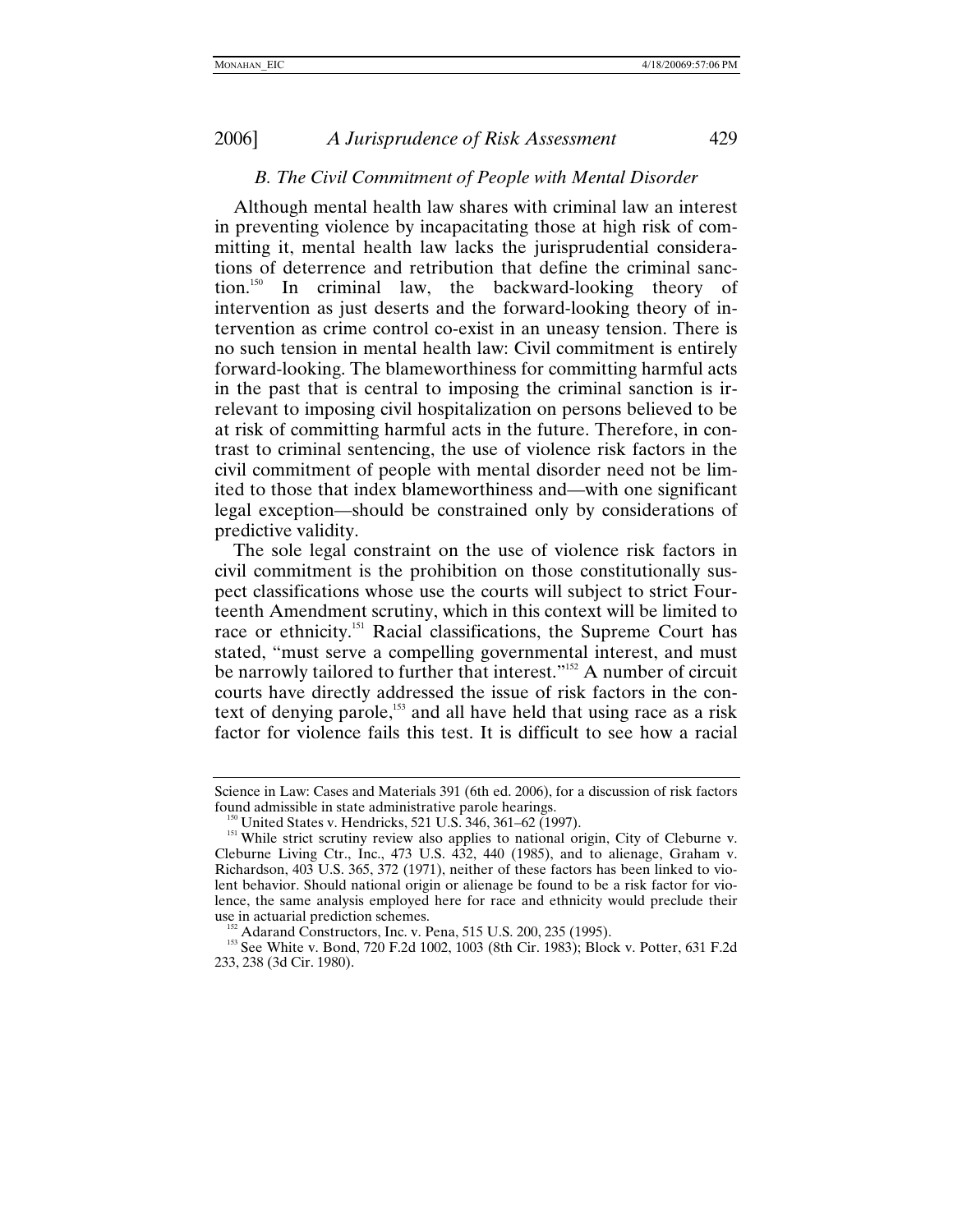classification that repeatedly has been held not to be "narrowly tailored" for the purpose of decision making regarding parole from prison could be found to be "narrowly tailored" for the purpose of decision making regarding discharge from a mental hospital. The modest correlation between race and violence<sup>154</sup> is far from the "most exact connection"<sup>155</sup> that the Court would require to justify the inclusion of race as a risk factor in effectuating these commitments. Excluding race as a predictor variable was, in fact, exactly what the researchers conducting the MacArthur Violence Risk Assessment Study did.<sup>156</sup>

In this regard, race and gender are very differently situated, both constitutionally and empirically. In *J.E.B. v. Alabama ex rel. T.B.*, the Court noted that it consistently has subjected gender-based classifications to heightened scrutiny "in recognition of the real danger that government policies that professedly are based on reasonable considerations in fact may be reflective of 'archaic and overbroad' generalizations about gender . . . or based on 'outdated misconceptions . . . .<sup>'''157</sup> In *United States v. Virginia*<sup>158</sup>, the Court more explicitly stated that, in reviewing classifications based on gender, the reviewing court must determine whether the proffered justification is "exceedingly persuasive."<sup>159</sup> Justice Ginsburg wrote

<span id="page-39-0"></span><sup>&</sup>lt;sup>154</sup> In the MacArthur study, the correlation between race and violence was 0.12. Re-

<span id="page-39-2"></span><span id="page-39-1"></span>

thinking Risk Assessment, supra note 73, at 163.<br><sup>155</sup> *Adarand*, 515 U.S. at 236.<br><sup>156</sup> "To avoid any possible misinterpretation of our risk assessment procedures as a form of 'racial profiling,' we removed the variable of race . . . . The revised models without race differed only trivially in accuracy from the original ones that included race." Rethinking Risk Assessment, supra note 73, at 119 n.1. The Classification of Violence Risk software that emerged from the data collected in the MacArthur Violence Risk Assessment Study went a step further: not only is race not analyzed, race is

<span id="page-39-3"></span>not recorded at all.<br><sup>157</sup> 511 U.S. 127, 135 (1994) (citing Schlesinger v. Ballard, 419 U.S. 498, 506–07<br>(1975); Craig v. Boren, 429 U.S. 190, 198–99 (1976)).

<span id="page-39-5"></span><span id="page-39-4"></span><sup>&</sup>lt;sup>158</sup> 518 U.S. 515 (1996).<br><sup>159</sup> Id. at 531. In a subsequent gender classification case, *Nguyen v. INS*, 533 U.S. 53 (2001), the majority opinion by Justice Kennedy (joined by Rehnquist, Stevens, Scalia, and Thomas), while purporting to apply the test crafted in *United States v. Virginia*, has been accused of decreasing the level of scrutiny both by the four dissenting justices and by some Court observers. As Justice O'Connor (joined by Souter, Ginsburg, and Breyer) noted in *Nguyen*, the majority opinion "represents a deviation from a line of cases in which we have vigilantly applied heightened scrutiny to such [gender] classifications to determine whether a constitutional violation has occurred." *Nguyen*, 533 U.S. at 97. Professor Kathleen Sullivan interprets the *Nguyen* Court as reading "the 'exceed-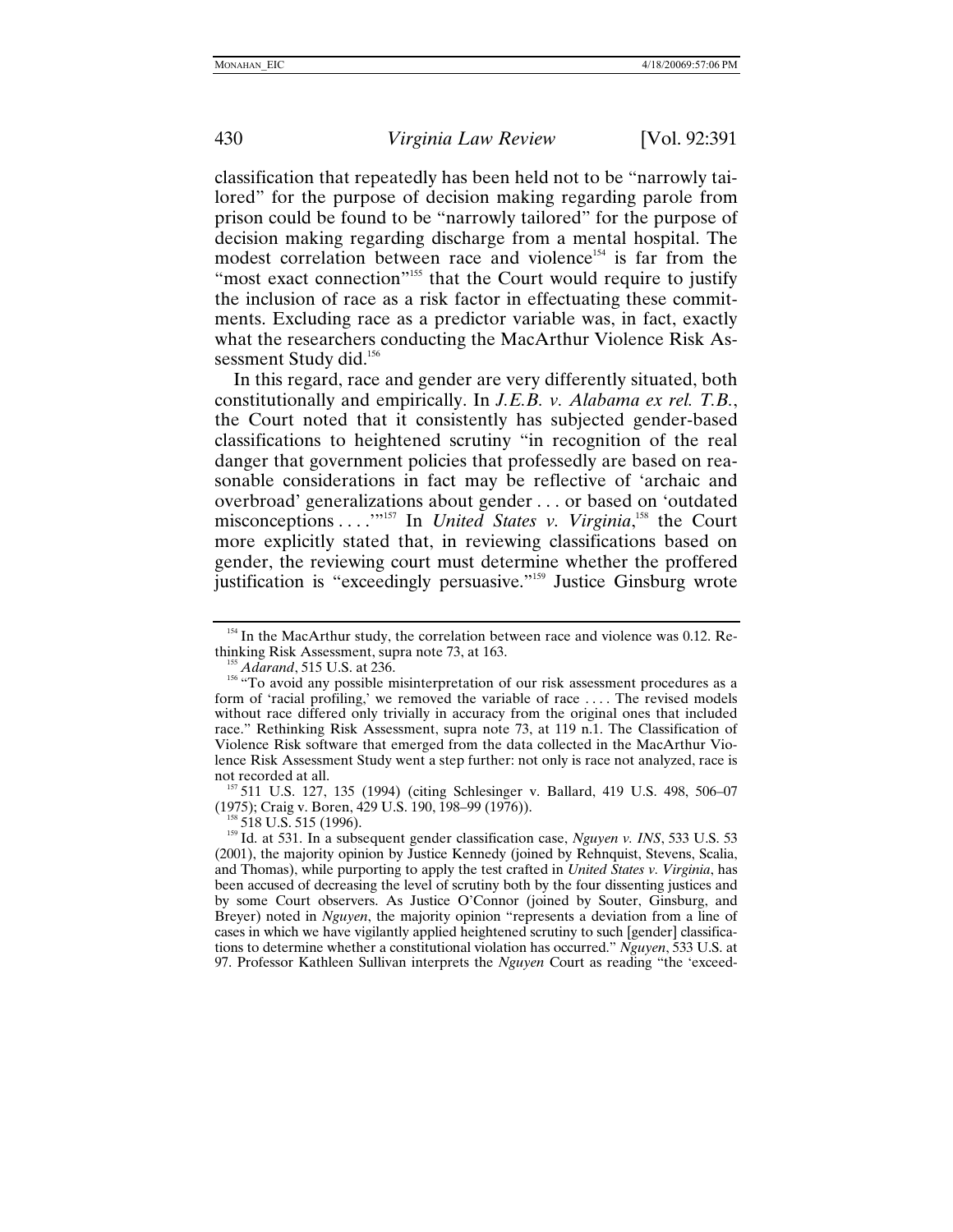for the majority that the State must show "at least that the [challenged] classification serves 'important governmental objectives and that the discriminatory means employed' are 'substantially related to the achievement of those objectives.' The justification must be genuine, not hypothesized or invented post hoc in response to litigation." $160$ 

The Court did not rule out all gender classifications, however, and recognized that "the two sexes are not fungible; a community made up exclusively of one [sex] is different from a community composed of both."<sup>161</sup>

Tested against the jurisprudential considerations articulated in cases such as *J.E.B.* and *Virginia*, classifying by gender for the purpose of violence risk assessment should have little difficulty surviving an equal protection challenge: The government's police power objective in preventing violence in society is surely "important,["162](#page-40-2) and including gender as a risk factor on an actuarial prediction instrument is "substantially related" to the accuracy with which such an instrument can forecast violence—and therefore assist in its prevention. Gender differences in violence are genuine and not hypothesized, as the research reviewed in Part II demonstrates. And while they may be archaic, they are not outdated: The same gender difference found in the earliest published crime statistics (men made up ninety-one percent of homicide offenders in thir-

ingly persuasive' test as but a synonym for ordinary intermediate scrutiny." Kathleen M. Sullivan, Constitutionalizing Women's Equality, 90 Cal. L. Rev. 735, 741 n.49 (2002). Since I argue here that gender classification in violence risk assessment survives the "exceedingly persuasive" standard, to the extent that *Nguyen v. INS* represents a lowering of that level of scrutiny for gender classifications, my argument becomes even easier to

<span id="page-40-2"></span><span id="page-40-1"></span>

<span id="page-40-0"></span>sustain.<br>
<sup>160</sup> United States v. Virginia, 518 U.S. 515, 533 (1996) (citations omitted).<br>
<sup>161</sup> Id. (quoting Ballard v. United States, 329 U.S. 187, 193 (1946)).<br>
<sup>162</sup> See United States v. Hendricks, 521 U.S. 346, 357 (1 that the involuntary civil confinement of a limited subclass of dangerous persons is contrary to our understanding of ordered liberty."); United States v. Salerno, 481 U.S. 739, 748–49 (1987) ("[T]he government may detain mentally unstable individuals who present a danger to the public . . . . [There is a] well-established authority of the government, in special circumstances, to restrain individuals' liberty prior to or even without criminal trial ...."); O'Connor v. Donaldson, 422 U.S. 563, 582-83 (1975) ("There can be little doubt that in the exercise of its police power a State may confine individuals solely to protect society from the dangers of significant antisocial  $acts \ldots$ ") (Burger, C.J., concurring).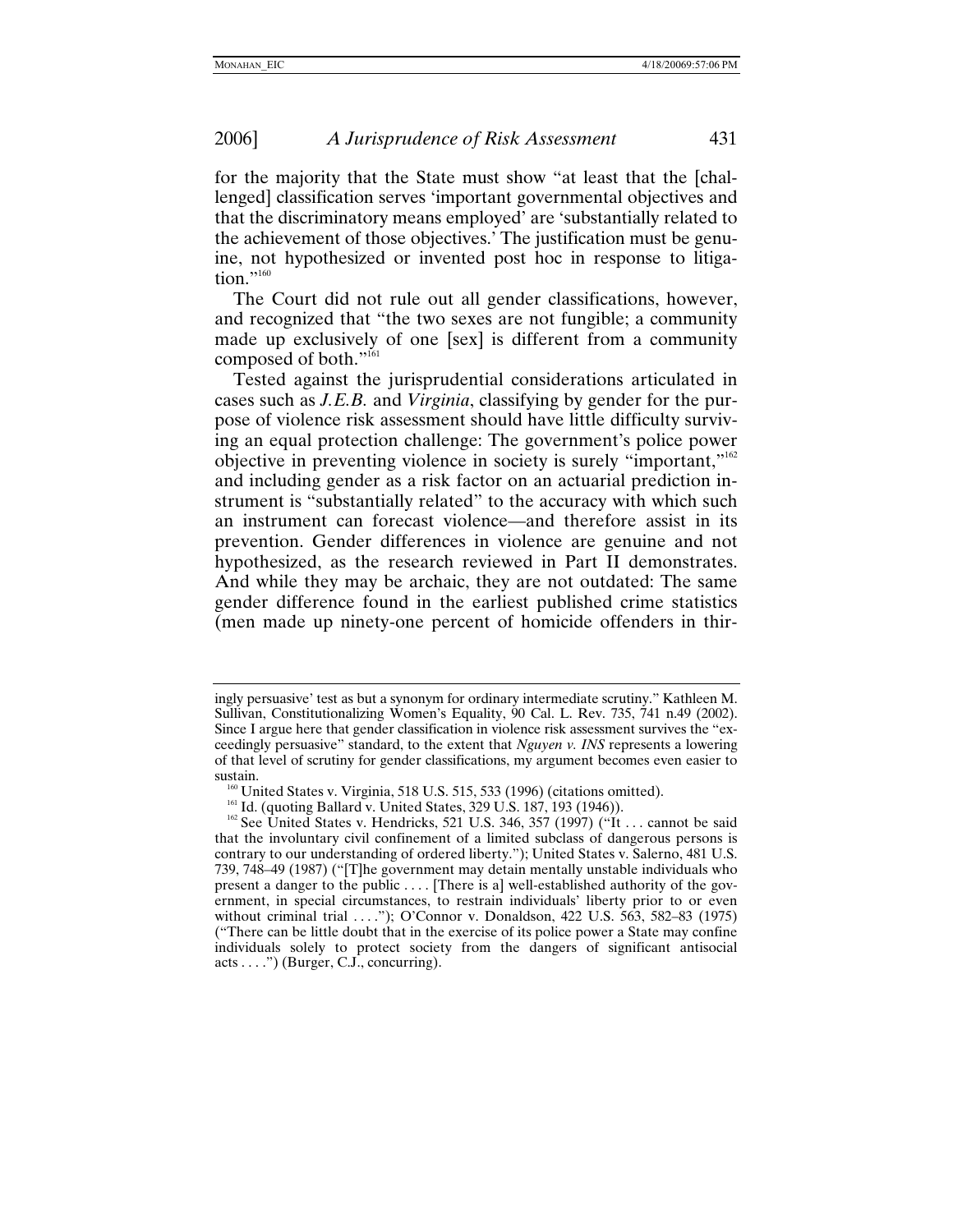teenth century England)<sup>163</sup> are found eight hundred years later in the latest published crime statistics (men make up ninety percent of homicide offenders in twenty-first century America)[.164](#page-41-1)

Regarding Justice Ginsburg's statement in *United States v. Virginia*, Professors Martin Daly and Margo Wilson have recently reported violence rates for "a community made up exclusively of one" gender. They assembled data from twenty studies of homicides among unrelated people in which the offender and the victim were of the same gender. The studies were conducted in the United States, Canada, England, Mexico, Iceland, India, Nigeria, Uganda, Kenya, and Botswana over periods ranging from the 1920s to the 1990s. Their results showed that male offender/male victim homicides made up ninety-eight percent of the total while female offender/female victim homicides made up the remaining two percent.<sup>165</sup> Regarding violence, it is hard to gainsay the conclusion of Professors Michael Gottfredson and Travis Hirschi's classic, *A General Theory of Crime*: "[G]ender differences appear to be invariant over time and space."<sup>16</sup>

The remaining risk factors for violence—age, personality, major mental disorder, personality disorder, substance abuse disorder, prior crime and violence, a pathological family environment, and victimization—are subject to the lowest level of judicial review.<sup>167</sup> The research reviewed above demonstrates that there is at least a rational basis for classifications based on these risk factors in order to fulfill the police power goals of civil commitment statutes—goals that the Supreme Court has repeatedly upheld.

<span id="page-41-0"></span> $163$  James Buchanan Given, Society and Homicide in Thirteenth-Century England 134 (1977).

<span id="page-41-1"></span><sup>&</sup>lt;sup>164</sup> See Sourcebook, supra note 95, at tbl. 4.8.2003 (arrests for murder and nonnegli-

<span id="page-41-2"></span>gent manslaughter).<br><sup>165</sup> Martin Daly & Margo Wilson, Risk-Taking, Intrasexual Competition, and Homi-<br>cide, 47 Neb. Symp. on Motivation 1, 16 (2001).

<span id="page-41-3"></span> $\delta$ Michael R. Gottfredson & Travis Hirschi, A General Theory of Crime 145 (1990); see also Martin Daly & Margo Wilson, Homicide 146 (1988) ("*The difference between the sexes is immense, and it is universal*. There is no known human society in which the level of lethal violence among women even begins to approach that among men.").

<span id="page-41-4"></span> $^{167}$  See, e.g., Bd. of Trs. of Univ. of Ala. v. Garrett, 531 U.S. 356, 367 (2001) (finding rational basis review applicable to persons covered by the Americans with Disabilities Act); Kimel v. Bd. of Regents, 528 U.S. 62, 86 (2000) (noting that rational basis is the appropriate level of review for age discrimination claims).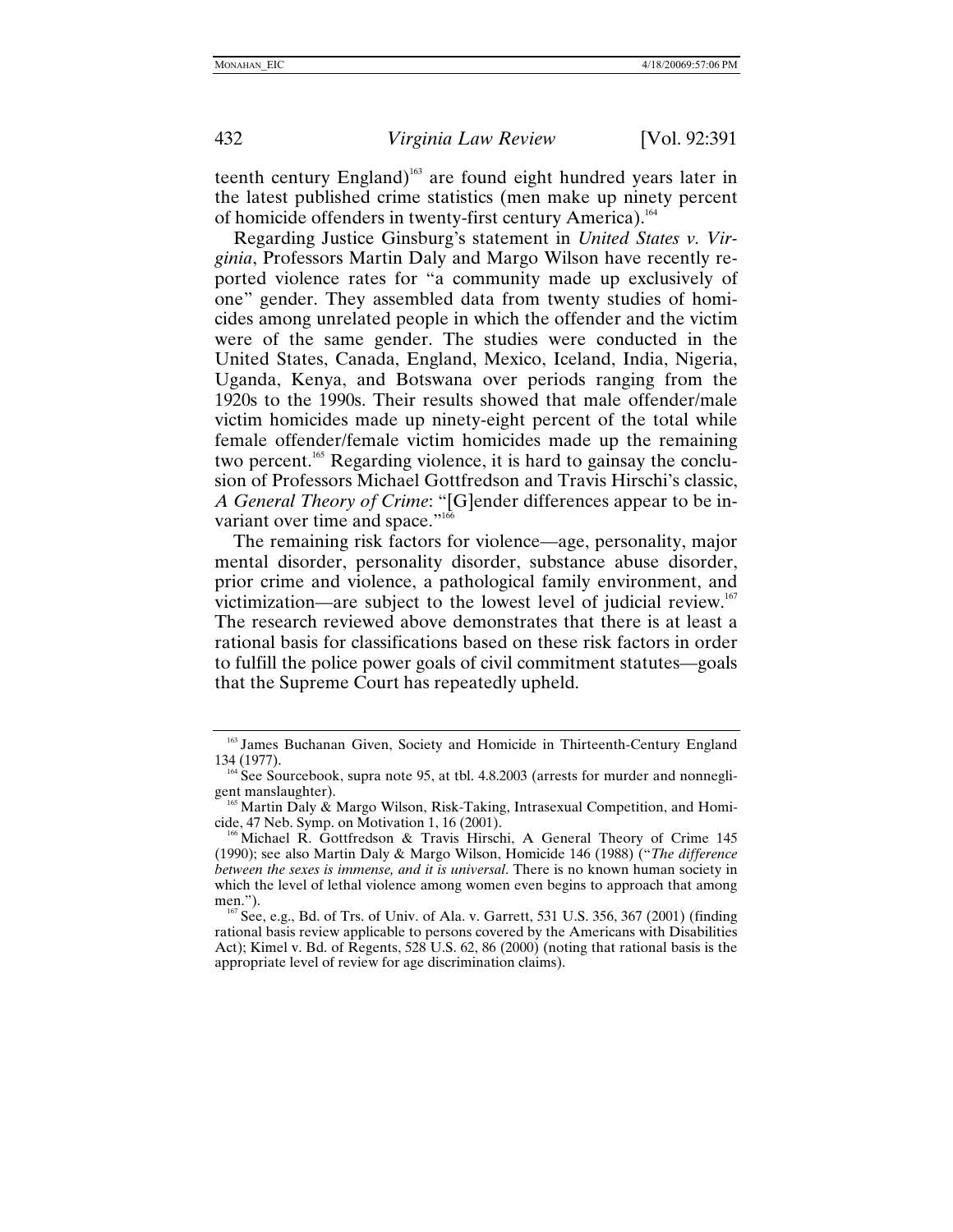### *C. The Commitment of Sexually Violent Predators*

<span id="page-42-0"></span>There remains the difficult question of whether the use of violence risk factors in the civil commitment of sexually violent predators should be jurisprudentially constrained to those that index the individual's prior criminal history—as in criminal sentencing—or should be unconstrained save for the use of race or ethnicity—as in traditional civil commitment.

On the one hand, the Supreme Court clearly held in *Hendricks* and *Crane* that sexually violent predator statutes were *civil* in nature, suggesting that the same violence risk factors allowed in traditional civil commitment are permissible to use in the commitment of sexually violent predators. On the other hand, almost all legal and behavioral science commentators view *Hendricks* and *Crane* as improperly decided[.168](#page-42-1) For the commentators, the "civil" designation of the sexually violent predator statute at issue in *Hendricks* and *Crane* was a legislative pretext to circumvent constitutional concerns regarding double jeopardy and the ex post facto application of law.

Hostility by commentators to the unconstrained use of nonsuspect violence risk factors in sexual predator commitments can be understood in large part as hostility to—and an attempt to undermine the operation of—the *Hendricks* and *Crane* decisions themselves. To prohibit the state in sexual predator commitments from using the very risk factors that scientifically permit high-risk classifications to be validly made would eviscerate, via evidentiary means, the statutes that commentators find substantively objectionable.

An alternative approach, advanced here, is to keep jurisprudential considerations about the use of specific violence risk factors apart from substantive questions about the constitutionality of the underlying statutes that trigger risk assessment. If commitment as a sexually violent predator is truly a *civil* commitment—as the Su-

<span id="page-42-1"></span><sup>&</sup>lt;sup>168</sup> See, e.g., W. Lawrence Fitch & Richard James Ortega, Law and the Confinement of Psychopaths, 18 Behav. Sci. & L. 663 (2000); Grant H. Morris, The Evil That Men Do: Perverting Justice to Punish Perverts, 2000 U. Ill. L. Rev. 1199; Stephen J. Morse, Fear of Danger, Flight from Culpability, 4 Psychol. Pub. Pol'y & L. 250 (1998); Stephen J. Morse, Preventive Confinement of Dangerous Offenders, 32 J.L. Med. & Ethics 56 (2004); Mara L. Krongard, Comment, A Population at Risk: Civil Commitment of Substance Abusers After *Kansas v. Hendricks*, 90 Cal. L. Rev. 111 (2002).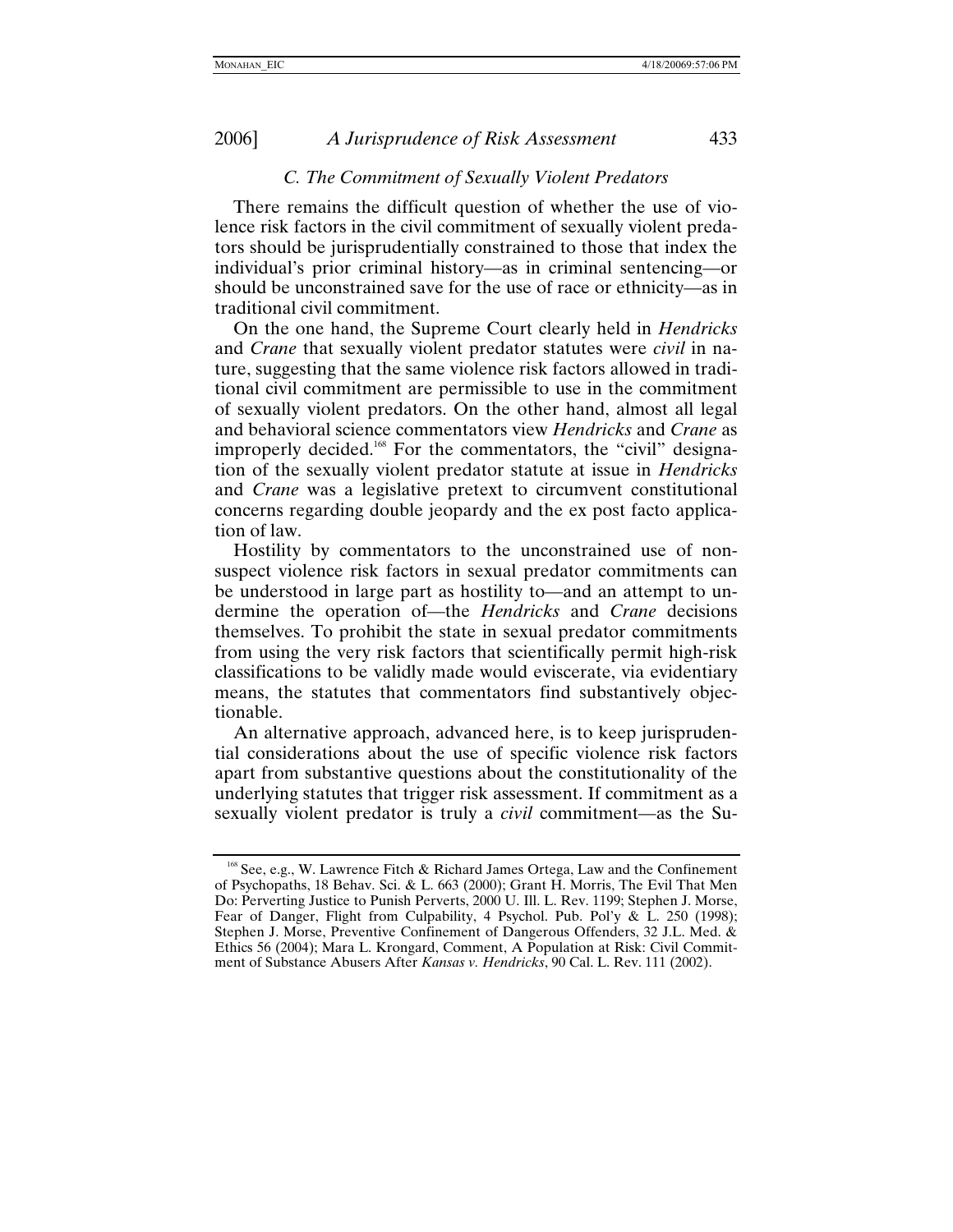<span id="page-43-0"></span>

preme Court holds it to be—then the evidentiary use of violence risk factors in such statutes should parallel the use of violence risk factors in traditional civil commitment. Any valid risk factor except race or ethnicity is a candidate for inclusion on an actuarial risk assessment instrument.<sup>169</sup> If, however, a state supreme court, hearing the commentators, found under the state constitution that sexually violent predator commitments were only pretextually civil, and actually function more as a form of extended criminal punishment, then the use of any violence risk factors in such commitments would be moot. In that case, the statutes would clearly violate the double jeopardy clause by punishing the offender twice for the same conduct. $170$ 

#### **CONCLUSION**

In the past, courts rarely have had to address jurisprudential considerations in making violence risk assessments because actuarial instruments with scientific validity in assessing violence risk did not exist. Now, such instruments do exist and are being used with increasing frequency in criminal sentencing, the civil commitment of people with serious mental disorder, and the civil commitment of sexually violent predators. Among the empirically valid risk factors that are candidates for inclusion on these instruments are those that pertain to what the person is (age, gender, race/ethnicity, and personality), what the person has (major mental disorder, personality disorder, and substance abuse disorder), what the person has done (prior crimes and violence), and what has been done to the person (being raised in a pathological family environment and being physically victimized). Jurisprudential considerations in premising legal decisions on these specific risk factors can no

<span id="page-43-1"></span><sup>169</sup> By the same logic, risk assessments of violence for the purpose of committing to a hospital persons acquitted of crimes by reason of insanity would also be unconstrained in their use of valid risk factors, with the exception of race, since blameworthiness plays no part in the judgment. See Foucha v. Louisiana, 504 U.S. 71, 80 (1992) (holding that in the commitment of insanity acquittees, "the State has no . . . punitive interest. As Foucha was not convicted, he may not be punished. . . . Here, Louisiana has by reason of his acquittal exempted Foucha from criminal responsibility . . . .").

<span id="page-43-2"></span> $170$  Depending on whether the violent predator statute was enacted after the crime for which the offender was originally sentenced, the statute may be unconstitutional for ex post facto reasons as well.